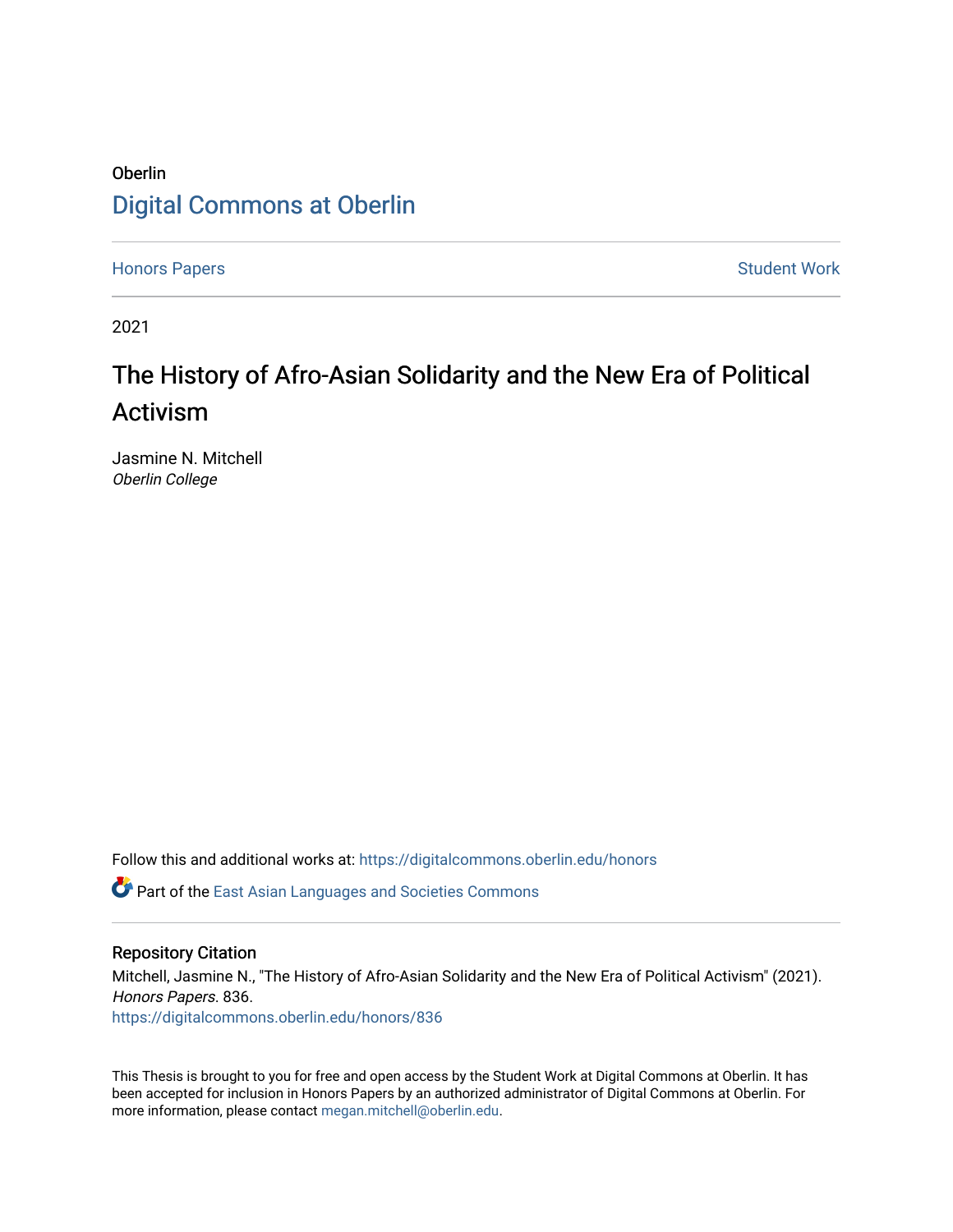Jasmine N. Mitchell The History of Afro-Asian Solidarity and the New Era of Political Activism East Asian Studies Honors Thesis Spring 2021 I affirm I have adhered to the honor code.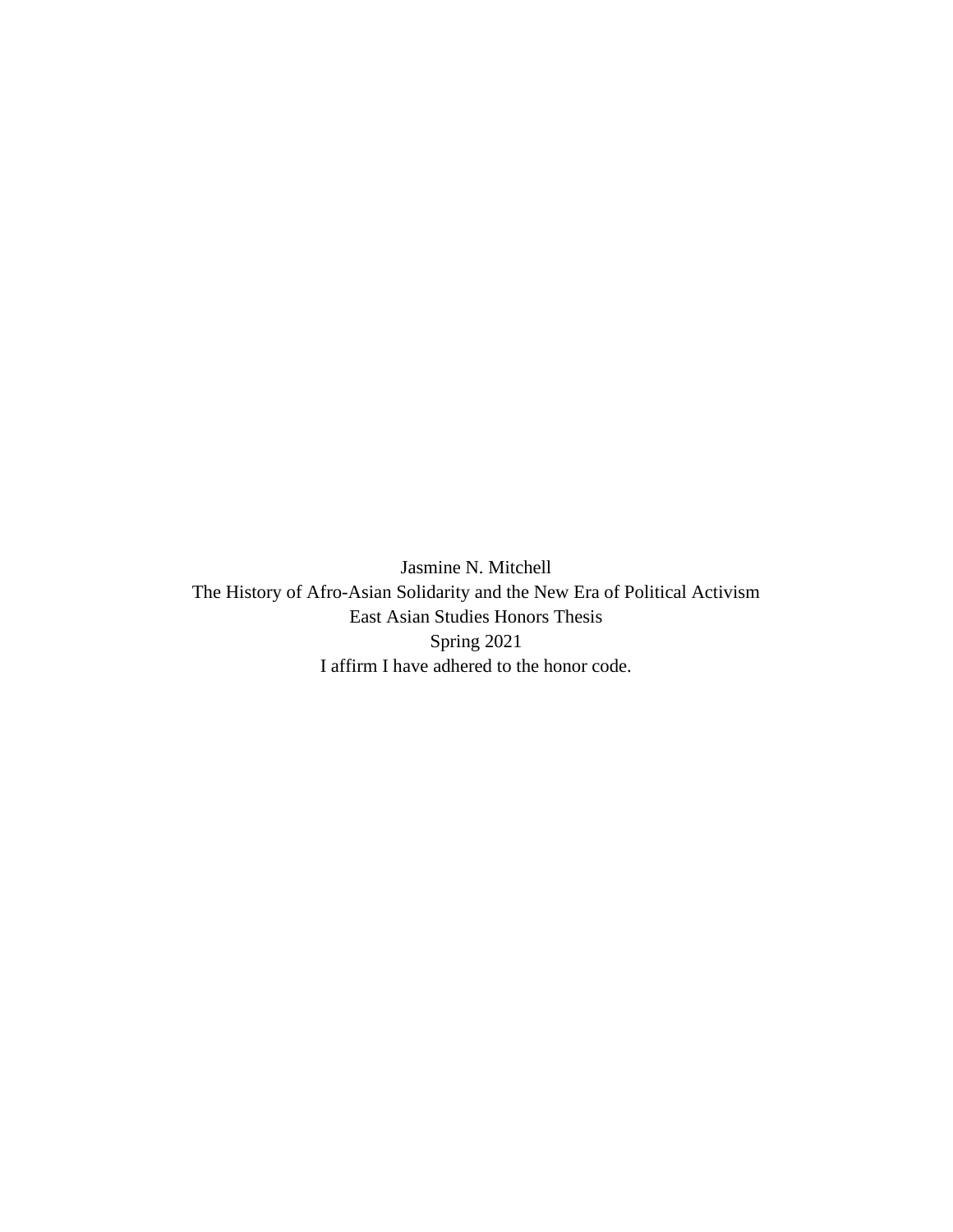**Abstract** The summer of 2020 marked a dramatic shift in race consciousness around the globe. The murder of George Floyd on May 25, 2020, coupled with the rise of Anti-Asian hate crimes, sparked a global outcry of support for the Black Lives Matter (BLM) movement and renewed interest in solidarity between Black and Asian communities as a means to organize against systemic racism and white supremacy. This paper sets out to investigate the intersectional histories of oppression faced by these communities, offers a timely analysis of the history of Afro-Asian Solidarity domestically and on the international stage, and explores the relevance of Afro-Asian allyship to contemporary social movements, #BlackLivesMatter and #StopAsianHate. Based on the analysis of scholarly and journalistic sources, I argue that the transnational progress made through Afro-Asian solidarity in the global freedom struggle provides a compelling example and invaluable blueprint of the radical potential for Afro-Asian Solidarity in the age of Black Lives Matter.

#### **Introduction**

The summer of 2020 marked a dramatic shift in race consciousness around the globe. The murder of George Floyd on May 25, 2020, coupled with the rise of Anti-Asian hate crimes, sparked a global outcry of support for the Black Lives Matter (BLM) movement and renewed interest in solidarity between Black and Asian communities as a means to organize against systemic racism and white supremacy. This paper sets out to investigate the intersectional histories of oppression faced by these communities, offers a timely analysis of the history of Afro-Asian Solidarity domestically and on the international stage, and explores the relevance of Afro-Asian allyship to contemporary social movements, #BlackLivesMatter and #StopAsianHate. Based on the analysis of scholarly and journalistic sources, I argue that the transnational progress made through Afro-Asian solidarity in the global freedom struggle provides a compelling example and invaluable blueprint of the radical potential for Afro-Asian Solidarity in the age of Black Lives Matter.

As many around the world sat home watching month-long protests amid the global COVID-19 pandemic, conversations around the issue of state violence, white supremacy, anti-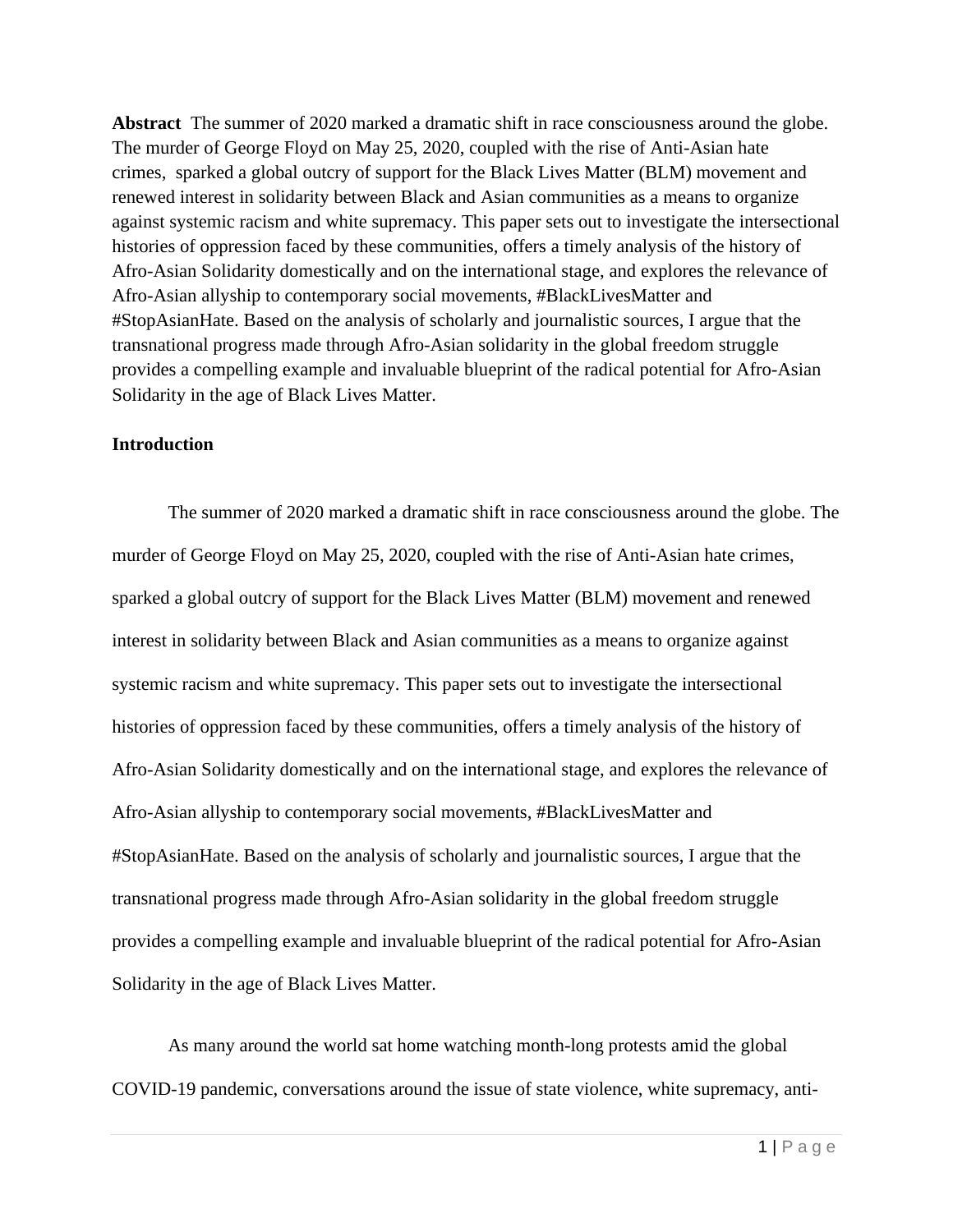Blackness, allyship, and systemic racism entered the global new-cycle and international social media trending topics. In this series of historical moments, as anti-Asian hate crimes and xenophobic attacks reached historic heights, BLM activists were among the many calls worldwide to #StopAsianHate.<sup>[1](#page-3-0)</sup> While BLM activists call attention to eradicating anti-Black racism, they are also pushing to eliminate systems of oppression that permeate beyond Blackness. This is a global fight against systemic racism. The spirit of Afro-Asian Solidarity is rooted in the recognition that a united effort in eradicating white supremacy is more critical than moderate progress made within these separate communities. Thus, the Black Lives Matter movement has taken form into a global fight against systemic racism through intersectional equity. However, critics of BLM have fixated on this racially specific title to avoid the radical change this movement demands. As the June 2020 BLM marches in Tokyo signaled, a renewed interest in the notion of Black & Asian solidarity has emerged within cohorts of Black and Asian activists around the world. While the historical forms of solidarity and allyship between peoples of African and Asian descent remain at the core of anti-racist organizing, in the age of Black Lives Matter, the lines have blurred as to who an activist is and what activism looks like.  $2$ 

 Following the March 2021 attacks against six Asian women in Atlanta, the official Black Lives Matter global organization and National Association for the Advancement of Colored Peoples (NAACP), who have been vocal advocates against anti-Black racism, were among many who released statements against racially motivated violence against the Asian community. Unlike other statements against anti-Asian violence in the U.S. and white supremacy globally, BLM and the NAACP expressed these sentiments through solidarity in the shared experiences

<span id="page-3-0"></span><sup>1</sup> Onishi, Yuichiro. "A Politics of Our Time: Reworking Afro-Asian Solidarity." *Unmargin*. Web.

<span id="page-3-1"></span> $2$  Blain. Keisha N. "The Struggle to End Racism is Global". Organization of American Historians.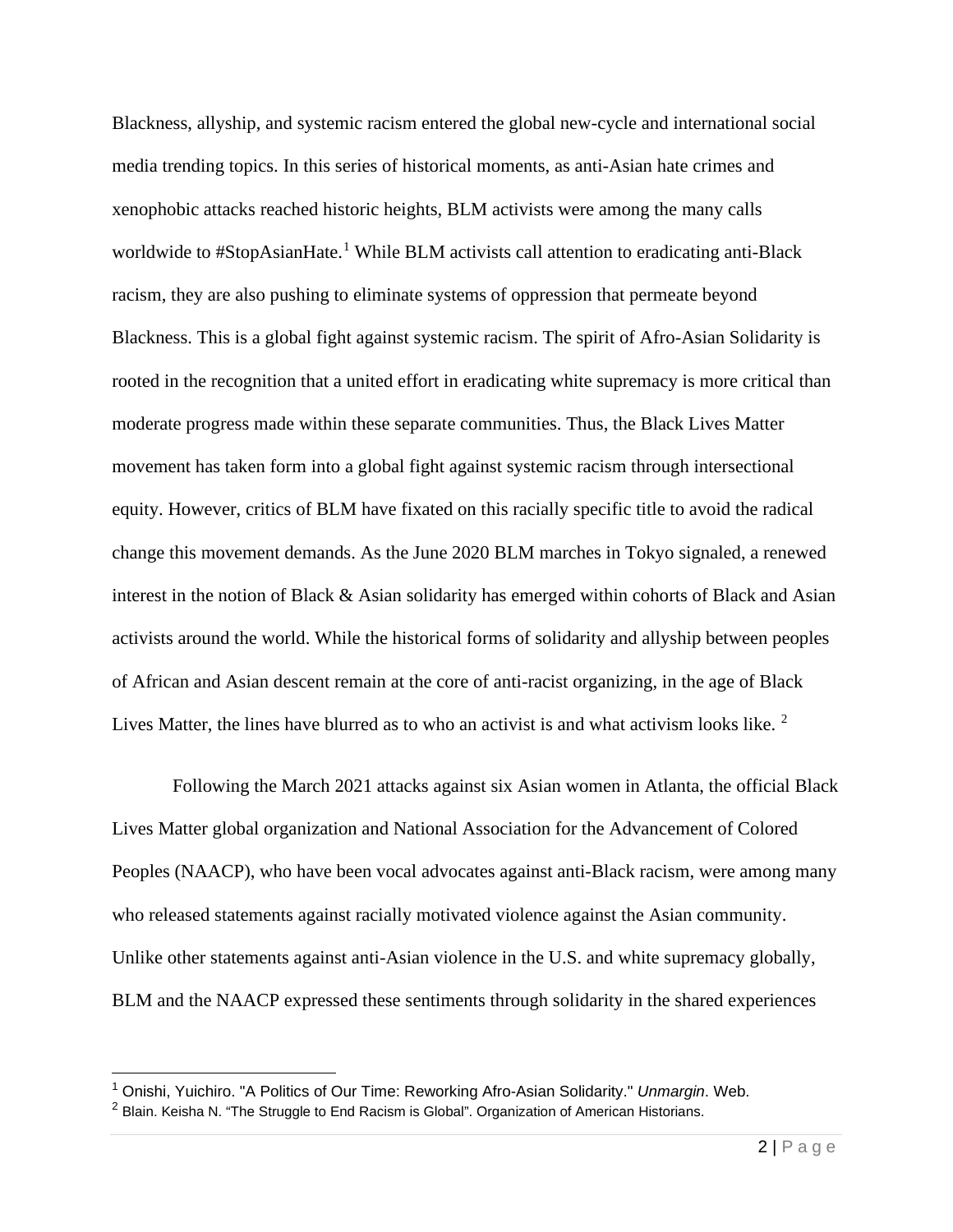with white supremacy between the Black and Asian communities. In an Instagram Live discussion on how white supremacy has impacted Black and Asian-American communities, President of the Georgia NAACP Rev. James Woodall, offered strong support for Afro-Asian solidarity in the future of activism in the U.S., stating that "white supremacy is our enemy not each other…the power is in each other. Despite the challenges we face that often pit us [Black and Asian communities] against each other, we must stand together with the understanding that our [African-Americans] humanity, is tied to the humanity of all people."<sup>[3](#page-4-0)</sup> As evidence by this very discussion, the global dimensions of Afro-Asian solidarity are far more accessible through new mediums of activism on social media. Grassroots Japanese organizations on the social media application Instagram @her.stand, @noyouth\_nojapan, and @blossomtheproject have used their platforms and global outreach to translate the anti-racist messages of BLM activists and important histories of Afro-Asian solidarity to their Japanese audience.

In growing conversations between Black and Asian social media users about allyship for their respective communities, many have also highlighted the history of tension between them. While acknowledging Anti-Blackness in Asian communities and visa-versa, organizations such as HipHop4Changes used their social media engagement to educate their followers about the shared history in activism. Their post reads:

"In light of recent hate crimes again the Asian community, we thought we would promote a more commonly dismissed side of Black history—one that is intertwined with Asian history. White supremacy made us believe that Black and Asian people have always been at odds with each other, when in fact, history tells quite a different story."[4](#page-4-1)

<span id="page-4-0"></span><sup>3</sup> Moon, Kat. "How Black-Asian Solidarity Is Taking on White Supremacy." 25 Mar. 2021. Web. 05 Apr. 2021.

<span id="page-4-1"></span><sup>4</sup> (instagram page @HipHop4Change) "In light of the recent hate crimes against the Asian community…) *Instagram.* February 9 2021, https://www.instagram.com/p/CLGGkathybI/?igshid=1xywqblhqb6eu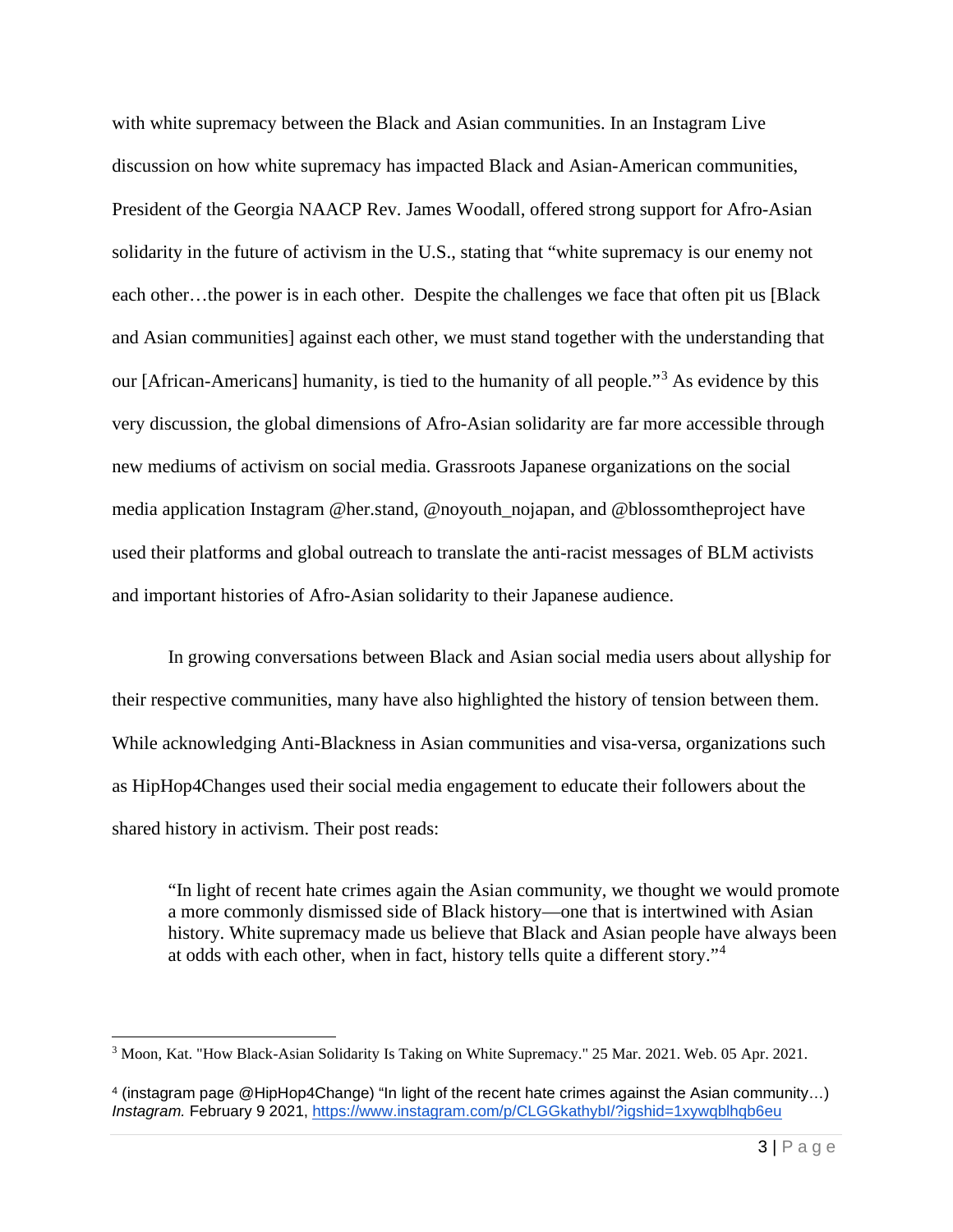For many in the Black and Asian community, the history of cross-community solidarity has been clouded by the history of tension. Thus, it is vital for today's Black and Asian activists to understand the history of Afro-Asian solidarity to be better informed in their activism in the age of Black Lives Matter.

This paper begins with a historical analysis of the development of Afro-Asian Solidarity through two prevalent bodies of research: 1) Afro-Asian Solidarity within the United States and its implications for and involvement with Japan and 2) Afro-Asian Solidarity on the international stage and Japan's role in de-colonialism. Through this lens, I will highlight these three critical points in the history of Afro-Asian solidarity:1) Black internationalism in the 1930s and 40s, 2) decolonization in the 1950-70s, 3) and Black Power Movement in the 60s and 70s. In this paper, my definition of solidarity draws from scholar Diane Fujino's notion of "deep solidarity," where "linking [ones] liberty with justice for others in ways that often required a risk or sacrifice to direct self-interest."[5](#page-5-0) While many scholars have delved into Afro-Asian solidarity and used Japan, among other Asian countries, as a case study for successes or failures, I frame this analysis within the context of the freedom struggle. By Freedom Struggle, I mean social movements, domestic and international, that continuously encounter progress and structural setbacks. Past scholarship on Afro-Asian solidary that has applied the success-failure analysis to Afro-Asian Solidary movements overlooks the nuance, triumphs, institutional hurdles, and momentum of such a complex and continuous international movement. The very foundation of freedom struggle is riddled with successes and failures but is not defined by them.

<span id="page-5-0"></span><sup>5</sup>Fujino, Diane C. "The Indivisibility of Freedom: The NISEI Progressives, Deep SOLIDARITIES, and Cold War Alternatives." 15 June 2018. Web. 16 Apr. 2021.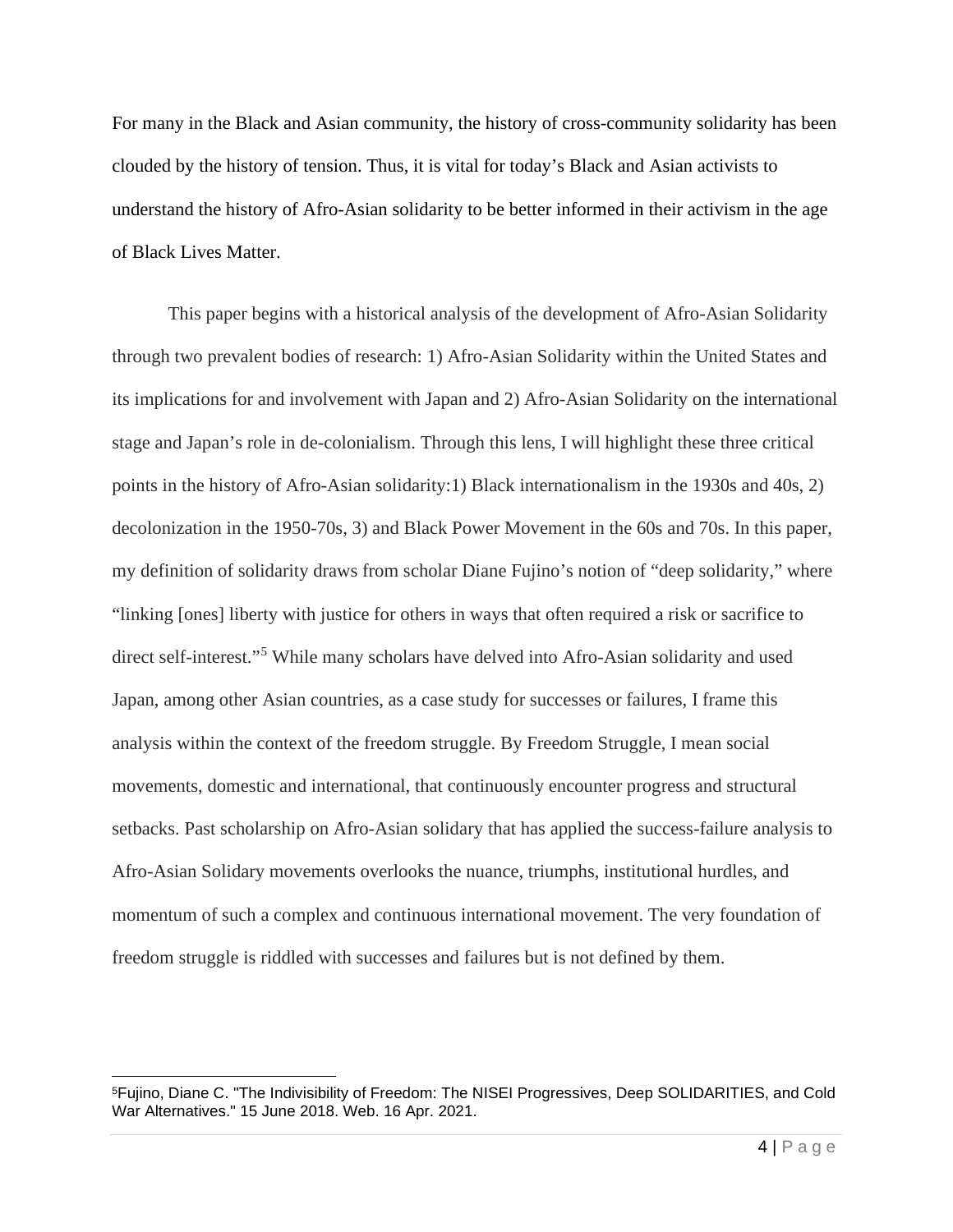Chapter 1 delves into the historical progression of Afro-Asian Solidarity within the United States. Beginning in the 1930s through the Black internationalist movement, I highlight the origins of Afro-Asian solidarity ideologies as articulated by prominent Black intellectuals W.E.B. DuBois and Marcus Garvey. To explore practices of grassroots organizing through Afro-Asian solidarity in the U.S., I detail the profound activism of Mittie Maude Lena Gordon and Pearl Sherrod. In describing the community organizing between Black and Japanese-American activists, I discuss the foundations of Asian-American radicalism and its connections to the Black Power movement of the 1960-70s. Chapter 2 seeks to unearth the global trajectory of Afro-Asian solidarity through the 1955 Bandung Conference during the Third World Liberation movement. The focus of potential in Chapter 3 draws from Jeanelle Hope's research on Afro-Asian Solidarity using the "radical potential" framework in the age of BLM. Hope argues that state-sanctioned violence, domestically and globally, as well as the geographic proximity of Black people and Asian Americans, are motivating new iterations of Afro-Asian solidarity in the era of #blacklivesmatter.<sup>[6](#page-6-0)</sup> With this in mind, I re-envision Hope's notion of "radical potential" as the capacity to overcome tensions that separate the Black and Asian communities to organize a united coalition against white supremacy using social media to galvanize support. In this context, I argue that while the conditions surrounding past iterations of Afro-Asian solidarity made a long-term impact and systemic change challenging, in the age of Black Lives Matter, it is vital to learn from these histories to explore the full capacity of Afro-Asian solidarity in 2021.

#### **Chapter 1 - Afro-Asian Solidarity in Black America**

<span id="page-6-0"></span><sup>6</sup>Hope, Jeanelle K. "This Tree Needs Water!: A Case Study on the Radical Potential of Afro-Asian Solidarity in the Era of Black Lives Matter. 2019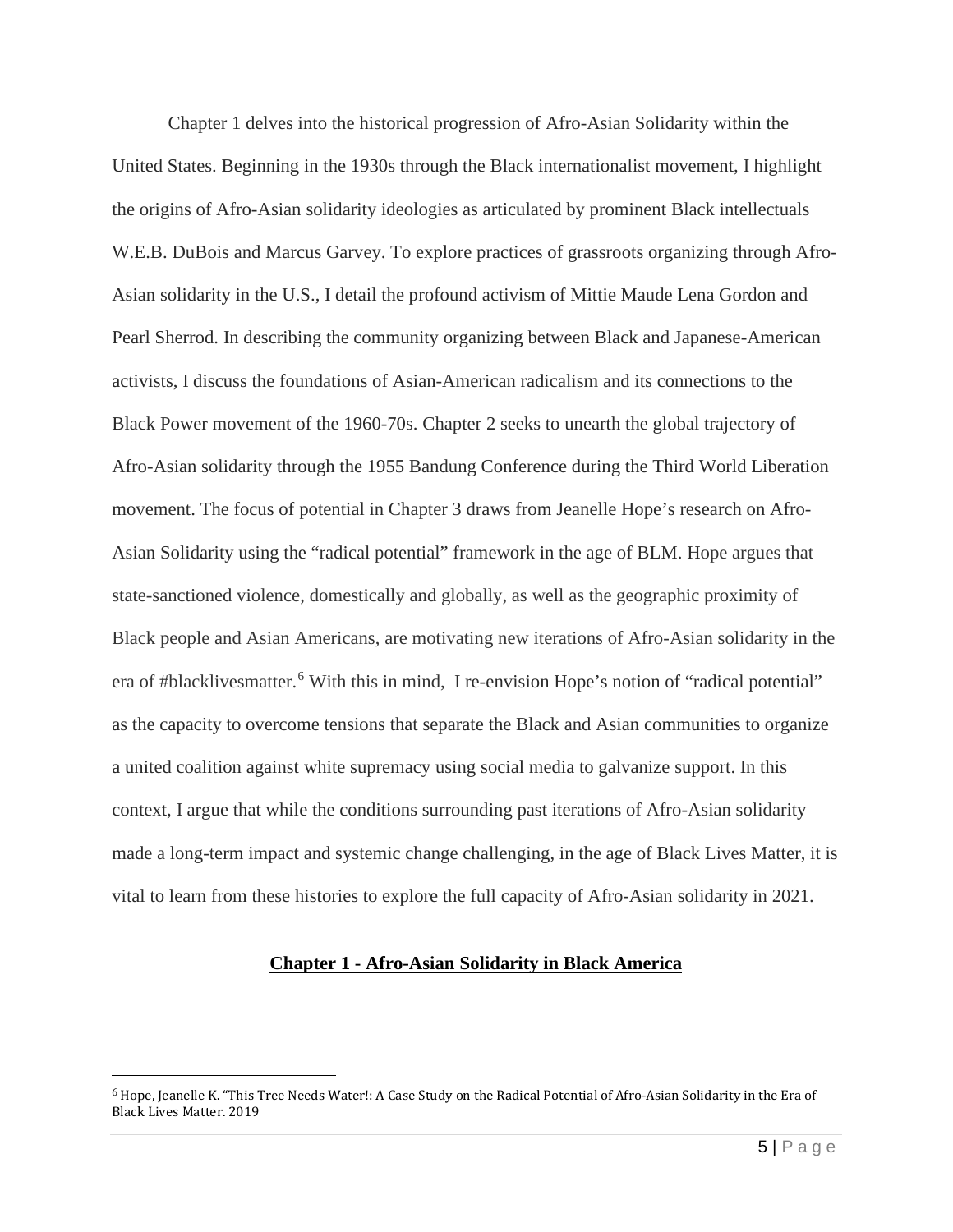As a concept, Afro-Asian solidarity ideology seeks to unify people Black and Asian communities under their shared marginalization to organize against white supremacy and colonialism. This crucial aspect of anti-racism *through* internationalism established a compelling framework for Black and Japanese-American activists in the United States to enter into a global, rather than domestic, fight against racism. Afro-Asian solidarity has always held a crucial role in the Black freedom struggle. This chapter will explore how influential freedom movements such as the Black internationalist movement and Black power movement employed a transnational lens to build a coalition of the "world's darker races" to topple white supremacy and establish an international order based on racial equity.<sup>[7](#page-7-0)</sup>

Within Black internationalism, I analyze three case studies of prominent and influential Black activists W.E.B DuBois, Mitte Maude Lena Gordon, and Pearl Sherrod to explore the depth of Afro-Asian solidarity during the 1930- 40s, examine the various approaches to Black internationalism these activists represented, and evaluate the method of solidarity they practiced with Imperial Japan and Japan-American activists. Continuing this historical analysis toward the Black Power movement, this chapter also explores Japanese and Japanese-American radicalism's vital contributions in the 1950s-60s to the Black freedom struggle. In doing so, I argue that while the conditions around Japanese imperialism and war complicated the practices of Afro-Asian solidarity pushed forth by these activists, the roots of Afro-Asian solidarity born in the 1930s-40s had a profound impact on the future movements in the Black freedom struggle. In highlighting the currents of thought and advocacy at the foundations of Afro-Asian solidarity, I will demonstrate the transnational approaches to Black internationalism and the Black Power

<span id="page-7-0"></span><sup>7</sup> Gallicchio, Marc S. *The African American Encounter with Japan and China: Black Internationalism in Asia, 1895- 1945*. Chapel Hill: University of North Carolina Press, 2000.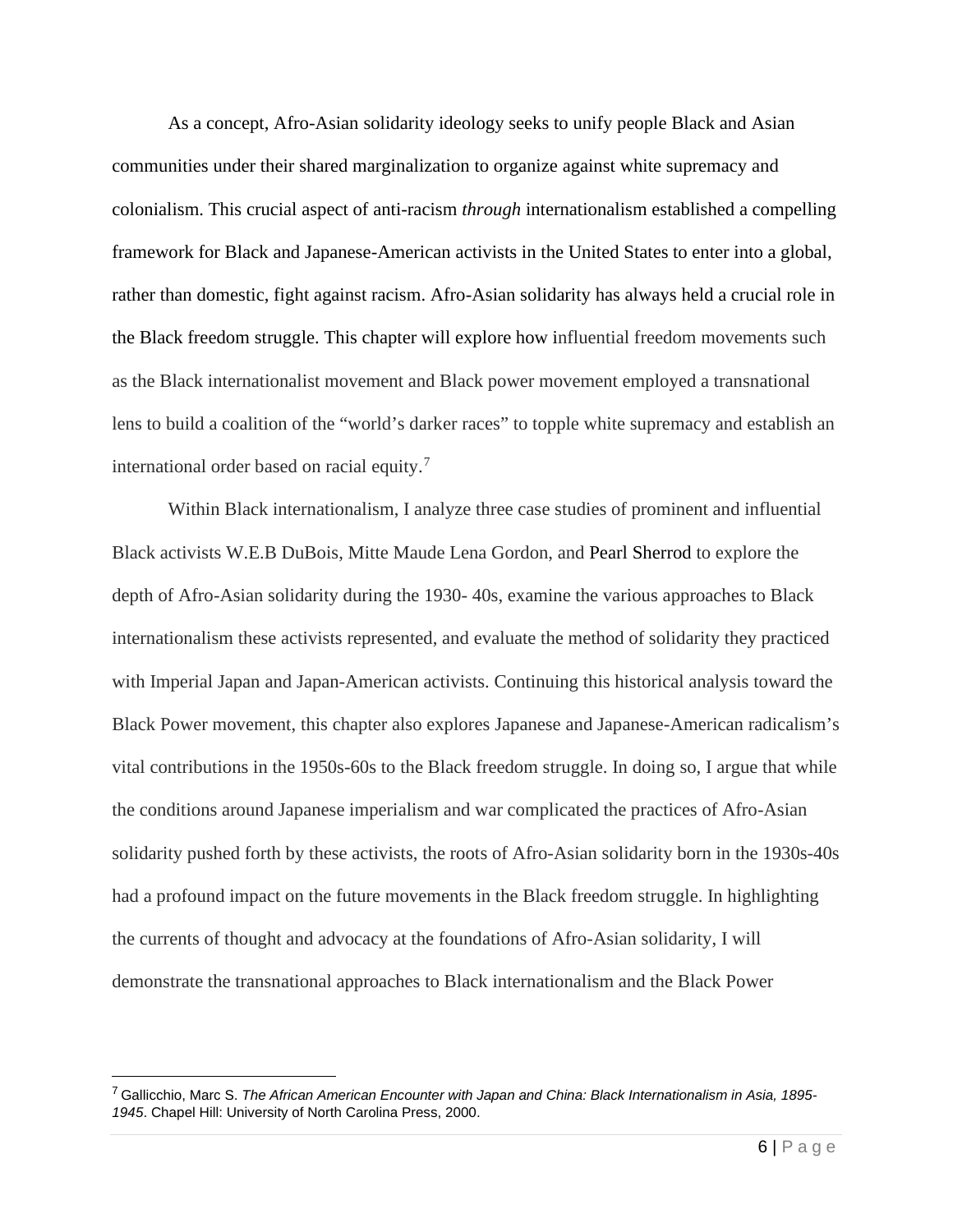movement through the narratives of impactful Japanese and Japanese-American activists during this period.

### *Japan: "Champion of the Dark Races"*

In the 20th century, Black internationalism grew out of the recognition that broadcasting the experiences and inequalities experienced by Black Americans on the international stage would be a transformative platform for the Black freedom struggle. U.S. anti-Black discrimination and western colonialism revealed to have valuable intersections to Black activists, particularly amid Imperial Japan's rise in global attention in the early 20<sup>th</sup> century, in constructing a radical approach that would unify the plight of Black Americans and the struggles faced by Imperial Japan against western hegemony. Japan's triumph over Russia in the Russo-Japanese War in1905 sparked pro-Japan sentiment within the Black community. Over the next four decades, this led Black internationalists to structure their internationalist ideology in response to Japan's prominence. [8](#page-8-0) Japan's ascendency in international recognition offered Black Americans the glimmer of hope they so desperately needed, serving as a necessary symbol of the power of the world's "colored" peoples.

Black internationalism provided one of many approaches posed by Black intellectuals in solving the "race problem" in the United States. Within the framework of Black resistance, Black internationalism sought to develop social, political, and cultural networks that embraced a collective struggle against systemic racism through a global consciousness. Black internationalist historian Keisha Blain writes that Black internationalism was "an insurgent political culture

<span id="page-8-0"></span><sup>&</sup>lt;sup>8</sup> Allen, Ernest. "When Japan Was 'Champion of the Darker Races': Satokata Takahashi and the Flowering of Black Messianic Nationalism." *The Black Scholar*, vol. 24, no. 1, 1994, pp. 23–46. *JSTOR*, www.jstor.org/stable/41068457. Accessed 17 Mar. 2021.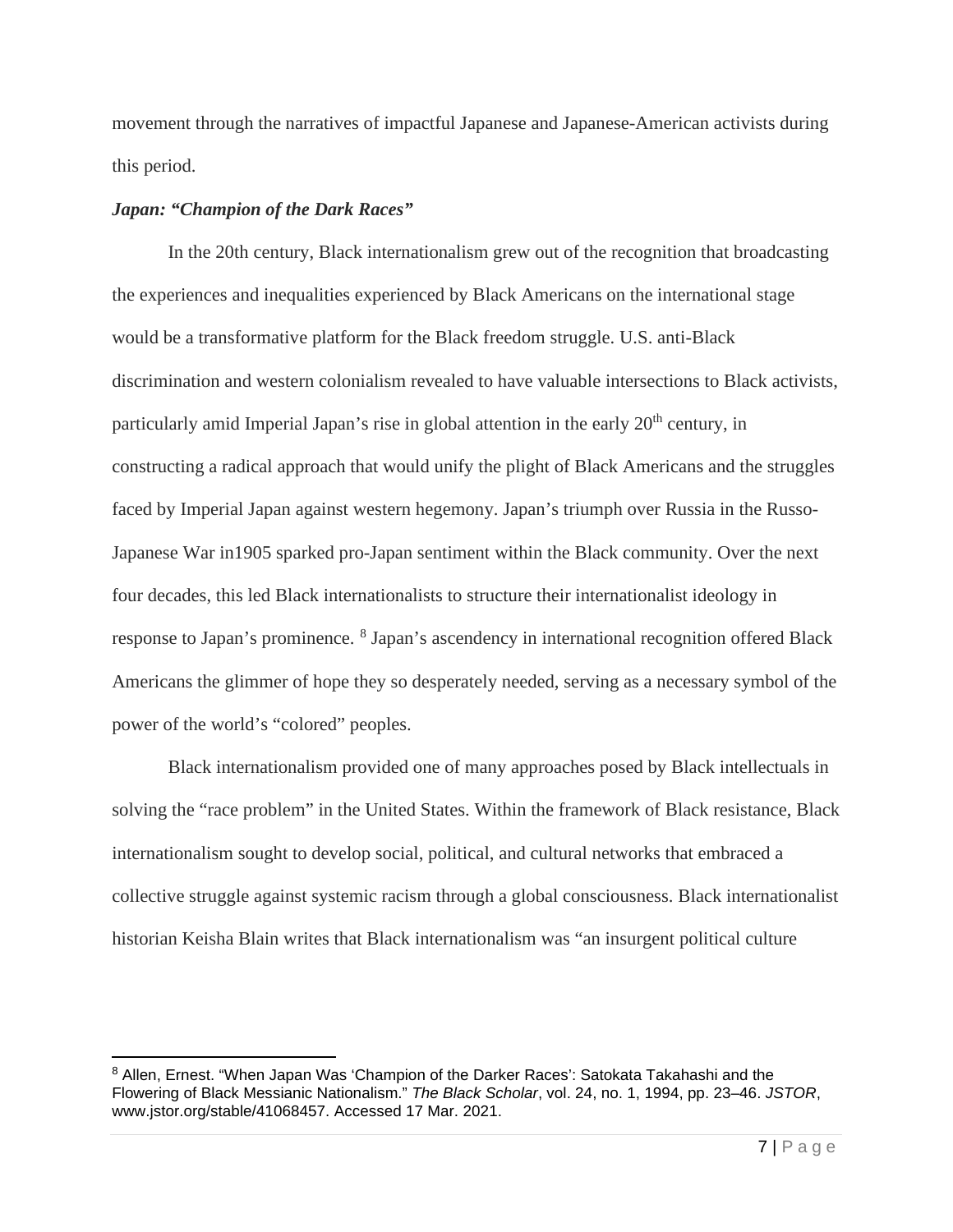[that] emerg[ed] in response to slavery, colonialism, and white imperialism...[and] centers on visions of freedom and liberation movements among African descended people worldwide".<sup>[9](#page-9-0)</sup>

This sustained effort to forge transnational solidarities with the world's "colored" peoples proved to be a vital means of existential justification of the Black freedom struggle and hope for Black Americans. Expert on Asia-Pacific history Marc Gallichio writes, "…Japan occupied a prominent position in Black internationalism. They frequently viewed international events from a Japanese perspective, convinced that what benefited that nation would improve the condition of the world's darker race".<sup>10</sup> Renowned scholar of Afro-Asian studies, Gerald Horne, argues that Japan was admired among African-Americans. Black intellectuals such as W.E.B DuBois, Marcus Garvey, and Booker T. Washington, and others, he adds, "all looked to Tokyo as evidence for the proposition that modernity was not solely the province of those of European descent and that the very predicates of white supremacy made no sense."<sup>[11](#page-9-2)</sup>

The origins, evolution, approach, relationship to gender, nationalism, and anticolonialism of Black internationalism far exceed the scope of this chapter; however, I intend to highlight the role of notable Black internationalist in articulating and developing the concept of Black internationalism through solidarity with the Japanese abroad and Japanese-Americans domestically. Black internationalist W.E.B. DuBois, Mittie Maude Lena Gordon, and Pearl Sherrod were prominent voices in the Black community and were particularly influential in inciting pro-Japanese sentiments. At the heels of World War I, these leaders in the Black community wrote countless articles for Black and Japanese audiences, engaged in community-

<span id="page-9-0"></span><sup>9</sup> Blain, Keisha N. "Teaching Black Internationalism and Americanah." *Blog of the American Studies Journal*. 27 January 2015

<span id="page-9-2"></span><span id="page-9-1"></span><sup>10</sup> Gallicchio, Marc S. *The African American Encounter with Japan and China: Black Internationalism in Asia, 1895-1945*. Chapel Hill: University of North Carolina Press, 2000.pp. 3 <sup>11</sup> Gerald Horne (2001) TOKYO BOUND:African Americans and Japan *Confront White Supremacy*, Souls, 3:3, 16-28, DOI: [10.1080/10999949.2001.12098168](https://doi.org/10.1080/10999949.2001.12098168)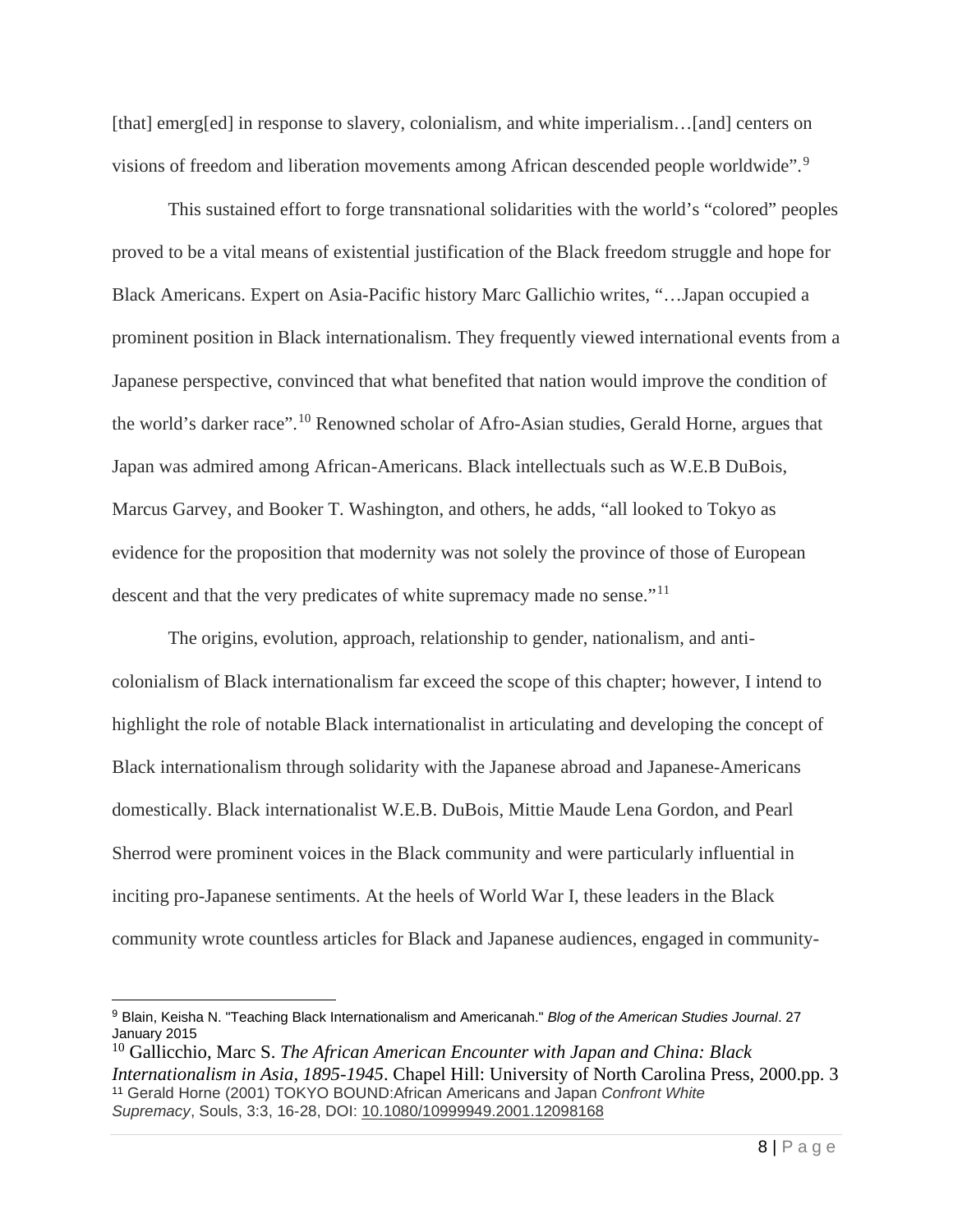centered activism to overcome economic disparities faced by Black and Asian communities, and collaborated with Japanese and Japanese-American activists in the U.S. and abroad in the unified effort to contest the global color line.

At the forefront of pro-Japan rhetoric within the Black internationalist movement was W.E.B DuBois in the early 20<sup>th</sup> century. In *Darkwater*, DuBois writes, "most men belong to the [darker] world. With Negro and Negroid, East India, Chinese, and Japanese, they form twothirds of the populations of the world. A belief in humanity is a belief in colored men".<sup>12</sup> W.E.B DuBois, in particular, was steadfast in what scholar Reginald Kearney calls "pro-Japanese utterances." Kearney notes DuBois' calls for pro-Japan support within Black America stemmed from his fascination with Japan's resiliency in the Russo-Japanese War. In a 1905 Essay, "Atlanta University," DuBois details how the "Yellow Peril" and the color line were intertwined and credited the Japanese on challenging the "foolish modern magic of the word white."<sup>[13](#page-10-1)</sup> Kearny argues that DuBois' projections of scenarios leading to the reordering of racial hegemony would require Japan at the center to overcome the notion that western military might and technological supremacy was proof of western racial superiority.

DuBois' stance in support of Japan, despite growing expansionary imperialist Japanese foreign policy, was unwavering. DuBois maintained that:

"... the preservation of the color bar has been erected into a cardinal principle of modern civilization. Its preservation is threatened today principally by Japan; then by India; then by the Negroes of the United States and West Africa. Japan has attacked the legend of in-

<span id="page-10-0"></span><sup>12</sup>As Cited by Sidney Pash. W.E.B. Du Bois, Dusk of Dawn: An Essay Toward an Autobiography of a Race Concept (New Brunswick NJ: Transaction Publishers, 2011; originally published by Harcourt, Brace, and World, 1940), 5, 9, 52; Du Bois, W.E.B. (William Edward Burghardt), 1868–1963. America, New Negro, and Japan, 1937. W.E.B. Du Bois Papers (MS 312). Special Collections and University Archives, University of Massachusetts Amherst Libraries.

<span id="page-10-1"></span><sup>&</sup>lt;sup>13</sup> Du Bois, "Atlanta University," in From Servitude to Service: Being the Old South Lectures on the History and Work ofSouthern Institutionsfor the Education ofthe Negro (Boston: American Unitarian Association, 1905), 197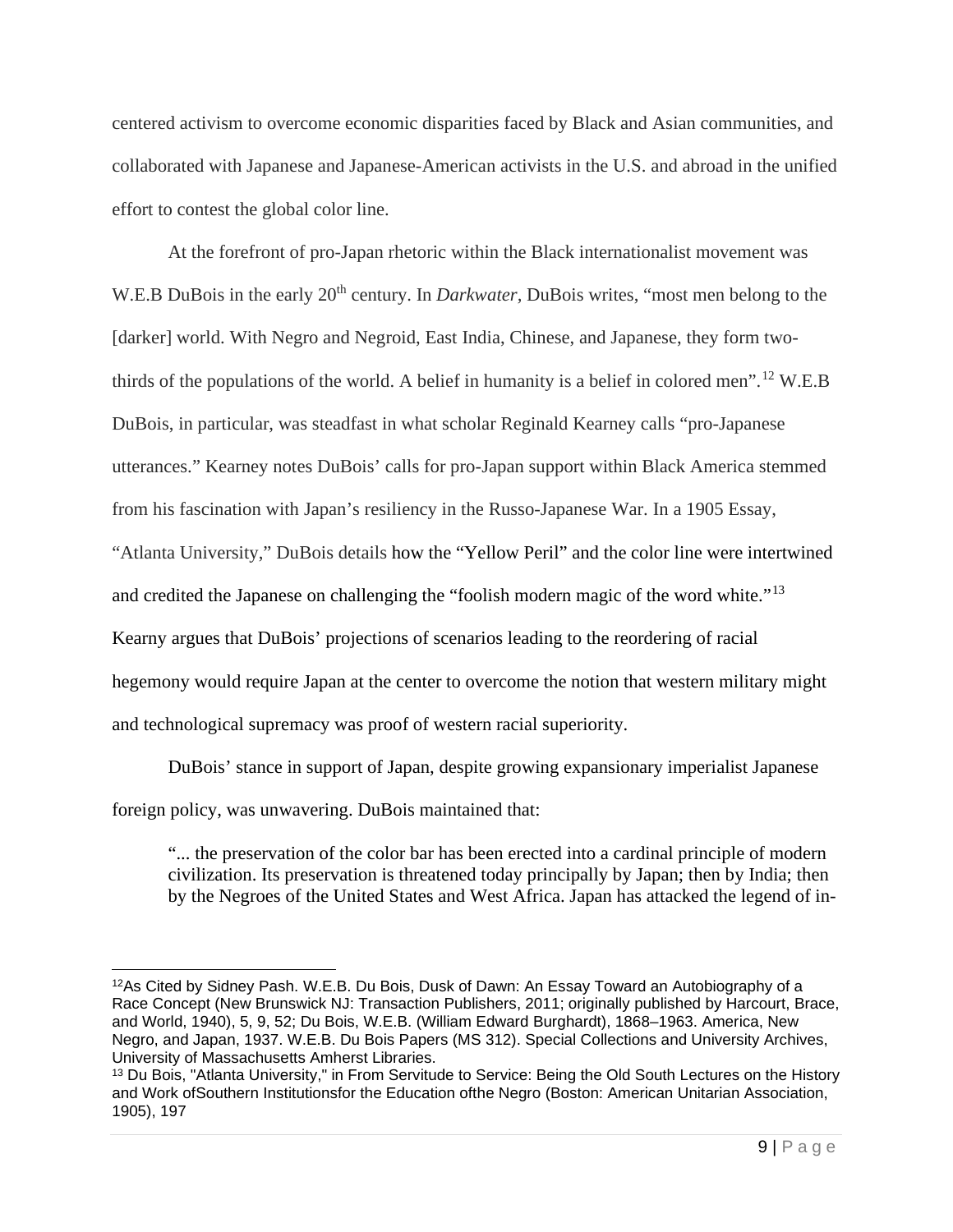vincible Europe and of a white race of unapproachable ability. Nothing that Europe and Europeans have done, but Japan is doing nearly as well and sometimes better.<sup>[14](#page-11-0)</sup>

DuBois' willingness to overlook imperial Japan's imperialist ambitions policy had much to do with Japan's overt and covert actions in line with the Black Freedom Struggle.

DuBois, however, continued to defend Japan despite many Black scholars and activists highlighting the hypocritical nature of supporting Japan's colonization efforts while criticizing America's. This, perhaps, was due to Japan's bold actions to topple white supremacy, and American hegemony. According to Horne, the 1916 Plan of San Diego was an "abortive attempt by Chicanos and Mexico, in league with Japan and other foreign powers, to dismember the United States, killing all the white males in the West and Southwest to establish independent black and Indian republics while reclaiming territory for Mexico."[15](#page-11-1) On the world stage, despite the decrease in pro-Japanese sentiment within the Black community during World War II (WWII) due to Japan's growing imperial might, Japanese support for racial justice with the U.S. continued beyond the rhetoric of support into its foreign policy. While the irony of the previous sentence is puzzling, DuBois and other Black leaders were inspired by the anti-white supremacy rhetoric of Imperial Japan, despite the hypocrisy of the conditions surround other Japanese foreign policies. This was largely because of its novelty; no world power of Japan's rising prominence had recognized the plight of Black Americans in this way.

One such case of Imperial Japan's earliest engagement on the international stage supporting Afro-Asian solidarity ideologies occurred at the Paris Peace Conference in 1919. William Monroe Trotter, a prominent and vocal critic of jim-crow segregation in the U.S in the early twentieth century, in response to President Wilson's 14 point plan for global post-war order

<span id="page-11-1"></span><span id="page-11-0"></span><sup>14</sup> W. E. B. DuBois, Black Folk: Then and Now (New York, 1939), p. 368. 15Gerald Horne (2001) TOKYO BOUND: African Americans and Japan *Confront White Supremacy*, Souls, 3:3, 16-28, DOI: [10.1080/10999949.2001.12098168](https://doi.org/10.1080/10999949.2001.12098168)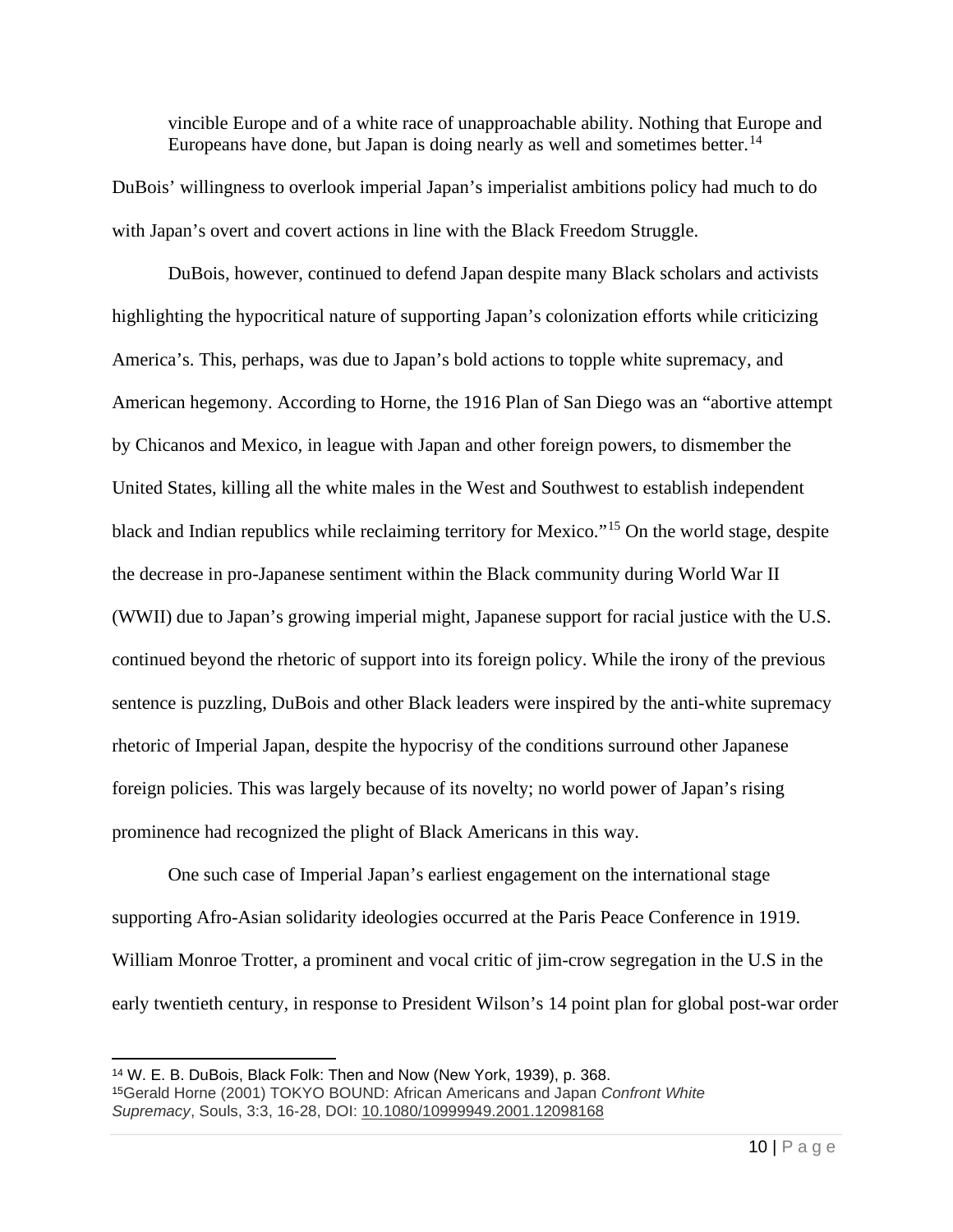at the Paris Peace Conference in 1919, flew to Paris, interrupting the international conference and proposed a 15<sup>th</sup> point, racial equality. While Trotter alone was unsuccessful in raising the 15<sup>th</sup> point to global attention, Japanese government officials took a bold stance in support of Trotter in an attempt to expose U.S. race relations and poke holes into notions of western hegemony and white supremacy. To that end, *Black Radicals* columnist Mohammad Elnaiem details how a senior diplomat and principal delegate for the Japanese government, Nobuaki Makino, proposed a racial equality bill as the 15<sup>th</sup> point to President Wilson's 14-point plan to "demonstrate the U.S.'s failure to reconcile Jim Crow laws with the liberal principles that Wilson espoused abroad."[16](#page-12-0) This action, though unsuccessful, I argue, was Imperial Japan's first formal engagement with the notion of Afro-Asian solidarity on the international stage. This radical act of support from a rising international power, elevating the issues of white supremacy, Jim crow, and violence against African Americans as a global issue, resulted in widespread support from the African American community as Japan in the 1920s-30s.

Following Tokyo's lead in the global push for racial justice, DuBois organized the first Pan-African Congress comprised of African-Americans and members from European colonial Africa. DuBois's leadership in the Pan-African Congresses and the Black community, coupled with his writings and political activities, pushed forth "the intellectual and practical basis of an Afro-Asian movement."[17](#page-12-1) Though he never defined it as such, DuBois's approach to Black internationalism laid the groundwork for the future of Afro-Asian Solidarity.

<span id="page-12-0"></span><sup>16</sup> Mohammed Elnaiem "Black Radicalism's Complex Relationship with Japanese Empire" *JSTOR Daily*. July 18, 2018

<span id="page-12-1"></span><sup>17</sup> Martin, Michael T., and Lamont H. Yeakey. "Pan-American Asian Solidarity: A Central Theme in DuBois' Conception of Racial Stratification and Struggle." Phylon (1960-), vol. 43, no. 3, 1982, pp. 217. JSTOR, www.jstor.org/stable/274818.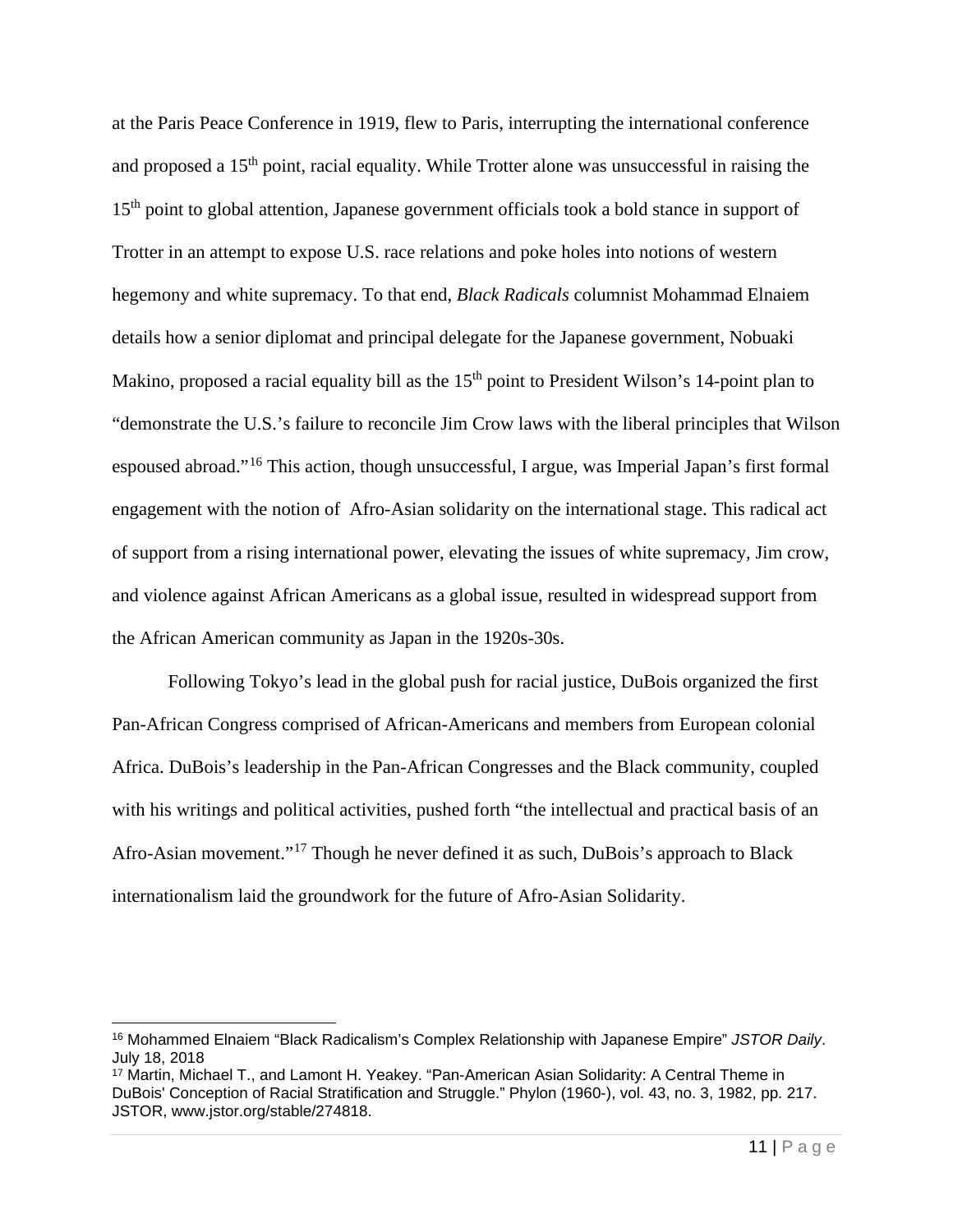While DuBois' prominence is not disputed, many scholars are also critical of Black intellectuals' tolerance of Japanese aggression against China in expansionist policies at the outset of the Second World War. Vocal critics of the pro-Japanese sentiment within Black internationalism share concerns with Japan's co-opted colonialism, especially given its repeated proclaims for racial equity. Scholar Sidney Pash notes that DuBois's admiration for Japan stemmed in part from his personal identification with the nation's accomplishments and its struggles in a white-dominated world. She critiques DuBois' hypocritical approach to Japan, arguing that "the familiar and the forgotten, was how deeply he identified with Japan and how this, along with a curious blend of racial and economic determinism and historical blindness, produced a Japanophile that embraced Japan, championed her accomplishments, and defended her action even when they became increasingly indefensible."<sup>[18](#page-13-0)</sup> For DuBois, Pash argues, Japan alone could protect China because only Japan had "outfought Europe on land and sea" and had "out-bluffed them in politics."[19](#page-13-1) Citing Dubois' utterances in support of Japan, Pash continues, stating that the success, which undermined "European supremacy in China . . . by smashing the legend of invisible Europe," inevitably caused "jealousy and resentment in China."<sup>[20](#page-13-2)</sup> These feelings, Pash adds, twisted by the West, led many Chinese to "regard Japan as her real and main enemy and Europe and America as her friends."<sup>[21](#page-13-3)</sup> DuBois's trip to East Asia allowed him to see

<span id="page-13-3"></span><span id="page-13-2"></span><span id="page-13-1"></span><span id="page-13-0"></span> Pash, Sidney "W.E B. Du Bois and Japan: From Japanophile to Apologist." Japan Women's University Journal of American and English Literature (March 2016): pp. 21. Ibid. pp.21-22 Ibid. pp. 22 Ibid pp. 22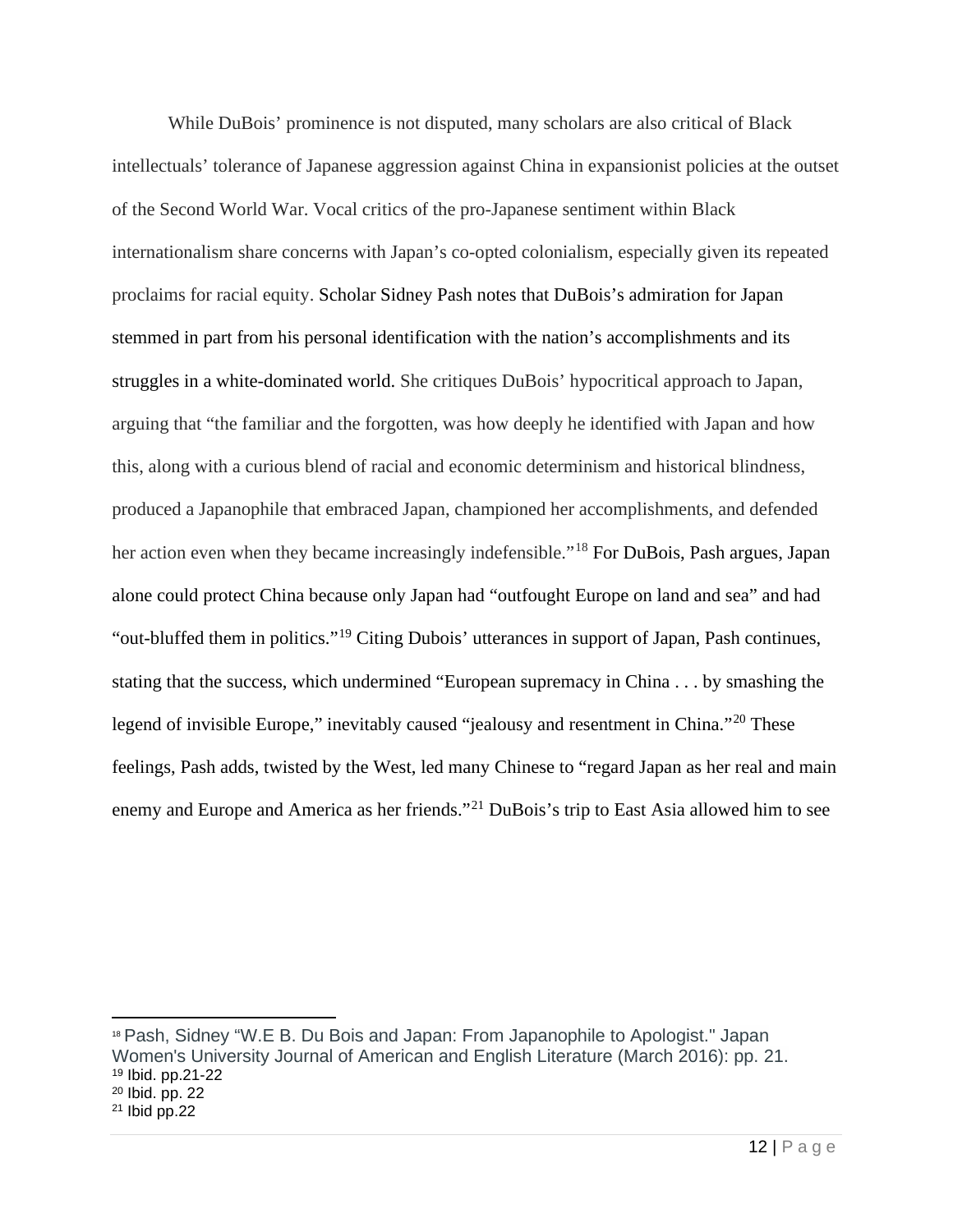first-hand Japanese imperialism operating in Manchuria.[22](#page-14-0) During his travels, he doubled down on his support of Japan in seizing Manchuria, suggesting that the Kwantung Army's expansionism was due to a fear that if Japan had not seized Manchuria, Europe would.<sup>[23](#page-14-1)</sup>

 In 1931, members of Marcus Garvey's Universal Negro Improvement Association (UNIA), the largest and most influential global Black



(Figure 1) W. E. B. DuBois with Japanese scholars in Tokyo, 1936 Source[: https://credo.library.umass.edu/view/full/mums312-i0447](https://credo.library.umass.edu/view/full/mums312-i0447)

nationalist organization of the twentieth century, were also pushed to grapple with this issue in the *Negro World* newspaper. An unnamed UNIA member writes, "No true Garveyite who is instinctively anti-imperialist will show sympathy to the imperialist activities of Japan in China, however, Japan's high-handed action in Manchuria has opened new opportunities for the triumphal march of Garveyism."[24](#page-14-2) Historian Keisha Blain summarizes the Garveyite sentiment in stating that "while criticizing Japan's military aggression towards other people of color, the author proceeded to explain that Japan's rise would *still* benefit people of African descent especially those who advocated political self-determination."[25](#page-14-3) These sentiments by prominent Black intellectuals did not go without criticism. On the cusp of the U.S. engagement in WWII, Black America was being asked by these prominent leaders in the Black community to employ a level of double consciousness vis-à-vis Japan, overlooking Japan's imperialist ambitions, while also criticizing and experiences the realizes of white supremacy within the U.S.

<span id="page-14-0"></span><sup>22</sup> *W. E. B. Du Bois with Japanese scholars in Tokyo, 1936, 1936. W. E. B. Du Bois Papers (MS 312). Special Collections and University Archives, University of Massachusetts Amherst Libraries* <sup>23</sup> Ibid. 28

<span id="page-14-2"></span><span id="page-14-1"></span><sup>24</sup> Unnamed UNIA author, "Garveyism's World Opportunities," *Negro World*, 5 December 1931.

<span id="page-14-3"></span><sup>25</sup> Blain, Keisha N. "The Deep Roots of Afro-Asia." *AAIHS*. 11 Feb. 2016. Web. 27 Mar. 2021.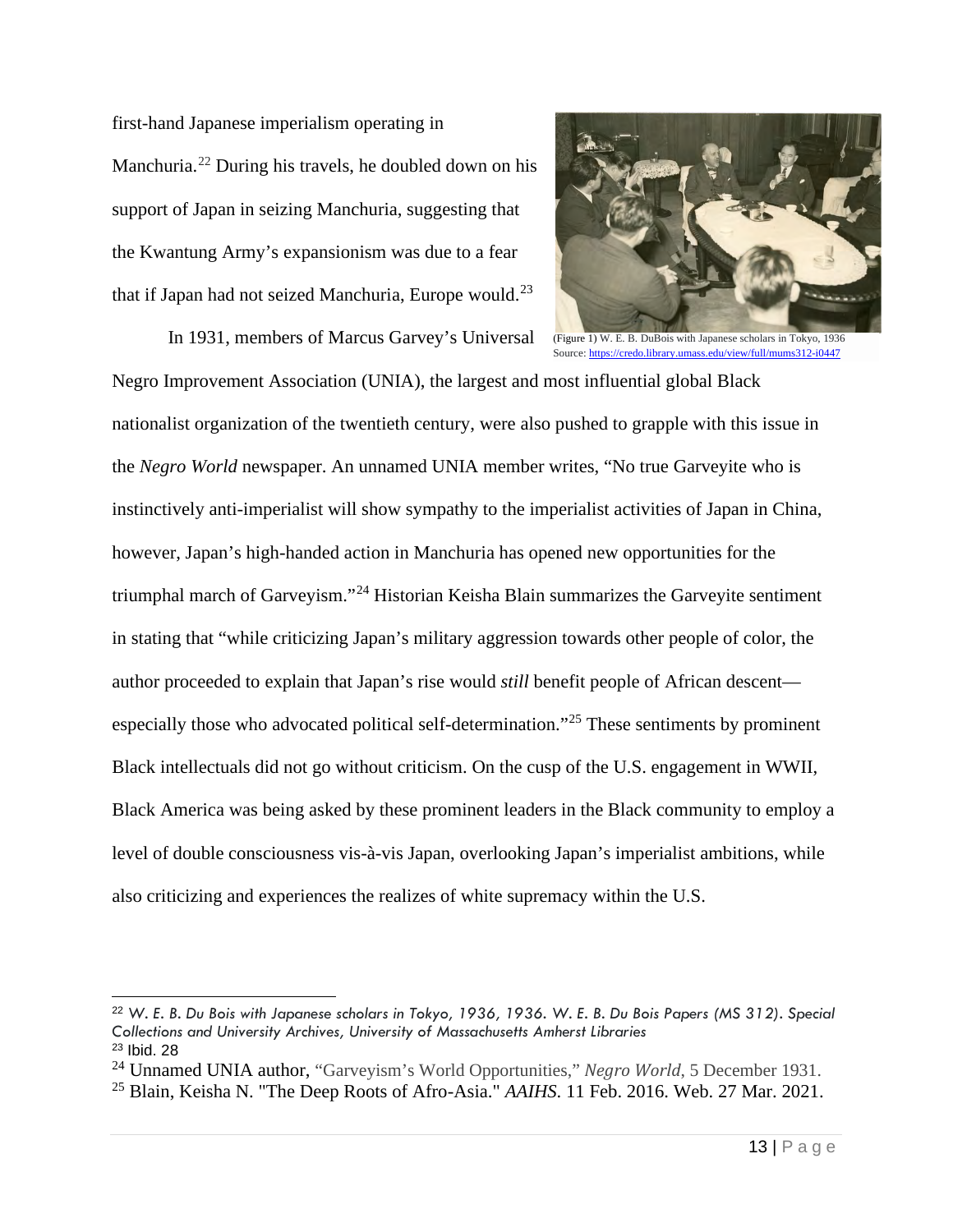Facing overwhelming backlash, DuBois offers an apologist explanation, rather than his usual relentless criticism, for Japan's path toward imperialism. He notes that "the tragedy of this epoch was that Japan learned Western ways too soon and too well, and turned from Asia to Europe ... She might have led Asia and the world into a new era. But her headstrong leaders chose to apply Western imperialism to her domination of the East, and Western profit-making replaced Eastern idealism.[26](#page-15-0) It is important to note that while DuBois' approach to Afro-Asian solidarity was compelling to many Black Americans in the early 1920s, these views also faced equal criticism. I stress, however, that viewing Afro-Asian solidarity within the context of the freedom struggle, especially at the outset of what began informally as "Afro-Asian Solidarity" through Black internationalism, is a crucial lens to approach this analysis. DuBois did not and could not represent all the opinions of Black America, nor is it realistic that one movement, or even act of solidarity with Imperial Japan, could dismantle institutions of white supremacy. Afro-Asian solidarity, through the DuBois pro-Japan Black internationalist movement, merely started the first leg of a marathon race to dismantle institutional racism. We see this progress in igniting hope within the Black community from Imperial Japan's military success, international conversation about the plight of Black Americans in the U.S., and even Black and Japanese intellectual exchange about race relations and white supremacy. On the other hand, the wartime conditions, rampant violence and jim-crow segregation in the United States, Japan's imperial ambitions, coupled with the western world's grip on power in the international community all proved to be profound roadblocks towards progress for the Black freedom struggle. Be that as it may, the global freedom struggle is defined by its progress, not by its struggles.

<span id="page-15-0"></span><sup>26</sup> W.E.B DuBois, Worlds of Color, pp. 69-70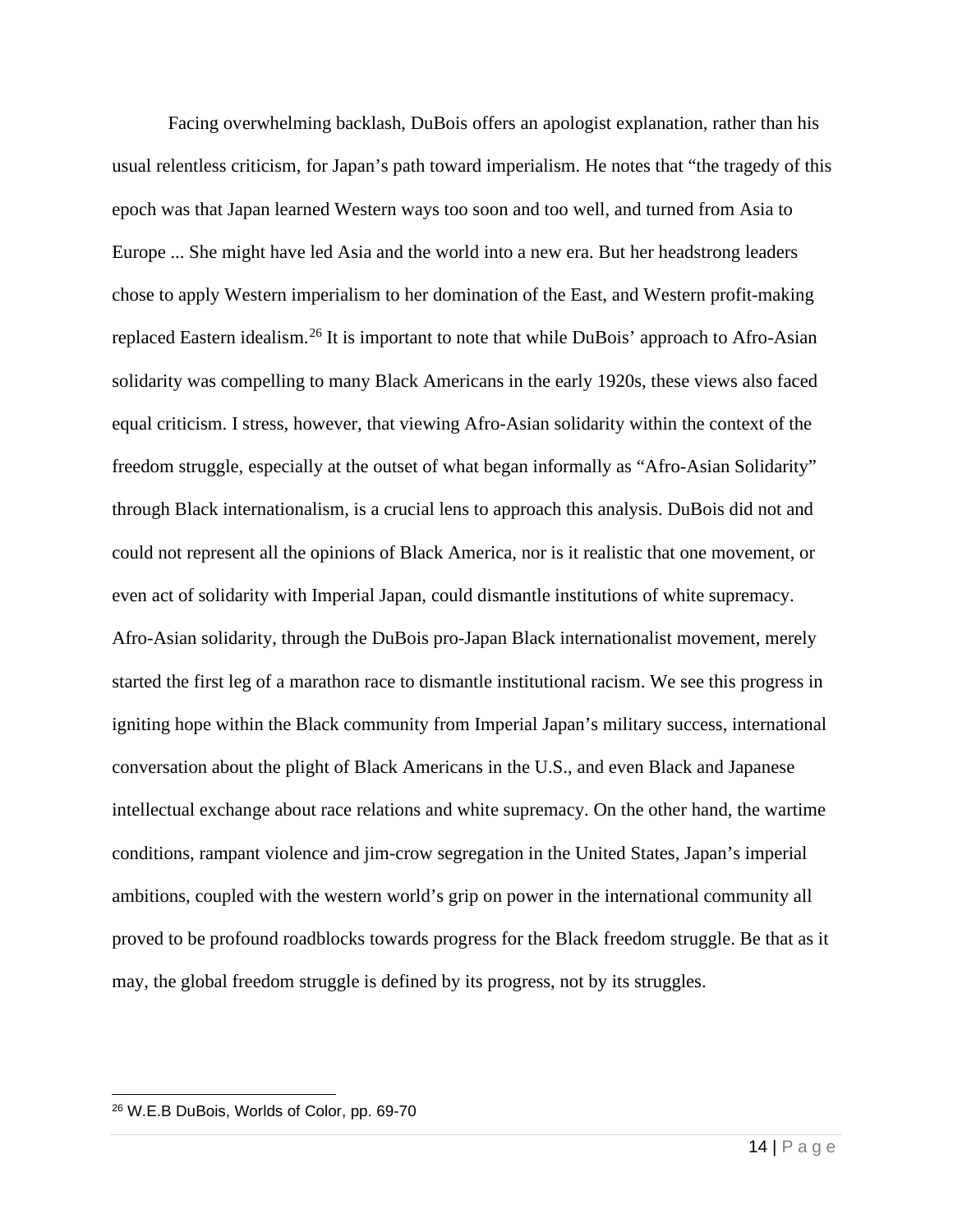### *Unsung Heroines of Afro-Asian Solidarity*

Like DuBois, countless Black activists promoted Afro-Asian solidarity ideologies as a radical political response to global white supremacy. While scholarship on Black internationalism at the outset of what had not yet been coined as "Afro-Asian solidarity" is robust, this male-dominated scholarship suggested that Black women only provided a secondary role in this element of Black freedom struggle. Many Black studies and Asian studies scholars have critiqued scholarship in their respective fields that overlook the contributions of women in radical movements throughout history. However, few Afro-Asian scholars have delved into the profound intersectional impact women have contributed to the Black internationalist movement. One such scholar who has dedicated a tremendous amount of research into the crucial role women have played in Black radical movements is American historian and scholar Keisha Blain. Moving beyond the male-dominated "Garvey-centered studies of the UNIA and taking seriously Black women's political engagement," Blain unearths the contributions of notable and influential women in the Black internationalist movement, whose profound impact shaped the landscape of the movement. This section will focus on two key Black-female internationalists: Mittie Maude Lena Gordon and Pearl Sherrod, whose national and transnational impact within the Black internationalist movement in solidarity with Japanese communities; providing a roadmap for 21<sup>st</sup>-century activists to mirror their community-engaged anti-racist organization through an intersectional approach.

Mittie Maude Lena Gordon was a Black internationalist and feminist who played a fundamental role in community-based organizing through an international lens, or what Blain calls "grassroots internationalism."<sup>[27](#page-16-0)</sup> An unsung Black internationalist and founder of the Peace

<span id="page-16-0"></span><sup>&</sup>lt;sup>27</sup> Blain, Keisha N. Set the World on Fire: Black Nationalist Women and the Global Struggle for Freedom. Philadelphia, PA: U of Pennsylvania, 2019. pp.8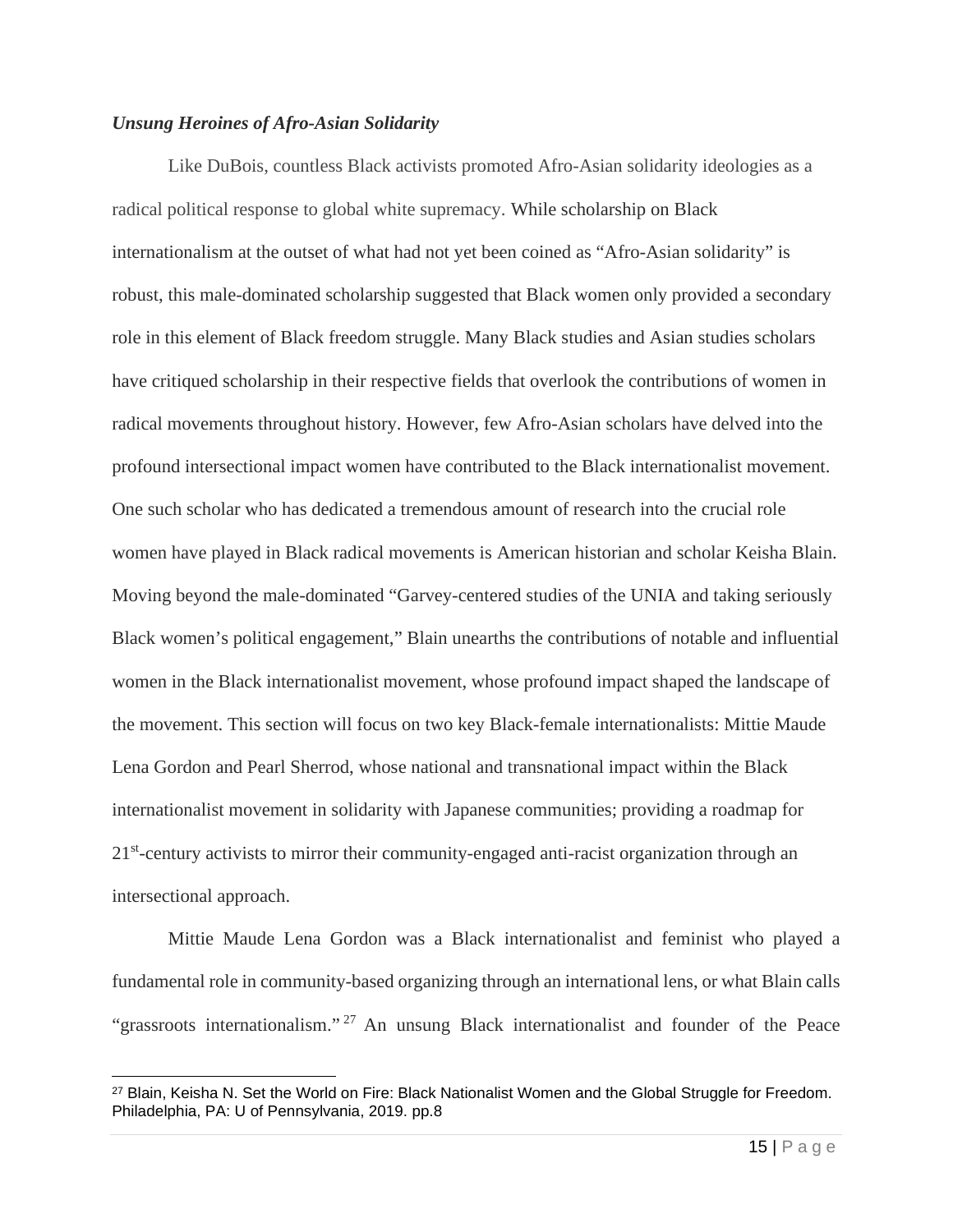Movement of Ethiopia (PME), Mittie Gordon's contribution to Black internationalism was seen through her organization and used to collaborate and exchange with individuals from various parts of the globe. While Gordon has been largely absent from scholarship in the Black freedom struggle, her activities provide a window into how Black nationalist women engaged in global politics and illuminates the entangled histories of twentieth-century Black nationalism and internationalism with Japan. Mitte Maude Lena Gordon's organization, Peace Movement of Ethiopia (PME), was the most prominent Black nationalist organization by a woman in the United States. Founded in December 1932, the PME promoted Afro-Asian solidarity during the Depression-era while facilitating a political campaign to advance black emigration to West Africa.<sup>[28](#page-17-0)</sup> With a national following, Blain highlights that after only a year of PME was established, Gordon organized a nation-wide campaign, with an estimated 400,000 signatures of African Americans willing to leave the U.S. While calls for Black emigration and separatism were not uncommon, the PME's unique base of Black and Japanese working-class supporters across the country were drawn to its political ideology that prioritized racial and economic empowerment, universal emancipation, and Black feminism, as the disastrous effects of the Great Depression wreaked havoc on poor and working-class families.

Through her writings and speeches in her leadership role at the PME, she "agitated for Afro-Asian solidarity, calling on Black men and women to collaborate with Japanese people as a viable strategy to combat racism and global white supremacy."<sup>[29](#page-17-1)</sup> In Gordon's political vision, as described by historian Keisha Blain, the potential collaboration between African Americans and

<span id="page-17-0"></span><sup>&</sup>lt;sup>28</sup> Keisha N. Blain, "'[F]or the Rights of Dark People in Every Part of the World': Pearl Sherrod, Black Internationalist Feminism, and Afro-Asian Politics in the 1930s" in *Souls: A Critical Journal of Black Politics, Culture and Society,* 17 (June 2015), pp.100

<span id="page-17-1"></span><sup>29</sup> Keisha N. Blain, "'The Dark Skin[ned] People of the Eastern World': Mittie Maude Lena Gordon's Vision of Afro-Asian Solidarity," in *Toward an Intellectual History of Women's International Thought,* eds. Patricia Owens and Katharina Rietzler (2020).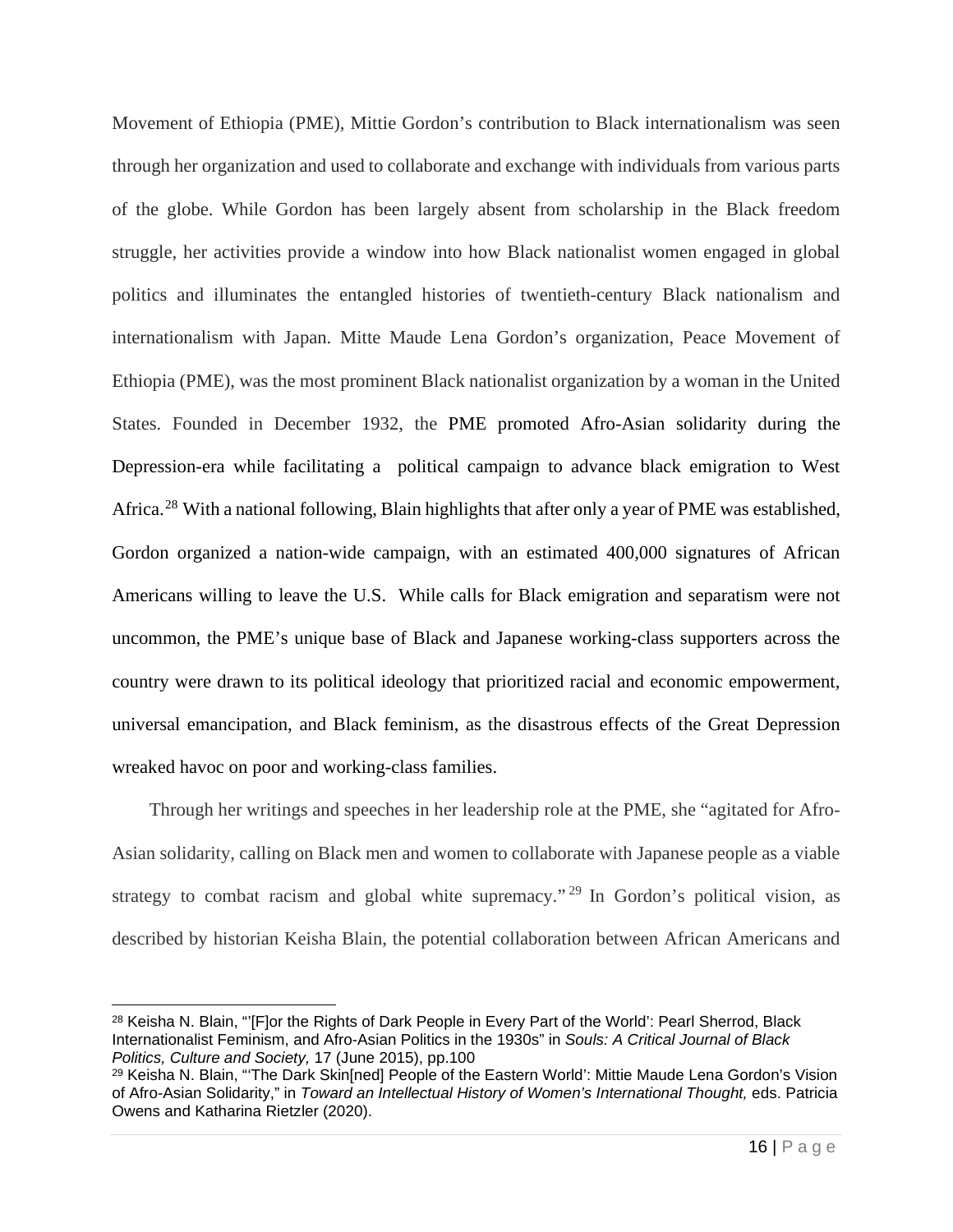Japanese people would "not only bolster each group's political standing on a global scale, but it would also help to end white colonial rule in Africa, Asia, the Caribbean, and other parts of the globe."[30](#page-18-0) Like other Black internationalists who pointed to Japan's military accomplishments as evidence that the nation would be equipped to challenge white supremacy in the U.S. and abroad, Gordon shared these sentiments. However, she sought to engage Japanese-American activists who were mobilized in the Black freedom struggle to increase pro-Japanese sentiments within the Black community and bridge relationships with Japanese government officials to assist in Black emigration. This particular approach of Black internationalism is what sets Gordon apart from other Black leaders and internationalists.

Gordon's ideology and position on engagement with Japan were remarkably divergent from other Black internationalists, not only because of her identity as a Black woman but also as a working-class member of society. Before creating the PME, Gordon was a prominent member of the Pacific Movement of the Eastern World (PMEW), a pro-Japanese organization that supported the unification of people of color globally. The PMEW grew in popularity, especially among working-class Black activists in the 1930s, because of its mission to elevate racial and economic inequalities within the Black community. At the center of this mission was PMEW leader and Asian activist Ashima Takis, who delivered a speech at a United Negro Improvement Association (UNIA) meeting, where Gordon was present, detailing his plan to facilitate Black emigration to Japan.<sup>[31](#page-18-1)</sup> This was particularly attractive to the PMEW's large working-class base, as he described the job opportunities and equal opportunities in various sectors of society in Japan's newly colonized Manchuria. According to Blain, Gordon's differing ideological stance on Black

<span id="page-18-0"></span><sup>30</sup> Ibid. pp. 102

<span id="page-18-1"></span> $31$  Ibid. pp. 189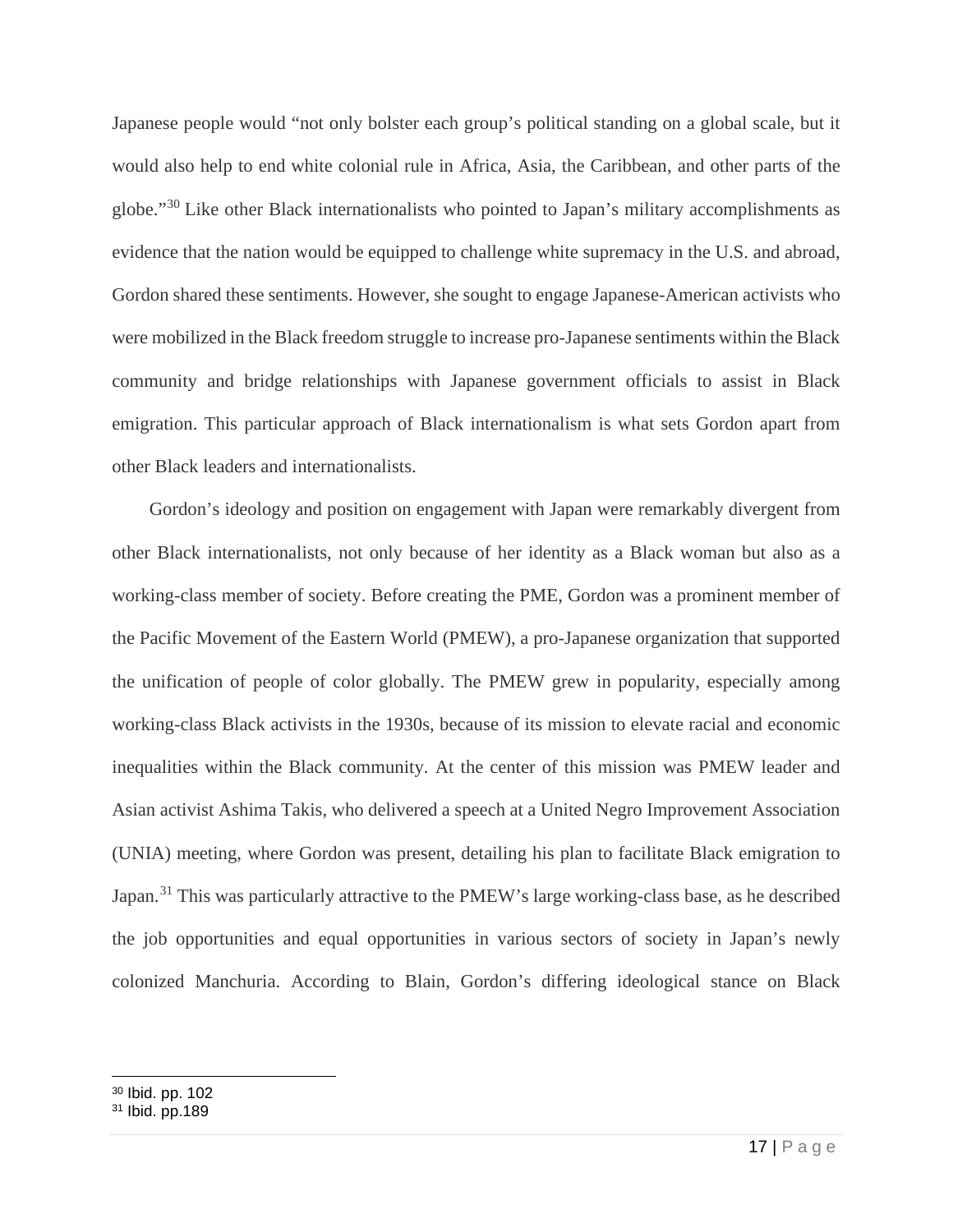emigration and "critical views of African American patriotism toted by civil rights leaders set her apart from the PMEW," leading her to create the PME.<sup>[32](#page-19-0)</sup>

Gordon intentionally provided opportunities within her organization for women to engage in nationalist and internationalist politics during the Great Depression. Her approach through PME heavily promoted Afro-Asian solidarity with Japan and employed an intersectional approach to Black internationalism that also sought to address the patriarchy common in Black activism for social and political rights of "dark races." Gordon's vocal and public pro-Japanese sentiments, however, eventually worked to her detriment. After Pearl Harbor, according to Blain, "an FBI informant who discreetly attended one of Gordon's meetings in Chicago in 1941, relayed that Gordon had dissuaded supporters from serving in the U.S. army and offered a positive outlook on Pearl Harbor", arguing that 'on December 7, 1941, one billion black people struck for freedom".<sup>[33](#page-19-1)</sup> This lead to her and 12 other Black activists arrest in Chicago for sedition.

Mittie Maude Lena Gordon offers a profound and sorely needed social and political perspective into the various ways working-class and poor Black and Asian activists engaged in the global freedom struggle. While Gordon was among a cohort of Black activist-intellectuals who forged connections with Japanese and Japanese-American activists to increase pro-Japanese sentiment with the Black community, her approach far exceeded the ivory tower of the academy and sought to reach the working-class people. This proved to be a compelling strategy to effectively challenge racism on a global scale. Gordon's political activism provides a fascinating case study into the nuances of Afro-Asian Solidarity. Through the Gordon case, one can see both

<span id="page-19-0"></span><sup>32</sup> Ibid. pp.191

<span id="page-19-1"></span><sup>33</sup> Quoted in Hill, *FBI's RACON*, 526. As Cited by Keisha N. Blain, "'The Dark Skin[ned] People of the Eastern World': Mittie Maude Lena Gordon's Vision of Afro-Asian Solidarity," in *Toward an Intellectual History of Women's International Thought,* eds. Patricia Owens and Katharina Rietzler (2020).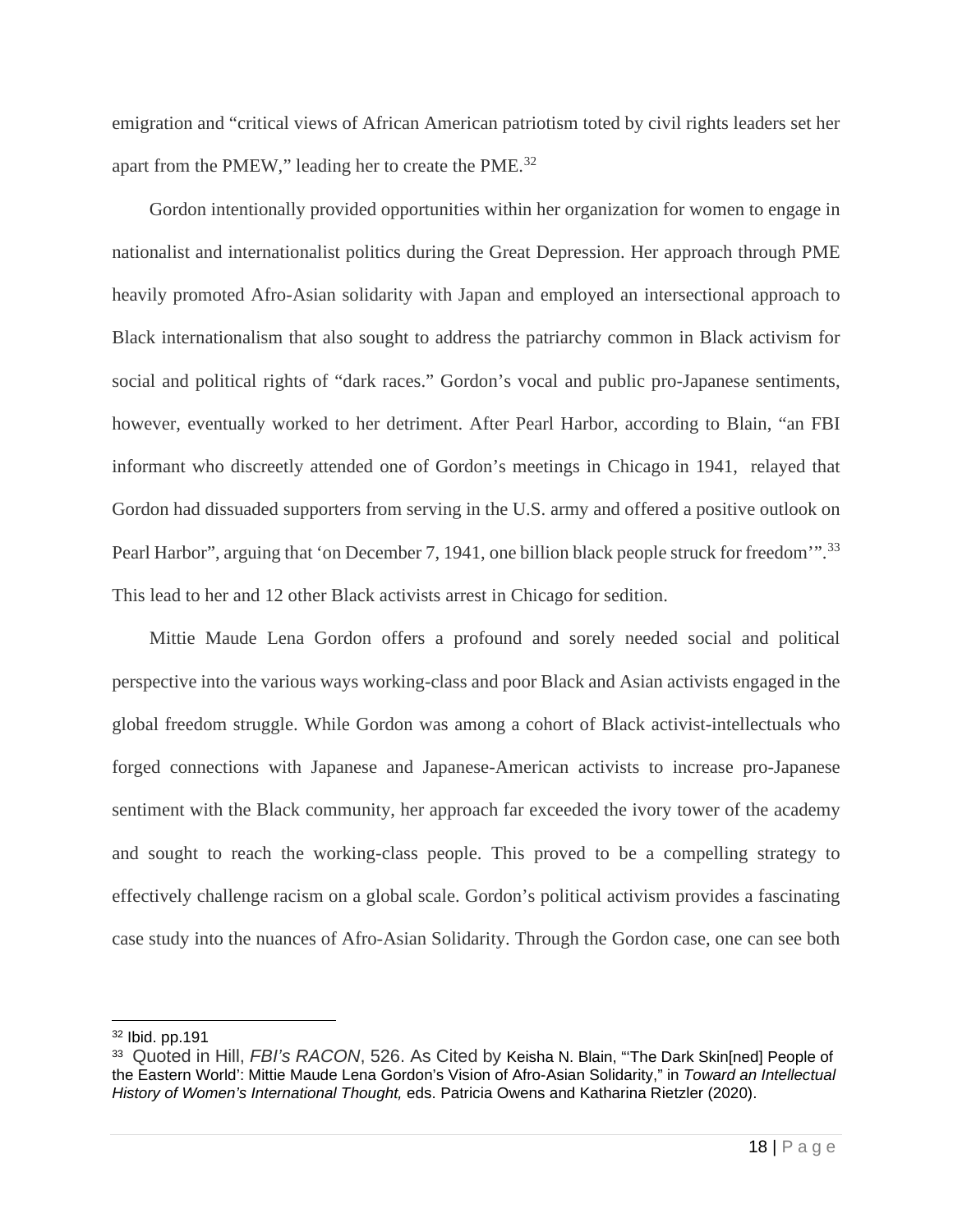an unwavering commitment of pro-Japanese rhetoric and action, even after the U.S. had declared war on Japan, but also a raw view into the desperation of Black Americans for global support against the horrific realities of white supremacy, jim-crow, and violence.

Gordon was not alone in her global fight against racism and the patriarchy. Pearl Sherrod, a Black female internationalist, was a driving force in establishing a feminist lens to anti-racism with direct ties to Japanese international and Japanese-American domestic communities. According to Afro-Asian solidarity scholar Keisha Blain, Gordon was the first African American woman to become the leader of the nationally recognized Afro-Asian solidarity organization, *The Development of Our Own* (TDOO). TDOO, Blain details, was a " Detroit-based anti-racist political movement that sought to unite African Americans with people of color in Asia during the Great Depression."[34](#page-20-0) In her landmark speech at the Pan-Pacific Women's Association (PPWA), in the summer of 1937 in Vancouver, British Columbia, Sherrod delivered a prolific address detailing the plight of people of African descent in the United States and other parts of the world.<sup>[35](#page-20-1)</sup> Although Sherrod was a profound Black internationalist, the lens in which she approached her activism with direct engagement with international Japanese communities, coupled with a deliberate intersectional approach to address experiences of Black women within Black freedom struggle, propelled her notoriety. According to Afro-Asian feminist scholar Cheryl Higashida, as cited by Historian Keisha Blain, Pearl Sherrod's politics centered around "Black internationalist feminism within the Communist Left."[36A](#page-20-2)ccording to Higashida, Black internationalist feminism was unique in its approach to Black internationalism, feminism, and the

<span id="page-20-0"></span><sup>34</sup> Keisha N. Blain, "'[F]or the Rights of Dark People in Every Part of the World': Pearl Sherrod, Black Internationalist Feminism, and Afro-Asian Politics in the 1930s" in *Souls: A Critical Journal of Black Politics, Culture and Society,* (June 2015), pp. 90

<span id="page-20-2"></span><span id="page-20-1"></span><sup>35</sup> Keisha N. Blain, "'[F]or the Rights of Dark People in Every Part of the World': Pearl Sherrod, Black Internationalist Feminism, and Afro-Asian Politics in the 1930s" in *Souls: A Critical Journal of Black Politics, Culture and Society,* (June 2015), pp. 91 <sup>36</sup> Ibid pp.92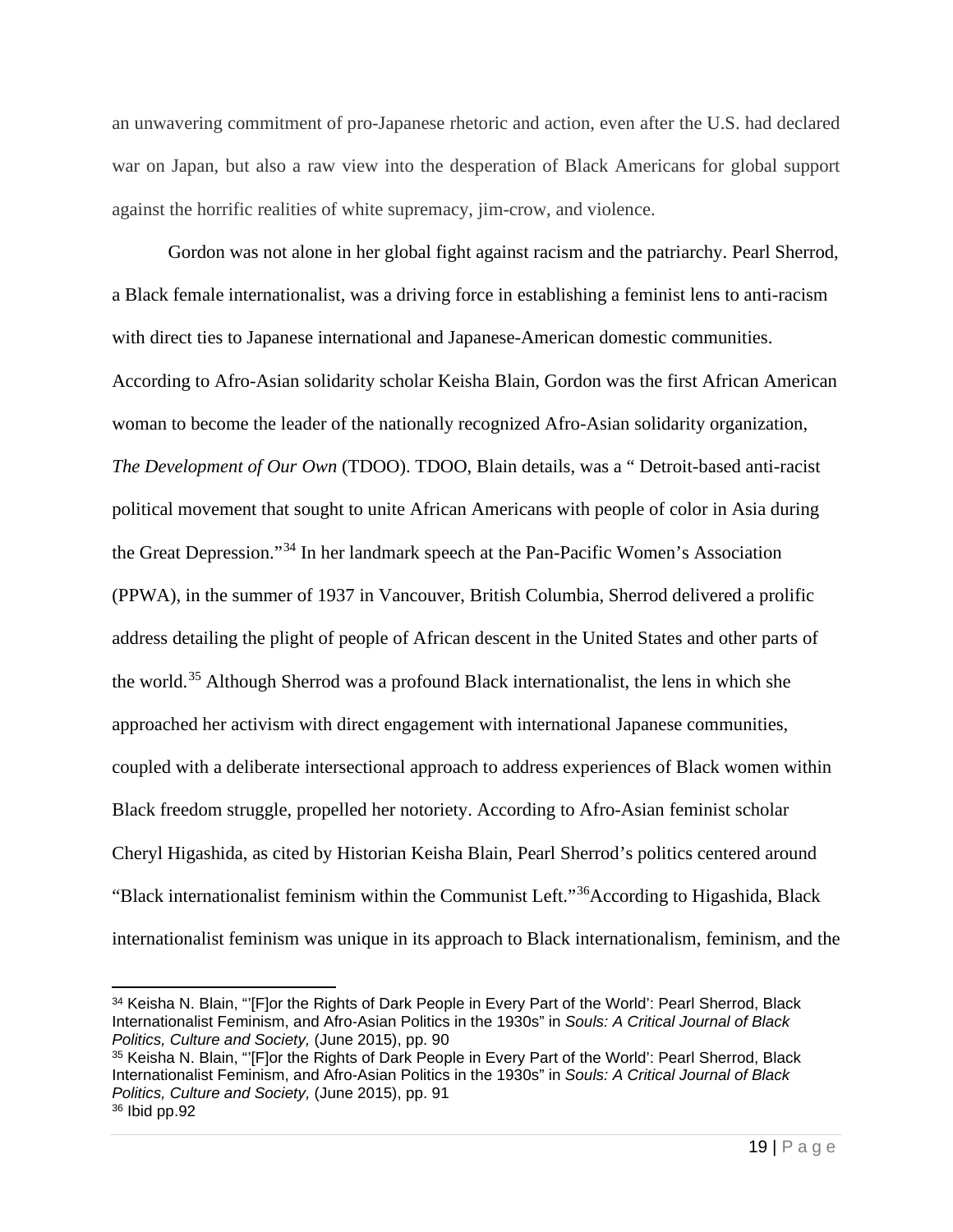freedom struggle more broadly because it challenged the "heteronormative and masculinist articulations of nationalism while maintaining the importance… of national liberation movements for achieving Black women's social, political, and economic rights."<sup>[37](#page-21-0)</sup>

In detailing Sherrod's narrative within the TDOO, Blain writes that Sherrod's rise within the TDOO was first overshadowed by her Japanese husband, "Major" Satokata Takahashi.<sup>[38](#page-21-1)</sup> Blain adds that "as the leader of TDOO and prominent Japanese leader in promoting Afro-Asian solidarity with Japan in black communities during the 1930s, Pearl Sherrod's activism was not yet at the forefront of the international stage"<sup>39</sup>. Unfortunately, the overshadowing of Black women was not uncommon among many political organizations, and the TDOO was by no means an exception, especially because of the audiences it attracted from the Nation of Islam (NOI). [40](#page-21-3) TDOO's platform of racial solidarity, political self-determination, and economic selfsufficiency was particularly resonant with working-class communities in Detroit who were devastated by the Great Depression. Moreover, the sociopolitical realities in Detroit dominated with racist and xenophobic "yellow peril ideology" against people of Asian descent, coupled with the continued anti-Black racial discrimination and segregation, created the conditions for TDOO to gain national attention and broad support between Black and Asian communities.<sup>[41](#page-21-4)</sup> Under Takashi's leadership of TDOO, he advocated for "yellow, brown, and black against all white people,"<sup>42</sup>; echoing the "widely embraced political view [of the Nation of Islam] that

<span id="page-21-0"></span><sup>37</sup> Cheryl Higashida, Black Internationalist Feminism: Women Writers of the Black Left, 1945-1999 (Urbana: University of Illinois Press, 2013). As cited by Keisha Blain (2015)

<span id="page-21-1"></span><sup>&</sup>lt;sup>38</sup>Keisha N. Blain, "'[F]or the Rights of Dark People in Every Part of the World': Pearl Sherrod, Black Internationalist Feminism, and Afro-Asian Politics in the 1930s" in *Souls: A Critical Journal of Black Politics, Culture and Society,* (June 2015),

<span id="page-21-2"></span><sup>39</sup> Ibid. 92

<span id="page-21-3"></span><sup>40</sup> Among the vast political ideologies of the National of Islam, one of its core beleifs was the subservency of women to men.

<span id="page-21-4"></span><sup>41</sup> Ibid. 94

<span id="page-21-5"></span><sup>42</sup> Quoted in Allen, "When Japan was Champion of the 'Darker Races, "32. As cited by Keisha Blain (2015)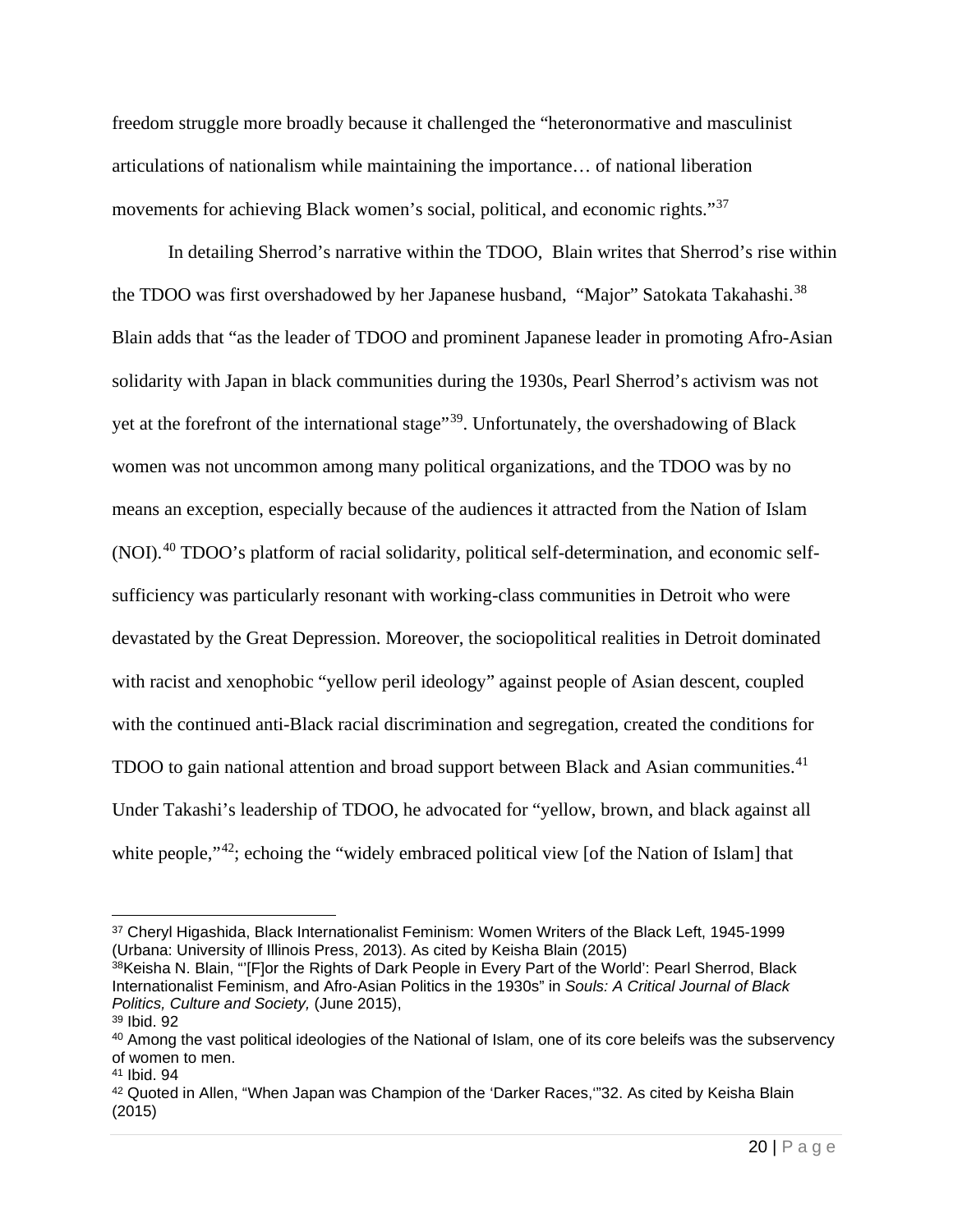'African-American economic and political struggle against Western imperialism [was connected] with that of the dark races in Asia'"<sup>[43](#page-22-0)</sup>

"Major" Takahashi's union with Pearl Sherrod was instrumental to the legitimacy of TDOO as an Afro-Asian solidarity organization, representing the literal embodiment of this cause as a Black-Japanese interracial couple during a time where marriage with other races was frowned upon. Because of the vital role this marriage placed on the strength of TDOO, along with Takahashi's understanding of Sherrod's political ambitiousness, unlike other Black nationalist organizations like the NOI and Marcus Garvey's UNIA, which promoted patriarchy and gender hierarchies of leadership, TDOO began offering unique political opportunities for Black women radical activists in the organization. Blain highlights that "in addition to serving as secretaries, some women were organizers and recruiters, helping to popularize pro-Japanese sentiments in black communities. One article in the Cleveland Plain Dealer described the efforts of an unidentified woman activist in TDOO, who 'made numerous trips through the southland [and eastern seaboard] to organize ... Negroes in the cause of Japan'".<sup>[44](#page-22-1)</sup>

While Sherrod established a unique role within the organization, it was not until April 1934, when "Major" Takahashi was deported, that she could develop into her own within TDOO as the became de facto leader. Sherrod, however, was uninterested in the idea of being simply a mouthpiece for her husband while he was incarcerated. Blain details that in Sherrod's new role, she "used her political writings, influence, and leadership role in TDOO to promote Afro-Asian solidarity, challenge black patriarchy, and forge alliances with women leaders."<sup>[45](#page-22-2)</sup> One such

<span id="page-22-0"></span><sup>43</sup> Richard Brent Turner, Islam in the African American Experience (Bloomington: Indiana University, 2003), 168. As cited by Blain (June 2015)

<span id="page-22-1"></span><sup>44</sup> Leon W. Taylor, "Japanese Propaganda Among American Negroes," Cleveland Plain Dealer, June 18, 1943

<span id="page-22-2"></span><sup>45</sup> Keisha N. Blain, "'[F]or the Rights of Dark People in Every Part of the World': Pearl Sherrod, Black Internationalist Feminism, and Afro-Asian Politics in the 1930s" in *Souls: A Critical Journal of Black Politics, Culture and Society,* 17 (June 2015),pp.98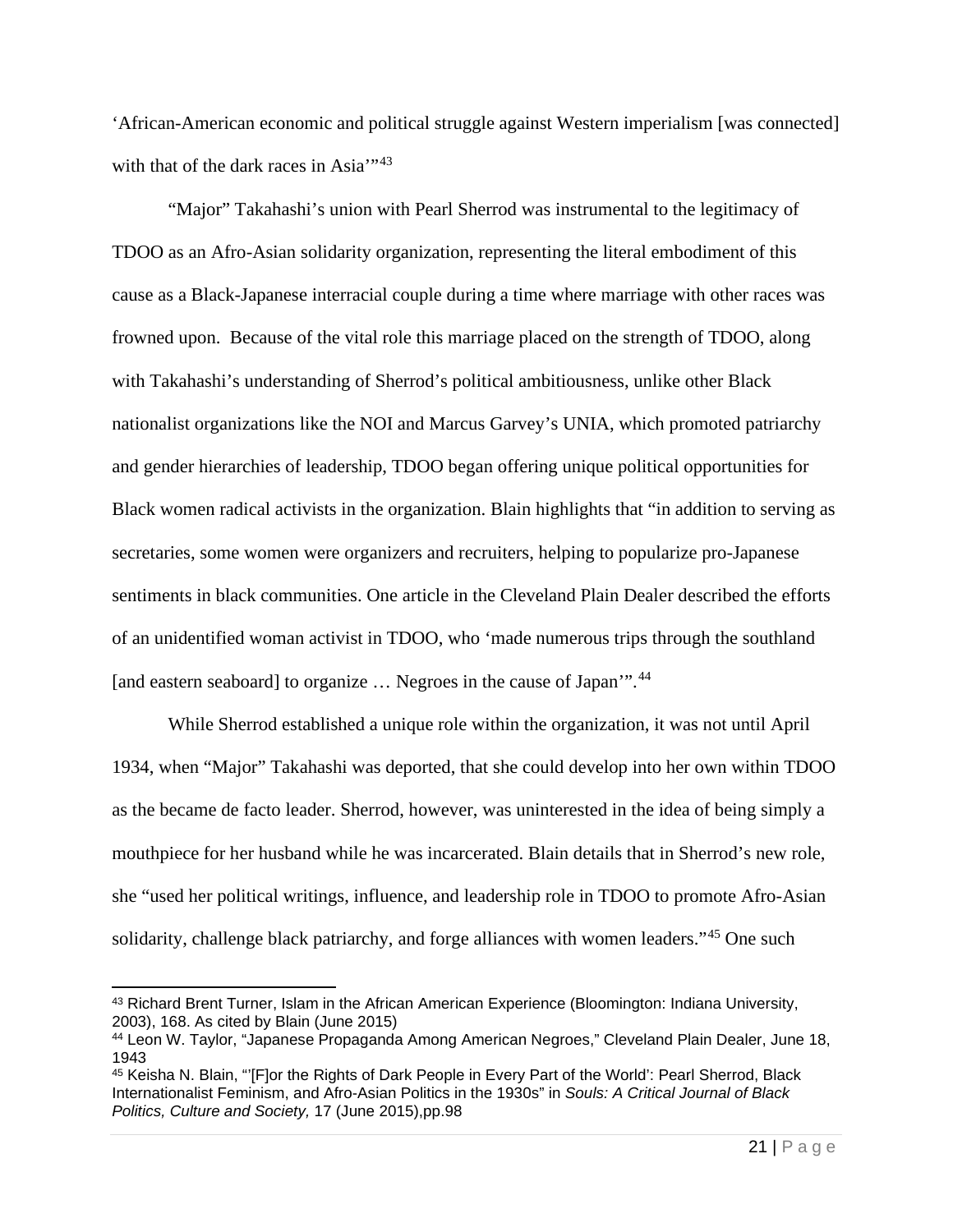example of Sherrod's display of leadership was seen in a June 1934 editorial in the Detroit Tribune Independent in which "she audaciously declared that African Americans needed to join forces with the Japanese:

'[O]ur minds have been diseased, and we have tried 'Mr. White's' medicine and failed; tried 'Mr. Black's' medicine and failed. Now we must try 'Mr. Brown's medicine." "No doubt he will cure us of the mental disease which was caused from a lack of organization," Sherrod continued, "then we can develop ourselves.'"[46](#page-23-0)

According to Blain's analysis of this quote, Sherrod is suggesting that "Mr. White's and Mr. Black's medicine," representing the "shortcomings of mainstream civil rights activism and black separatism," was ineffective in solving the race problem in the United States and therefore needed a new antidote—"Mr. Brown's medicine" or political collaboration with the Japanese.<sup>[47](#page-23-1)</sup> Sherrod's appeal to Black men and women to "eschew the political approaches of mainstream civil rights leaders and black nationalist activists," Blain argues, "underscores her broader internationalist vision—one that was 'connected … to an overarching notion of black liberation beyond any individual nation-state or colonial territory.'"[48](#page-23-2)

The importance of these Black nationalist organizations to this paper is clear; racially specific movements have the capacity to promote and advocate for communities of color. This is not to suggest that Black and Asian communities all agreed with the activism of the TDOO nor the PME; however, these case studies offer an essential view into Black radical movements that center the working class through an international lens. Despite the ideological differences

<span id="page-23-2"></span><span id="page-23-1"></span><sup>47</sup> Keisha N. Blain, "'[F]or the Rights of Dark People in Every Part of the World': Pearl Sherrod, Black Internationalist Feminism, and Afro-Asian Politics in the 1930s" in *Souls: A Critical Journal of Black Politics, Culture and Society,* 17 (June 2015),pp.99 <sup>48</sup> Ibid. pp.99

<span id="page-23-0"></span><sup>46</sup> Mrs. P.T. Takahashi, "Development of Our Own," Detroit Tribune Independent, June 16, 1934. As cited by Keisha N. Blain, "'[F]or the Rights of Dark People in Every Part of the World': Pearl Sherrod, Black Internationalist Feminism, and Afro-Asian Politics in the 1930s" in *Souls: A Critical Journal of Black Politics, Culture and Society,* 17 (June 2015)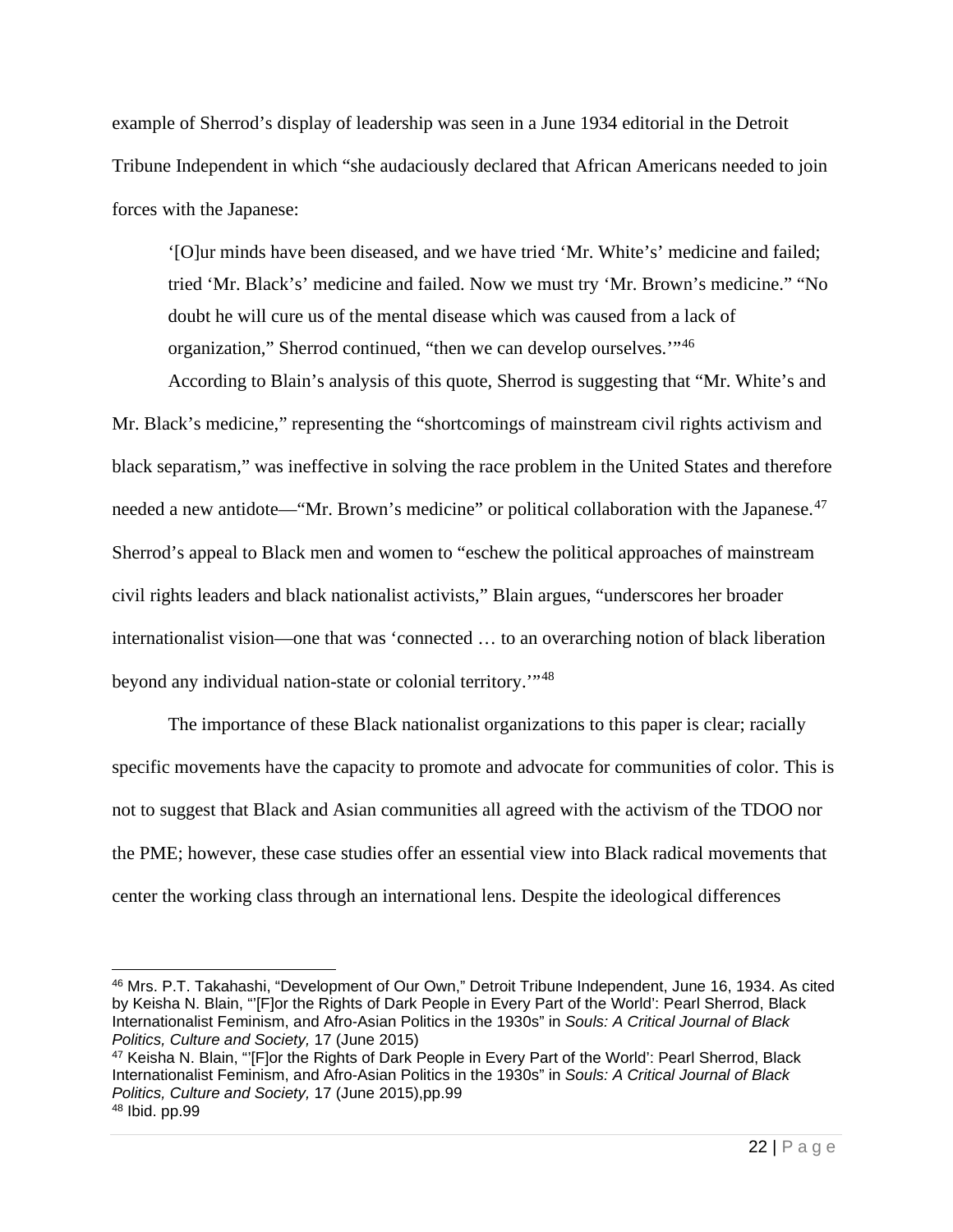between Gordon and Sherrod, their contributions to Black internationalism highlight the opportunities, progress, and struggles within their respective organizations that carried the torch for Afro-Asian solidarity ideologies. With the luxury of hindsight's perspective as a researcher, a collaborative coalition organized jointly between the PME and TDOO could have been monumental progress for Black feminism, Black internationalism, and Afro-Asian solidarity.

In Blain's article on Sherrod, she notes that Sherrod was heavily influenced by Gordon's pro-Japanese views as well as her progressive gender politics and even attempted to invite Gordon to join forces with TDOO to challenge global white supremacy on local, national, and international levels through their respective organizations; TDOO and PME. In a June 1934 letter to Gordon, Sherrod pleads with Gordon to arrange a private meeting in Chicago: "I beg to say if a date can be made for me to meet you I shall be glad to talk to you. This movement is too serious to be played with…I shall also bring letters showing you my authority direct from Japan and if no one else can do that I am asking you not to accept them for your people<sup>['s]</sup> sake.<sup>[49](#page-24-0)</sup> It is important to note that at the time of this letter, both Gordon and Sherrod were facing increased surveillance and harassment from the Federal Bureau of Investigation (FBI) due to their outspoken support for Japan amid World War II. Whether it be differing views on political ideology, opposition to Black emigration, or scheduling conflict, a meeting between Gordon and Sherrod never came to be.

As I will detail more fully later in a later chapter, this example of missed opportunities within Afro-Asian Solidarity, especially between two prominent Black-female Black

<span id="page-24-0"></span><sup>49</sup> Mrs. P.T. Takahashi to Mittie Maude Lena Gordon, June 11, 1934 (Exhibit 167), The Development of Our Own, FBI file no. 65-562-109. All FBI files cited in this article were obtained under the Freedom of Information Act (FOIA). As cited by Keisha N. Blain, "'[F]or the Rights of Dark People in Every Part of the World': Pearl Sherrod, Black Internationalist Feminism, and Afro-Asian Politics in the 1930s" in *Souls: A Critical Journal of Black Politics, Culture and Society,* 17 (June 2015)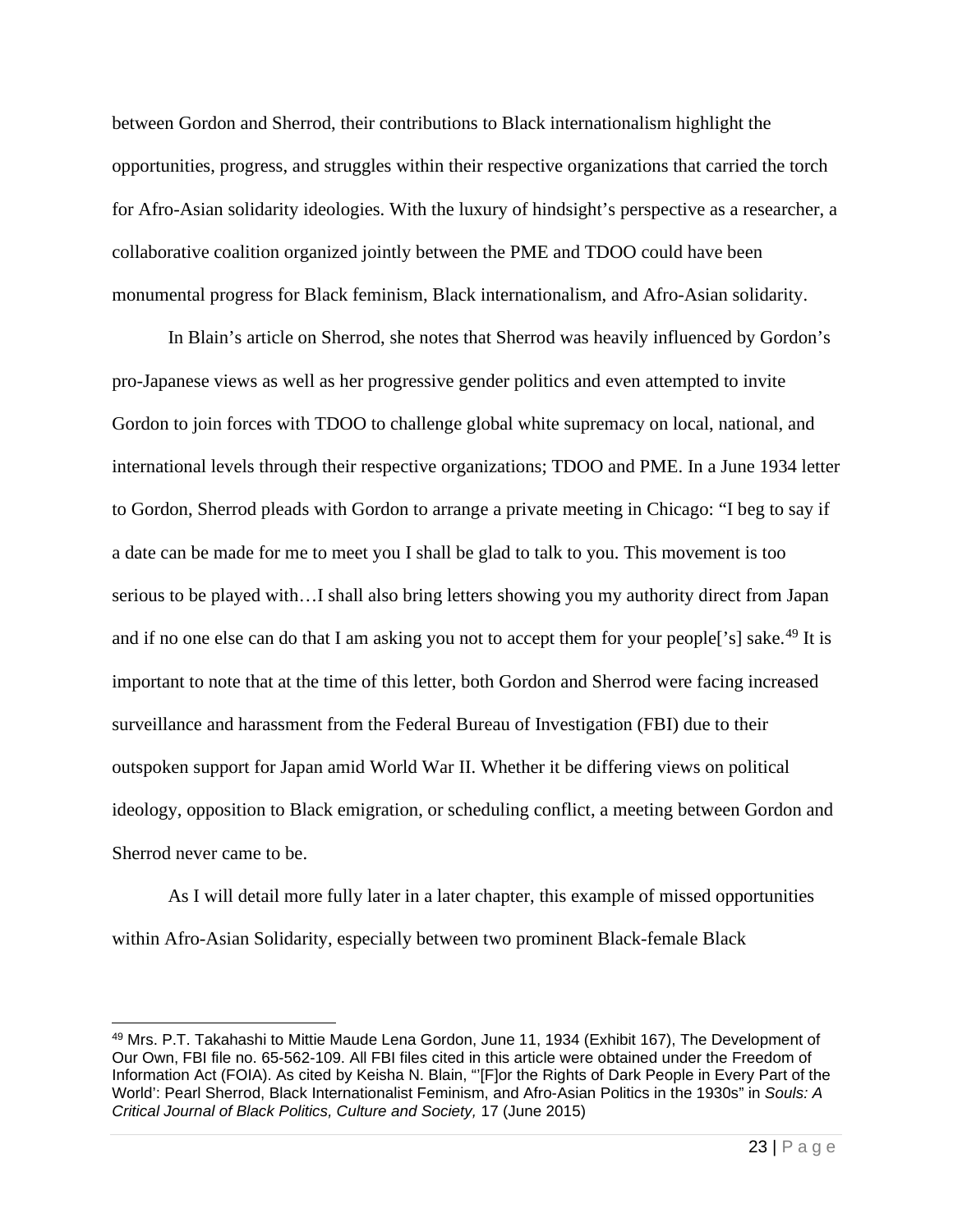internationalists such as Sherrod and Gordon to collaborate using their respective political leadership in precisely the point of focus in this paper detailing radical potential. While information does not currently exist to explain why these two leaders chose not to jointly coordinate their efforts, especially given the apparent overlap in platforms, the radical potential for substantive change through an intersectional approach to Black internationalism could have been profound. In Blain's words, these two Black internationalist feminists displayed a "dual commitment to building transnational and transracial political alliances while advancing a feminist agenda."[50](#page-25-0) In the context of the freedom struggle, this approach laid the groundwork for Blain's notion of "grassroots internationalism" that was instrumental decades later for the Black Power movement. From the legacy of Afro-Asian solidarity within the Black internationalist movement, the transnational relationship-building between Japanese and Black activists remained the driving force for later solidarity efforts to fight for racial justice. The leaders may be killed, arrested, or silenced, but the ideology, passion, and will of the people always continue fighting for racial justice and Afro-Asian solidarity.

#### *Yellow Peril Supports Black Power*

The development of Japanese-American radicalism bore its roots in revolutionary Black activism. At the heels of World War II, the impact of Japanese internment camps in the United States was explosive to Japanese American radicalism. While Asian-American activism was present before WWII, the realities and aftermath of forced segregated confinement, racial discrimination, and anti-Asian violence sparked a radical awakening for many activists. Within

<span id="page-25-0"></span><sup>50</sup> Keisha N. Blain, "'[F]or the Rights of Dark People in Every Part of the World': Pearl Sherrod, Black Internationalist Feminism, and Afro-Asian Politics in the 1930s" in *Souls: A Critical Journal of Black Politics, Culture and Society,* 17 (June 2015),pp. 92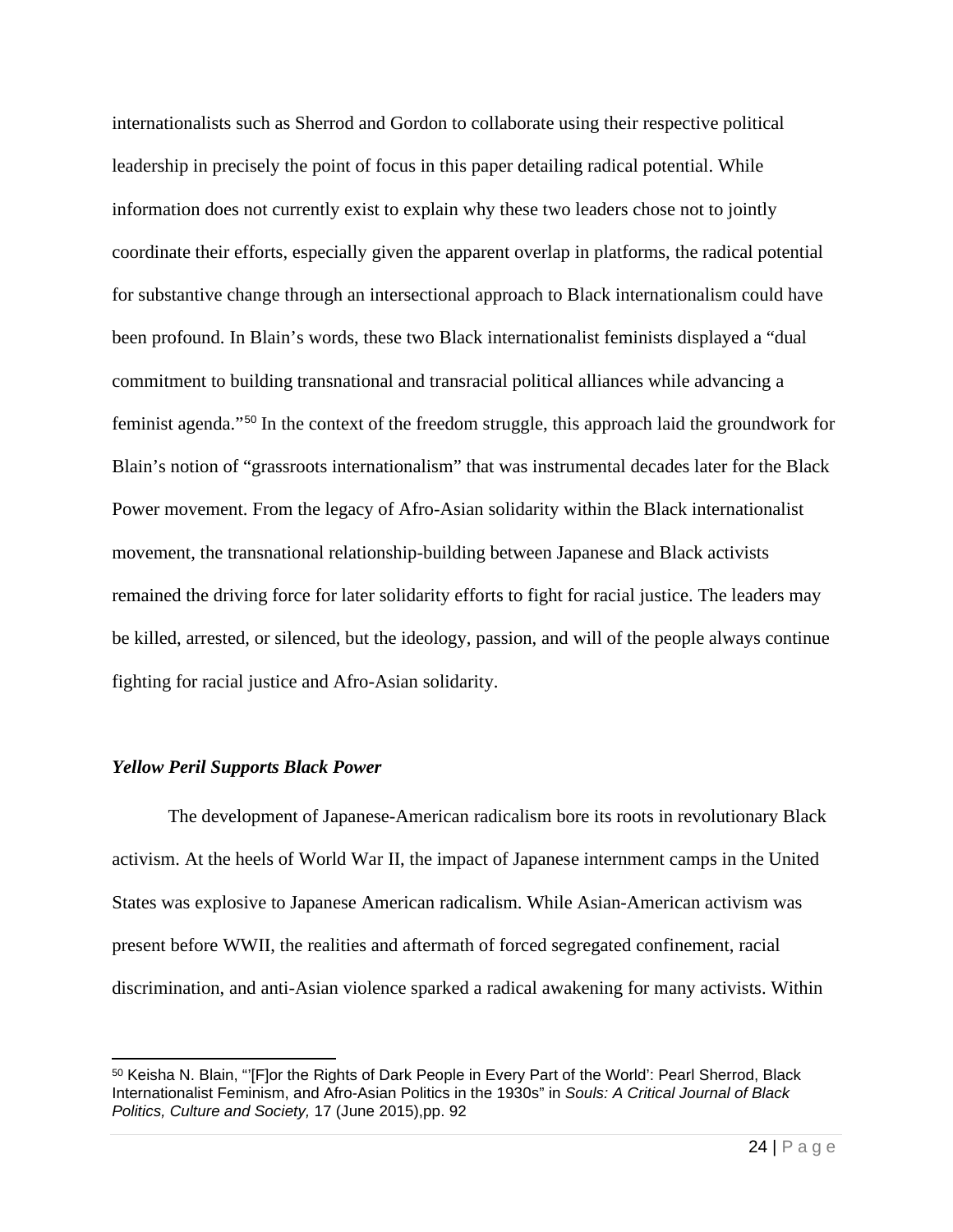Asian-American communities and promoted by the Japanese American Citizen League (JACL), the assimilationist politic and model minority image impressed upon leftist and Marxist Japanese-Americans was abandoned in the wake of Black radical movements in the 1960s. Echoing this point, Asian American studies scholar Diane Fujino writes:

"…Japanese American politics were dominated by [the] JACL's focus on legalistic, integrationist challenges within the established system to obtain fair housing and nondiscriminatory employment practices and to promote nonracist image of Japanese Americans. This politic matched that of the NAACP and other moderate civil rights organizations, in contrast to [the] high-risk direct action confrontations, including CORE's freedom rides and SNCC's sit-ins, or more radical efforts to transform oppressive structures."[51](#page-26-0)

By the late 1960s, young activists from Asian-American communities were impressed and inspired by the militancy, political analysis, organization, and symbolism of Black nationalists and Black power advocates. [52](#page-26-1) Much like Asian American youth's push back against the model minority trope, young Black activists were also dissatisfied with the civil rights movement's progress, seeing it as a pacifist option for racial justice. As a result, the Black

Panthers and other "yellow power" organizations sought to collaborate in their global fights against white supremacy.

In this infamous image of Richard Aoki holding a sign that reads "Yellow Peril Supports Black Power," many scholars and activists alike point to its bold message of solidarity as a pivotal point in Afro-Asian Solidarity during the late 1960s Black power movement.<sup>[53](#page-26-2)</sup> The origin of the term "yellow peril" was used as a derogatory at the beginning of the 19<sup>th</sup> century



*Figure 2 courtesy of California Watch by Howard L Bingham of the Black Panthers 1968*

<span id="page-26-2"></span><span id="page-26-1"></span><span id="page-26-0"></span><sup>51</sup> Fujino, Diane. "The Black Liberation Movement and Japanese American Activism: The Radical Activism of Richard Aoki and Yuri Kochiyama". *Afro Asia*, edited by Fred Ho and Bill V. Mullen, New York, USA: Duke University Press, 2008, pp. 155-198.<https://doi.org/10.1515/9780822381174-011> <sup>52</sup> : Jeffrey O.G. Ogbar (2001) YellowPower: The Formation of AsianAmerican Nationalism in the Age of Black Power, 1966-1975, Souls, 3:3, 29-38, DOI: 10.1080/10999949.2001.12098172 <sup>53</sup> (Figure .2) courtesy of *[California Watch](https://www.flickr.com/photos/californiawatch/7797943186/in/photostream/)* by Howard L Bingham of the Black Panthers 1968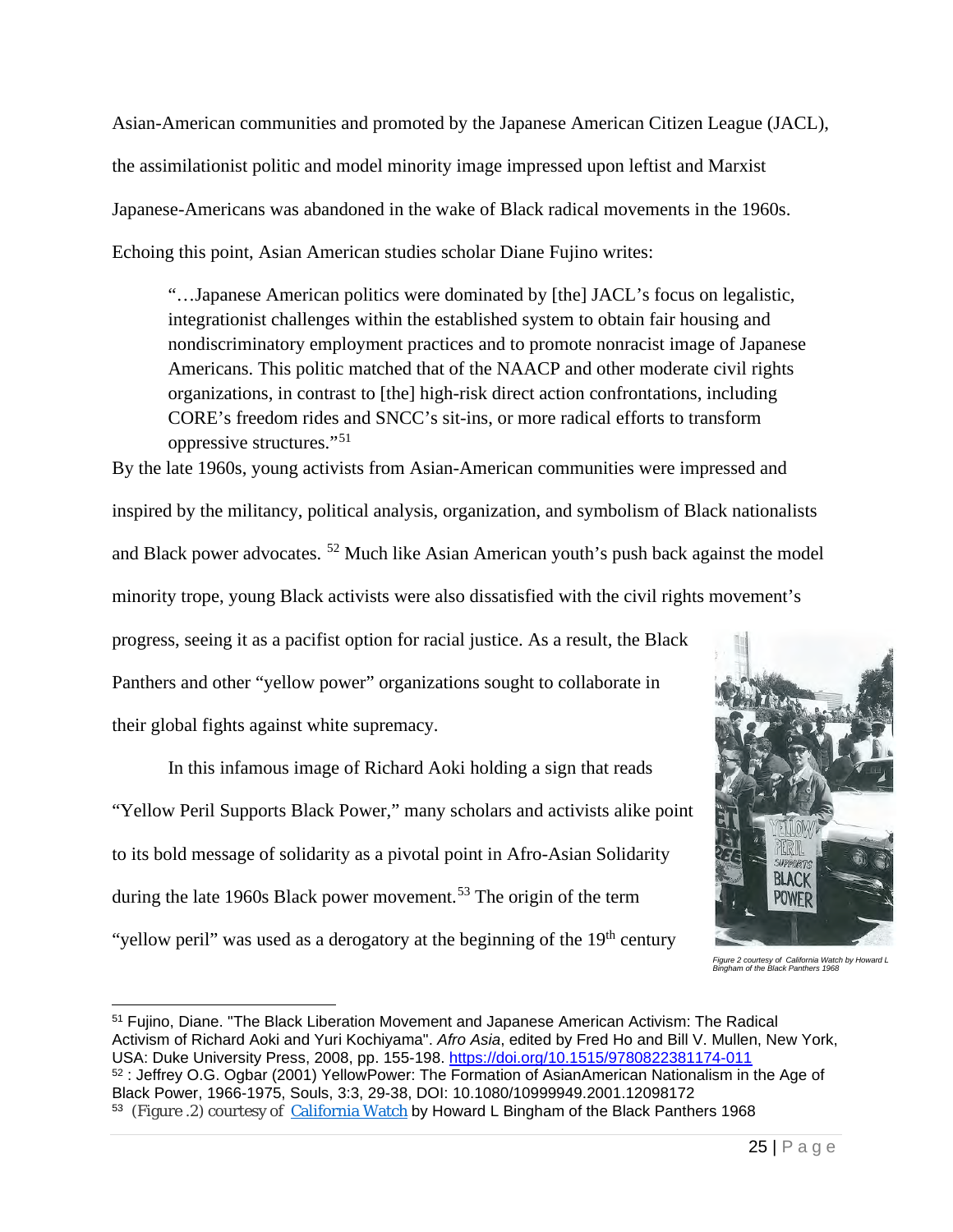when Chinese laborers were brought to the United States to replace enslaved labor by Black Americans after emancipation. Many white workers in the U.S. saw these Chinese laborers as a threat to their livelihood because they [the Chinese] were being exploited for their labor and paid significantly lower wages than their white counterparts. As a result, Chinese laborers were subject to intense racist attacks, leading to the Chinese Exclusion Act of 1882. Yellow peril was meant to define the existential danger East Asian peoples posed to the Western world.

Exemplifying this sentiment and pointing to one of the earliest references to "yellow peril" can be traced to artist Herman Knackfuss's work entitled "Peoples of Europe, Defend Your Holiest Possessions" (Fig.3). This image, which appeared in the 1898 Harper's Weekly by thousands of U.S. readers, was commissioned by German Emperor Wilhelm II based on a dream where he saw a Buddha on the back of a dragon, storming Europe.<sup>[54](#page-27-0)</sup> In the image, an archangel

attempts to persuade the nations of Europe to band together against the approaching Buddha riding a dragon, which is meant to depict Asia. This image was widely referred to within the U.S. as "The Yellow Peril." This anti-Asian sentiment spread across Western civilization into the  $20<sup>th</sup>$  century and surged during the war period. John Dower writes, "the vision of the



*(Figure 3)photo courtesy of* Herman [Knackfuss/Pall](https://babel.hathitrust.org/cgi/pt?id=coo.31924065541330) Mall [Magazine/Hathi](https://babel.hathitrust.org/cgi/pt?id=coo.31924065541330) Trust Digital Library

menace from the East was always more racial rather than national. It derived not from concern with any one country or people in particular, but from a vague and ominous sense of the vast,

<span id="page-27-0"></span><sup>54</sup> Chow, Kat. "If We Called Ourselves Yellow." *NPR*. NPR, 27 Sept. 2018. Web. 27 Mar. 2021.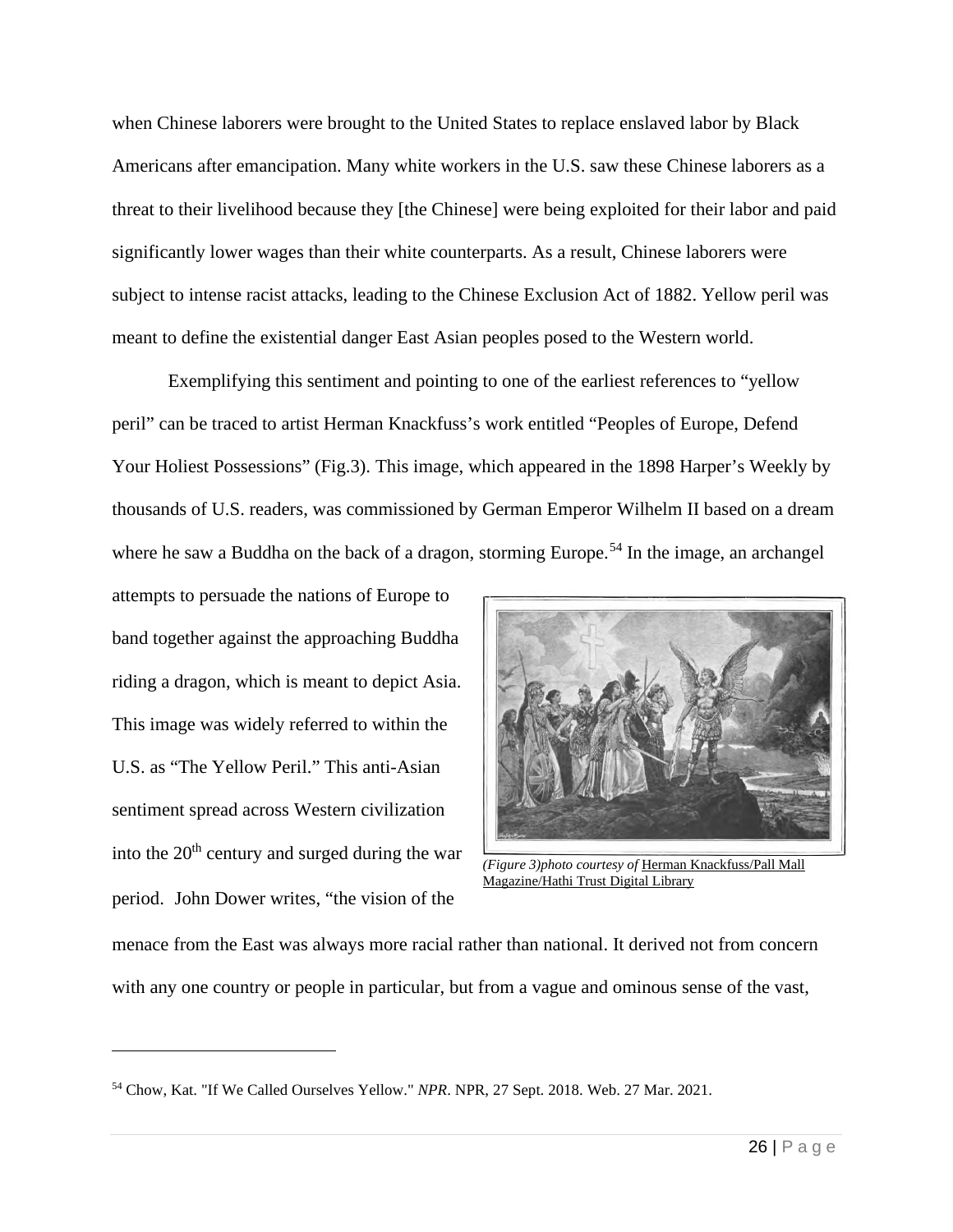faceless, nameless yellow horde: the rising tide, indeed, of color."[55](#page-28-0) Asian-American activists in the 1960s sought to reclaim this pejorative term and utilize it as a personified embodiment of their persistence for radical change.

The unsettling similarities in Black and Asian Americans' experiences and depictions as apes, primitive, or even magical were not fully weaponized against these communities until the 1960s. At the outset of the Korean War, following Japanese internment and decades of anti-Asian racism heightened in the U.S., Asian-American activists were increasingly drawn to the visible shifts toward revolutionary goals through militant tactics utilized in the Black power movement.<sup>[56](#page-28-1)</sup> Echoing this point, scholar Jason Jones writes, "the Black Panther Party served as a controversial locus and tangible form for the hopes, dreams, and frustrations of Black Americans. This struggle was [also] captured by the Japanese…[who] shared a relationship defined within the context of American prejudices, racism, and racial politics".<sup>[57](#page-28-2)</sup>

Richard Aoki was one of the Black Panther Party's (BPP) most notable Japanese members and the highest-ranking non-Black leader. While at Meritt College with Huey P. Newton and Bobby Seale, Aoki joined the BPP and raised to the level of a Field Marshall. Before becoming a panther, Aoki and his family were forced to live in an internment camp during the war period. His personal experience with racial segregation and his experiences in America with racial discrimination radicalized his political ideology towards far-left Marxism. A prominent student activist on the Merritt College and UC Berkeley campuses, Aoki sought to

<span id="page-28-2"></span><span id="page-28-1"></span><sup>56</sup> Fujino, Diane. "The Black Liberation Movement and Japanese American Activism: The Radical Activism of Richard Aoki and Yuri Kochiyama". *Afro Asia*, edited by Fred Ho and Bill V. Mullen, New York, USA: Duke University Press, 2008, pp. 155-198.<https://doi.org/10.1515/9780822381174-011> <sup>57</sup> Jones, Jason Christopher. "The Black Panther Party and the Japanese Press." Journal of African American Studies, vol. 21, no. 1, 2017, pp. 42–70. JSTOR, www.jstor.org/stable/44508191. Accessed 27 Mar. 2021.

<span id="page-28-0"></span><sup>55</sup> Dower, John. War Without Mercy: Race and Power in the Pacific War. New York: Pantheon Books, 1986.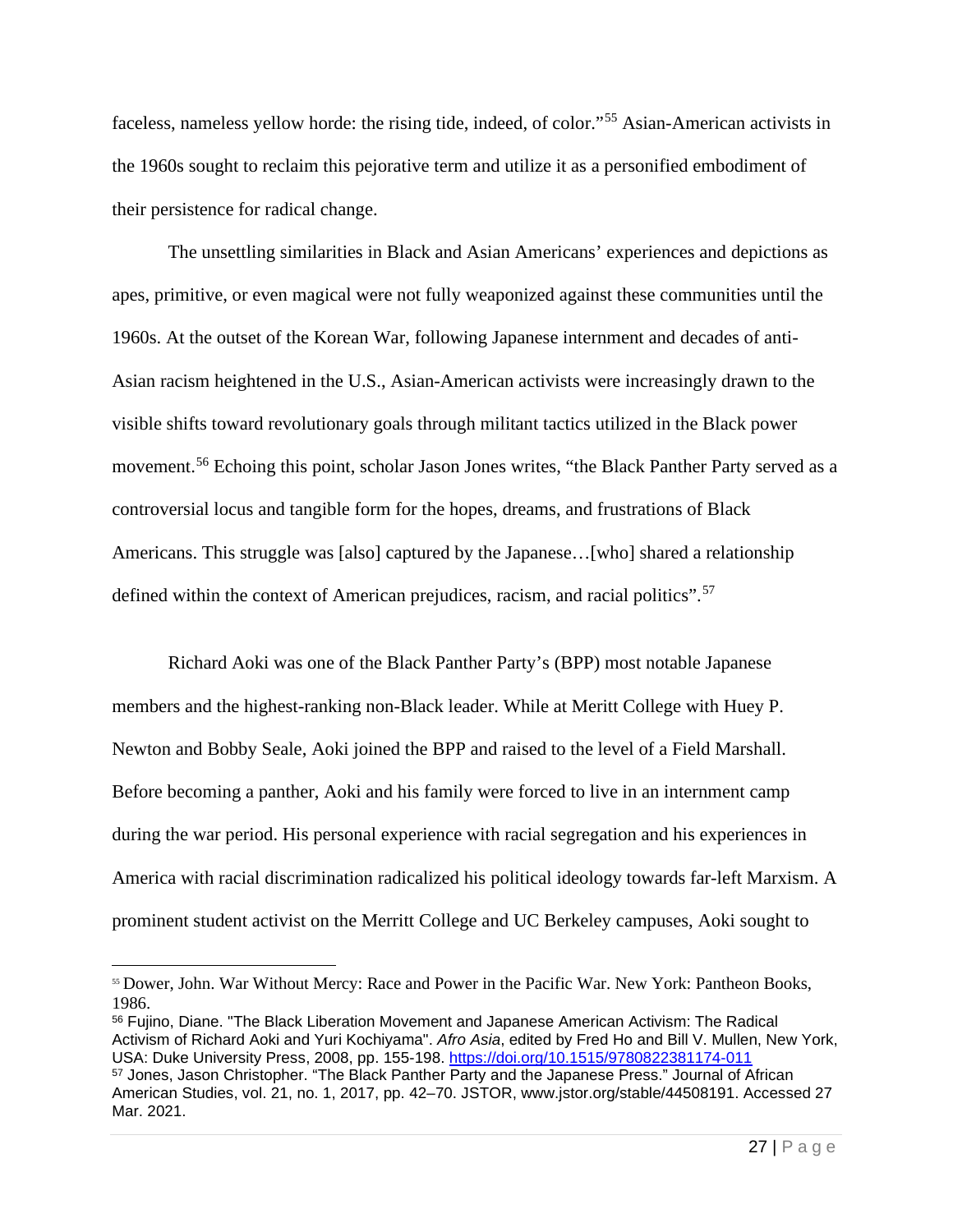promote and assist the Black freedom struggle as a Black Panther while also developing an Asian version of the BPP.[58](#page-29-0) Soon after that, Aoki formed the Asian American Peoples Association (AAPA), modeled after the Black Panthers, and maintain close ties with the party. While solidarity organizations such as the Red Guard and AAPA organized national recognition in its cause, it was drawn heavily from middle-class college-educated groups. As a result, the Los Angelo's-based Yellow Brotherhood (Y.B.) was formed "out of the nexus of political militancy, ethnic pride, and social pathos."[59](#page-29-1) The Yellow Brotherhood was particularly unique in the membership it garnered. Scholar Jeffrey Ogbar notes that the Y.B. included membership of former gang members, ex-convicts, veterans, and nisei and sansei—second and third-generation Japanese-Americans who pushed back against the assimilationist politic and were unapologetically resistant to racism in their communities.

The BPP and yellow power movement influenced each other in "alliances, networks, conference, and general dialogue."[60](#page-29-2) Like the BPP, organizations such as the Yellow Brotherhood and Asian American Hardcore dismissed the notion that improving social conditions within the United Stated was predicated on closer proximity to whiteness. In this global freedom fight, Japanese-Asian activists were particularly vocal in their discontent with the treatment of Black people in America as well as other minority communities.

As detailed earlier in this chapter, activist Satokata Takahashi, once a leader of the TDOO, set the groundwork for much of the pro-Japan Black internationalist organizing for Japanese-American communities. His early support for the Black freedom struggle in the 1930s-

<span id="page-29-2"></span><span id="page-29-1"></span><span id="page-29-0"></span>58 : Richard Aoki as cited by Jeffrey O.G. Ogbar (2001) Yellow Power: The Formation of Asian American Nationalism in the Age of Black Power, 1966-1975, Souls, 3:3, 29-38, DOI: 10.1080/10999949.2001.12098172 <sup>59</sup> Ibid. pp.34  $60$  Ibid. pp36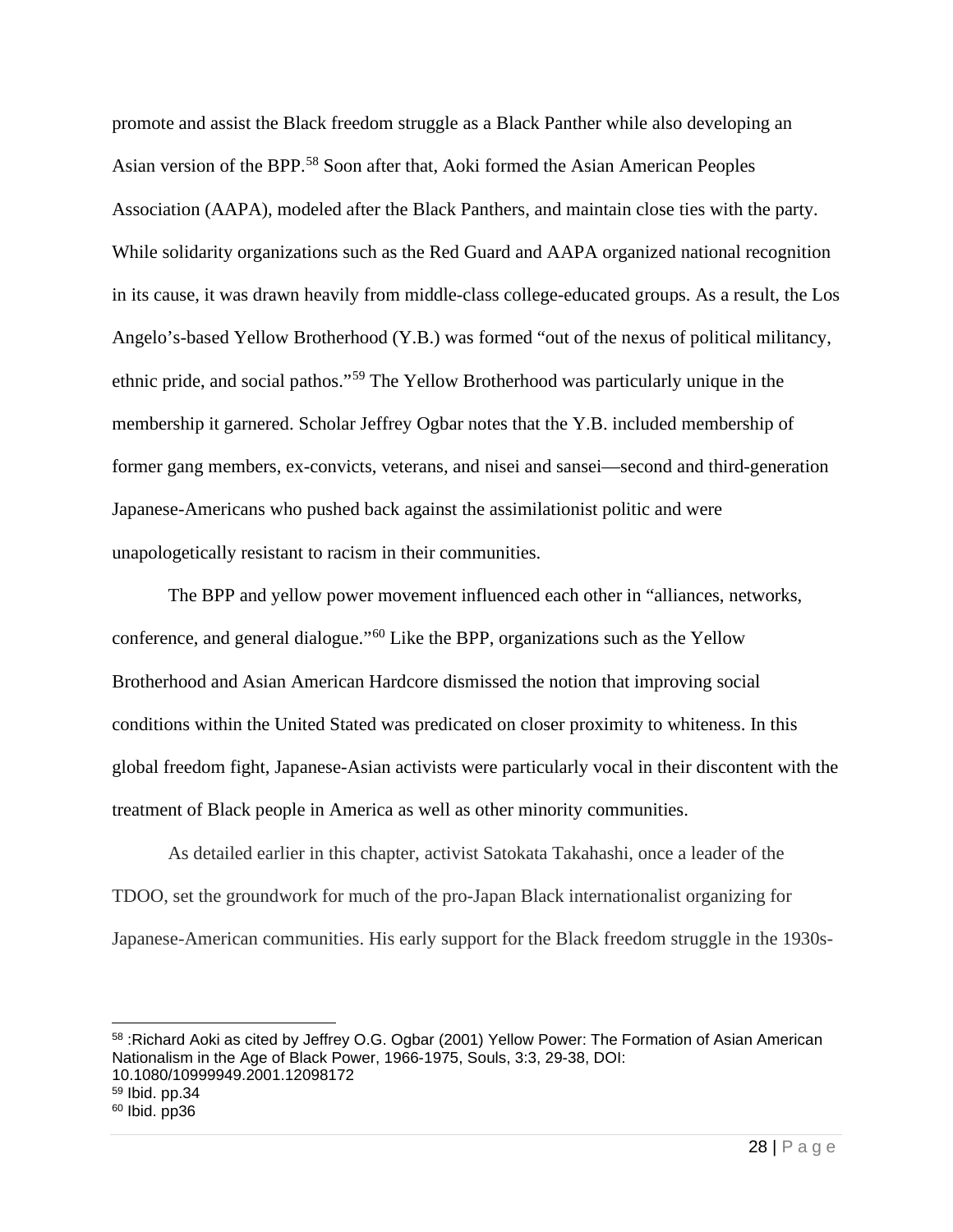40s was a driving force in the ways in which Japan and Black Americans engaged their activism in the 1960s during the Black Power movement. In prominent Black newspapers such as the Detroit Tribune Independent, "Major" Takahashi denounced racism and called on black men and women to join forces with Japan: "I come here to promote international unity between the dark people of Japan and the dark people of America to lead them to a better and fuller life. What Japan has done in the past 70 years, the Negroes, too, can do by accepting Japan's five guiding principles."[61](#page-30-0) According to Blain, Takahashi, and those who embraced his teachings, maintained an internationalist vision that linked national concerns to global ones. Most importantly, they envisioned Afro-Asian solidarity as a viable strategy for combating racial oppression in both domestic and international contexts.

One such Japanese American activist influence by Takahashi's ideologies during the Black Power movement was Amy Uyematsu. Uyematsu's message highlighted the plight of Japanese and Japanese American's as a uniting element of the history of inequalities faces by Black Americans. In a prolific statement for Afro-Asian solidarity, Uyematsu asserts: "Asian Americans can no longer afford to watch the black-and-white struggle from the sidelines. They have their own cause to fight. Since they are also victims—with less visible scars—of the white institutionalized racism. A yellow movement has been set in motion by the black power movement."<sup>62</sup> In this powerful declaration, Uyematsu, like many other Japanese and Japanese-American activists, sought to create a basis of mutual understanding between Black and Asian peoples and emphasize (without direct use of the specific term) the radical potential of uniting the two groups against white supremacy. Although Japanese-American radicalism was

<span id="page-30-0"></span><sup>61</sup> Ibid. pp.31

<span id="page-30-1"></span><sup>62</sup> Uyematsu, A. The emergence of yellow power in america. GIDRA. (1969). Retrieved from: https://www. dartmouth.edu/~hist32/Hist33/Uyematsu.PDF pp. 9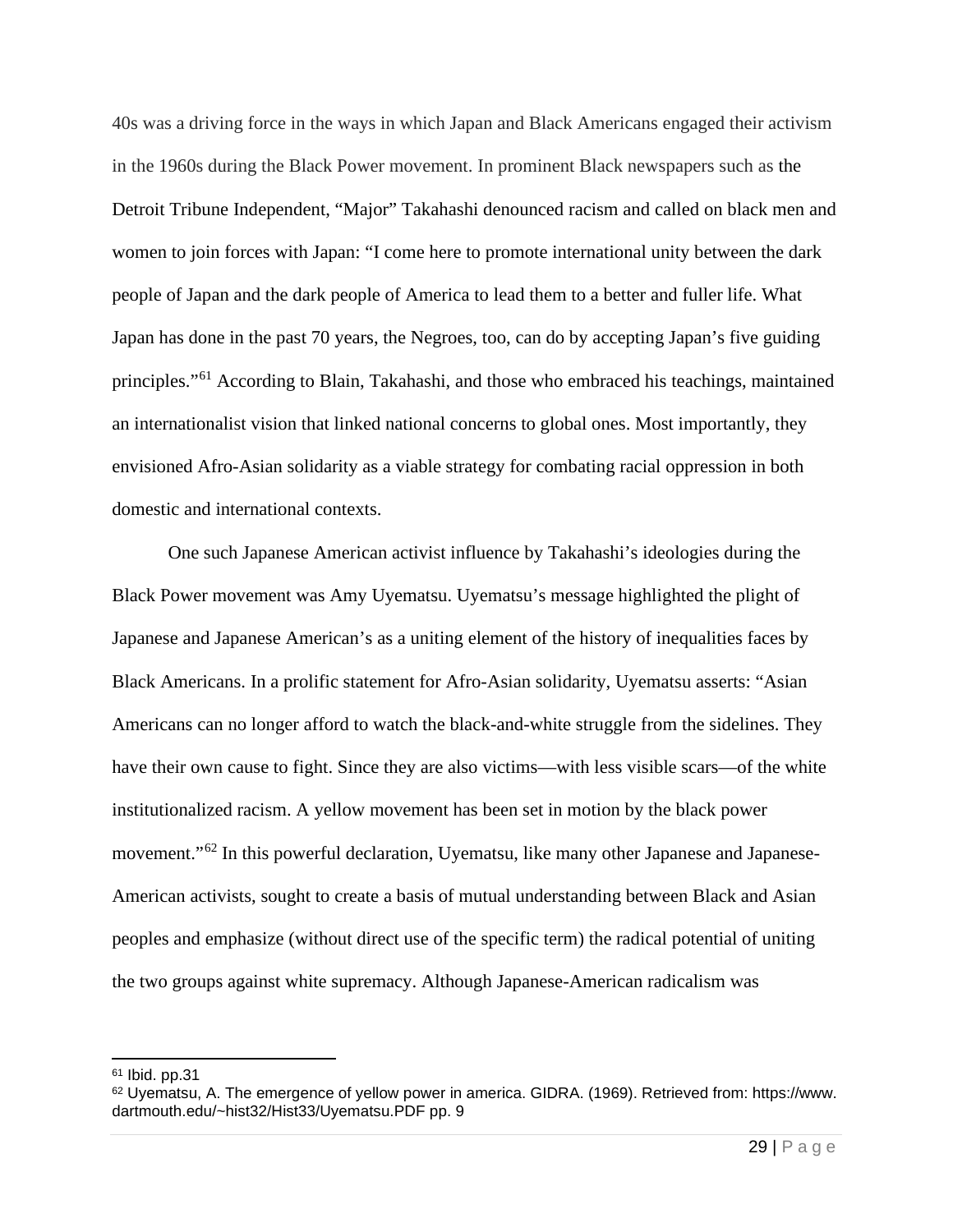particularly instrumental during the Black Power Movement in emphasizing the necessity in Afro-Asian solidarity, journalists were instrumental in capturing the transnational presence and importance of the Black Power movement within Japan.

### **Black Panther Party representations Japanese Media**

Scholar of modern Japanese media, Jason Christopher Jones, argues that "representations of the Black Panther Party in Japanese newspapers rest at the nexus of the themes of escape, war, and black American-Japanese relations."[63](#page-31-0) Jones' study of Japanese press representation of the Black power movement offers a critical lens into the transnational reach of the Black Power movement, the Japanese publics' awareness of the Black freedom struggle, and the global conversation about Afro-Asian solidarity. In his analysis of the three top-circulating Japanese newspapers—*Yomiuri Shimbun, Asahi Shimbun, and Mainichi Shimbun,* Jones contextualizes the Black American-Japanese relationship from 1966 to 1979 to unearth Japanese perceptions of the Black Power movement and sentiments about Afro-Asian Solidarity. By exploring the Japanese perspective on both ends of the "pro-liberal/pro-radical-conservative spectrum," Jones offers a comprehensive view into the nuances of Japanese perspectives on the Black Power movement.

 In Jones' study, he finds that Japanese reporters in Japan and Japan-based writers at foreign news affiliates (such as Reuters and Associated Press) offered different approaches to conveying news regarding the BPP. Articles from Japan-based writers for foreign news affiliates, Jones highlights, offered "readers with basic knowledge reading the BPP in each editorial section."<sup>[64](#page-31-1)</sup> This, in Jones' view, "serve<sup>[d]</sup> the purpose of placing readers on equal footing so as

<span id="page-31-1"></span><span id="page-31-0"></span><sup>63</sup> Jones, Jason Christopher. "The Black Panther Party and the Japanese Press." Journal of African American Studies, vol. 21, no. 1, 2017, pp. 49. JSTOR, www.jstor.org/stable/44508191. <sup>64</sup> Ibid. pp.62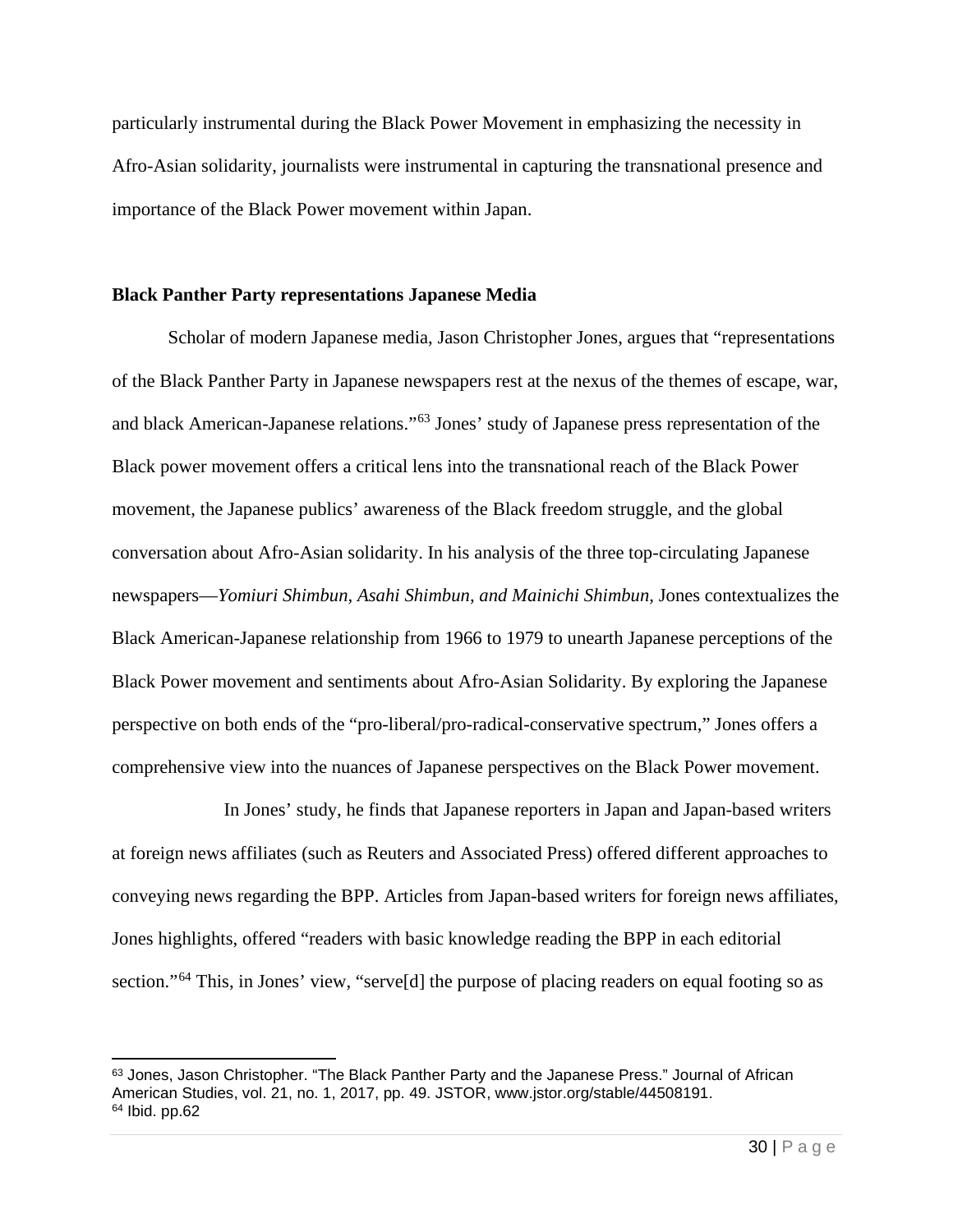to make possible a contextualized interpretation of the BPP and its activities."[65](#page-32-0) *Yomiuri Shimbun, Asahi Shimbun, and Mainichi Shimbun* newspapers each approached their contextualization of BPP reporting differently. According to Jones, *Yomiuri* and *Asahi* both used cinematic representations of the BPP for their readers, but *Asahi* also added book reviews of popular narratives from Black Panthers such as Phillips Foners, *The Black Panthers Speak*  (1970), while *Yomiuri* used commentary of Black intellectuals such as Nathan Glazer. [66](#page-32-1) Despite their varied approaches to conveying information, these Japanese newspapers were instrumental in representing the BPP to its Japanese readership. However, it is important to note that reporting of the BPP in Japan, like other publications worldwide, did not always support the BPP or its message. The *Asahi Shimbun* was one of few Japanese newspapers in Jones' research that offered a critical, and at times problematic, view of the BPP and its activities to the Japanese public.<sup>67</sup>

According to Jones, *Asahi Shimbun's* early 1960s reporting of the BPP displayed a "predisposition toward sensationalization of the party's militaristic and anti-establishment face."[68](#page-32-3) Jones also found that the lexicon used in much of the reporting of the BPP in *Asahi* often use the term 黒人問題" – *kokujin mondai* [The Black Problem], and was associated the term with "crime, arrest, court, bail, plots, extremism/radicalism, demonstrations, shootings, murder, and kidnapping; accounting for 64% of *Asahi* BPP articles selected his survey.<sup>[69](#page-32-4)</sup> While this depiction does not reflect the fullness of the BPP's goals, missions, and activism, what perhaps is

<span id="page-32-0"></span><sup>65</sup> Ibid. pp.62

<span id="page-32-1"></span> $66$  Ibid.pp.62

<span id="page-32-2"></span> $67$  Its important to note that because the Black Panther Party was a highly controversial group, many publications took a highly critical view of its activities. The Asahi Shinbun was not alone in its critical stance against BPP. <sup>68</sup> Ibid. pp.62

<span id="page-32-4"></span><span id="page-32-3"></span> $69$  Ibid.pp.62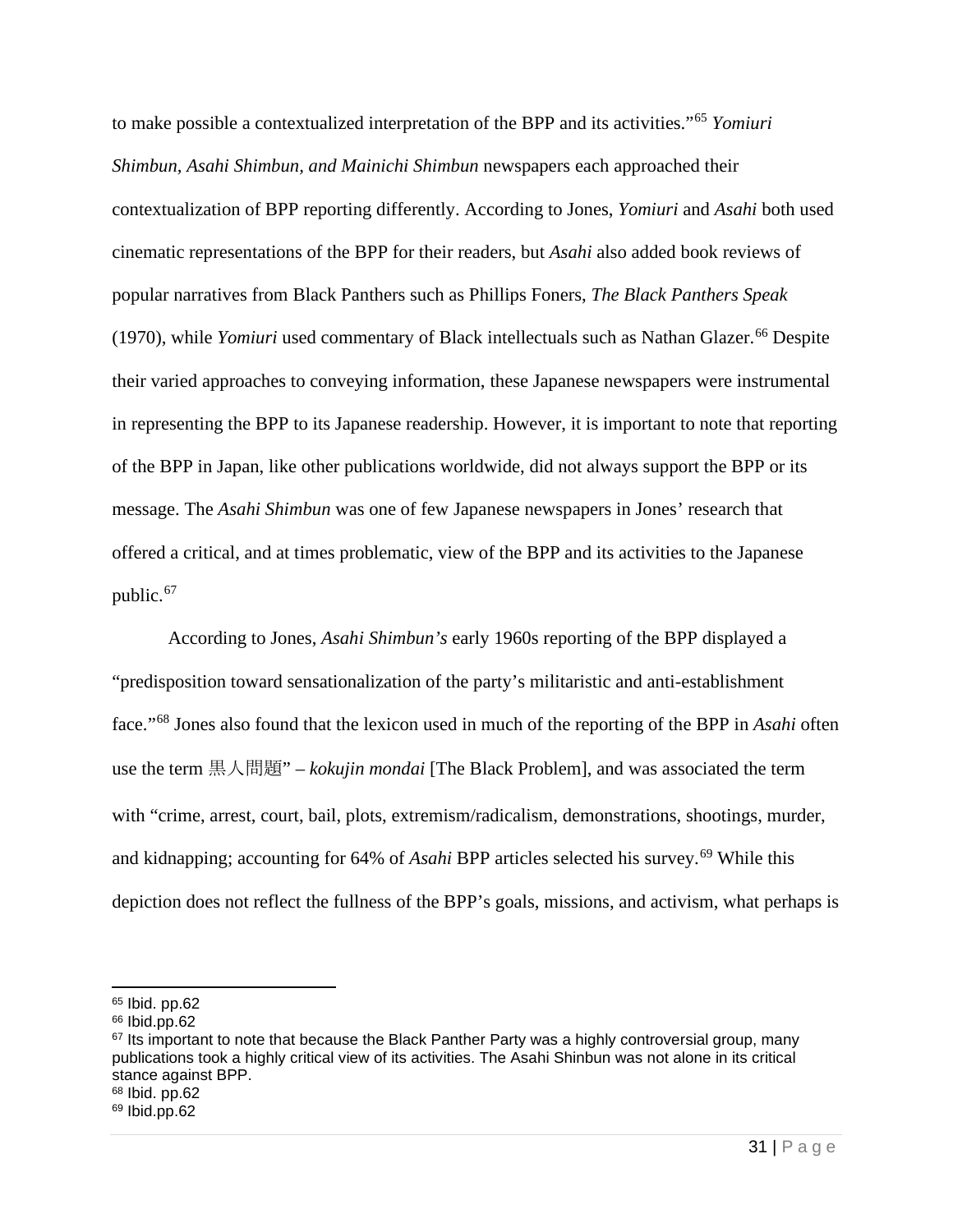more problematic is the racialized imagery that *Asahi* paints of the BPP and Black people more broadly. This, in turn, perpetuates the cycle of Anti-Blackness in the Asian community and is the biggest hindrance to the radical potential of Afro-Asian Solidarity. While *Asahi Shimbun* alone is not the sole perpetrator, this racialized language against Black people reflects a long history of white supremacist notions of racial hierarchy being impressed upon Asian communities to divide communities of color. While I will detail these histories in more depth in the third chapter, it is important to highlight the ways in which print media plays a role in socializing its readers' perceptions of race.

Like *Yomiuri Shimbun, Asahi Shimbun, and Mainichi Shimbun,* the research organization Japan Black Studies Association (JBSA) [黒人研究の会—*kokujin kenkyu no* kai] played an influential role in the Japanese public's understanding of the Black experience in America and abroad. Created June 22, 1954, the Japan Black Studies Association (JBSA) is a scholarly organization comprised of Japanese intellectuals whose curiosity in American history, literature, and culture led them to explore the complex history of the Black American experience. Founder of JBSA, Nukina Yoshitaka, says that she was "motivated to create the Black Studies Association because he believed Japanese under United States military control had a commonality with African Americans, as both groups had their nationalistic/racial pride stripped by American capitalism and imperialism."[70](#page-33-0) As a scholar of American literature, Nukina was particularly interested in the writings of Black intellectuals to better understand the depth of American history. Fascinated by the "Negro question," Nukina and other members of JBSA focused their scholarly energies on expanding the way Japanese scholars have and should be studying America. Thus, JBSA started as "an organization to study black life, culture, history,

<span id="page-33-0"></span><sup>70</sup> Tsunehiko Kato, "The History of Black Studies in Japan: Origin and Development," Journal of Black Studies 44 (8) (November 2013):pp. 834.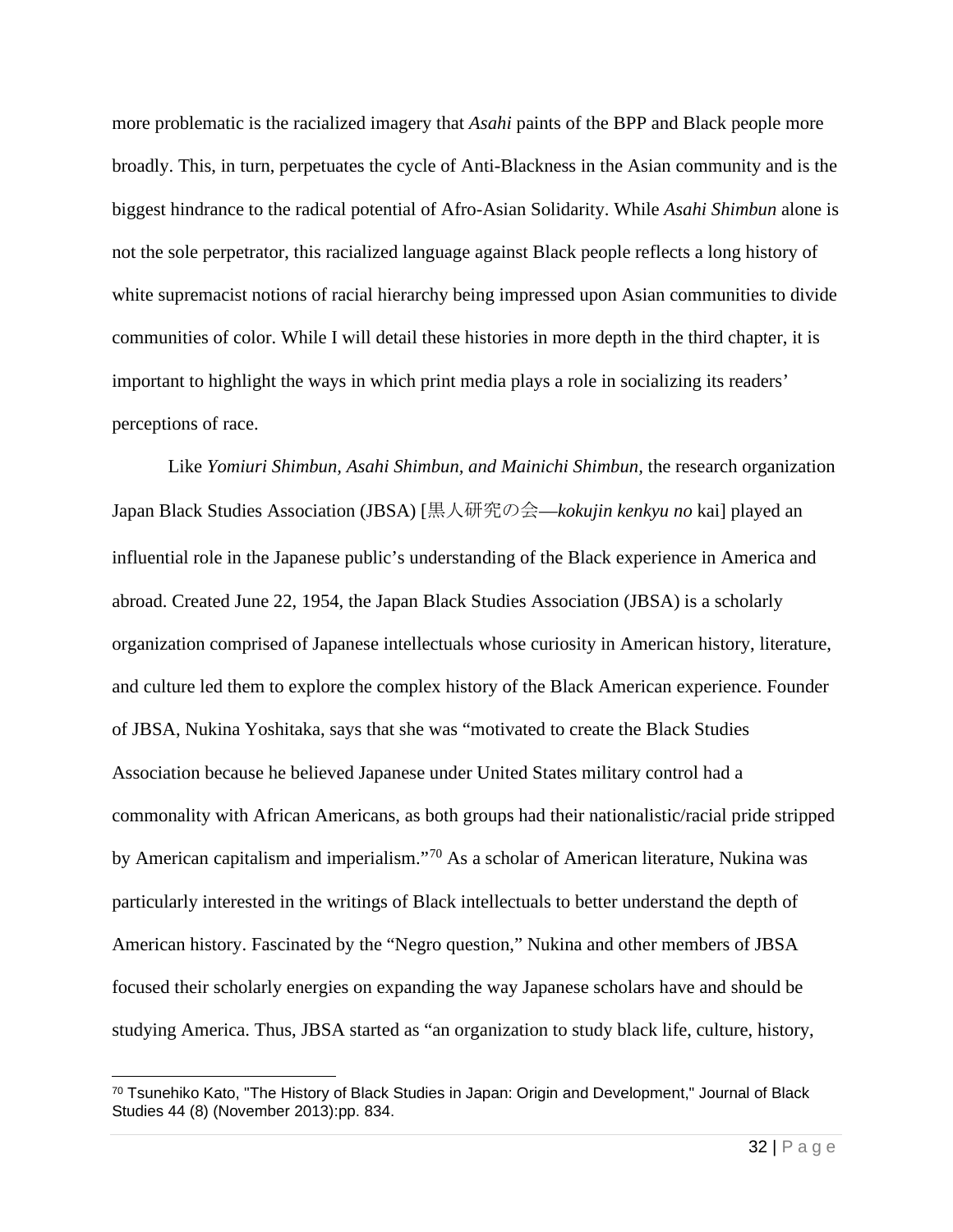and other related issues."[71](#page-34-0) International relationship scholar Kato Tsunehiko highlights that while JBSA was solely comprised of scholars, its mission was to publish numerous articles and journals to educate Japanese society about the Black experience historically and in the current climate. Given the time in which the JBSA was created, scholars who joined the organization were particularly eager to study the civil rights movement's development in the United States.<sup>[72](#page-34-1)</sup> In addition to JBSA's scholarly curiosity in Black America, there was also interest in "the ongoing worldwide move toward independence of the former Western colonies in Africa, Asia, and Latin America."[73](#page-34-2) As JSBA continued to grow in notoriety within Japanese scholarly communities, so did the fields of study JBSA members undertook in their scholarly works.

During the1960s, Japan too experienced a rise in social unrest. Public protests in response to the revised U.S.-Japan Security treaty, coupled with student-led movements against the use of Okinawa military bases in the Vietnam war, led JBSA to be more civically engaged with Japanese citizenry in their calls for a more democratic society.<sup>74</sup> In doing so, they published scholarship that connected the Black freedom struggle to the demands for democratization in Japanese society. While JBSAs, a solely research-based organization, never publicly participated in politically dissident activities, the organization was steadfast in its commitment to educate the public about the history of the Black freedom struggle in the U.S. and the continent of Africa. In keeping with this mission, JBSA published the first-ever collection of African American literature to the Japanese public by Japanese scholars entitled *The Collected Works of Black Writers.* According to Kato, JBSA also held a series of public lectures on African American and

<span id="page-34-0"></span><sup>71</sup>Furukawa, Hiromi. (1986). Kenkyu Kai to Shuuhen deno Tsuioku [My memory of

JBSA and related things]. *Kokujin Kenyu,* 56, As cited by ibid. pp.836

<span id="page-34-1"></span><sup>72</sup> Tsunehiko Kato, "The History of Black Studies in Japan: Origin and Development," Journal of Black Studies 44 (8) (November 2013):pp.836

<span id="page-34-2"></span><sup>73</sup> Ibid. pp.836

<span id="page-34-3"></span><sup>74</sup> Ibid. pp.838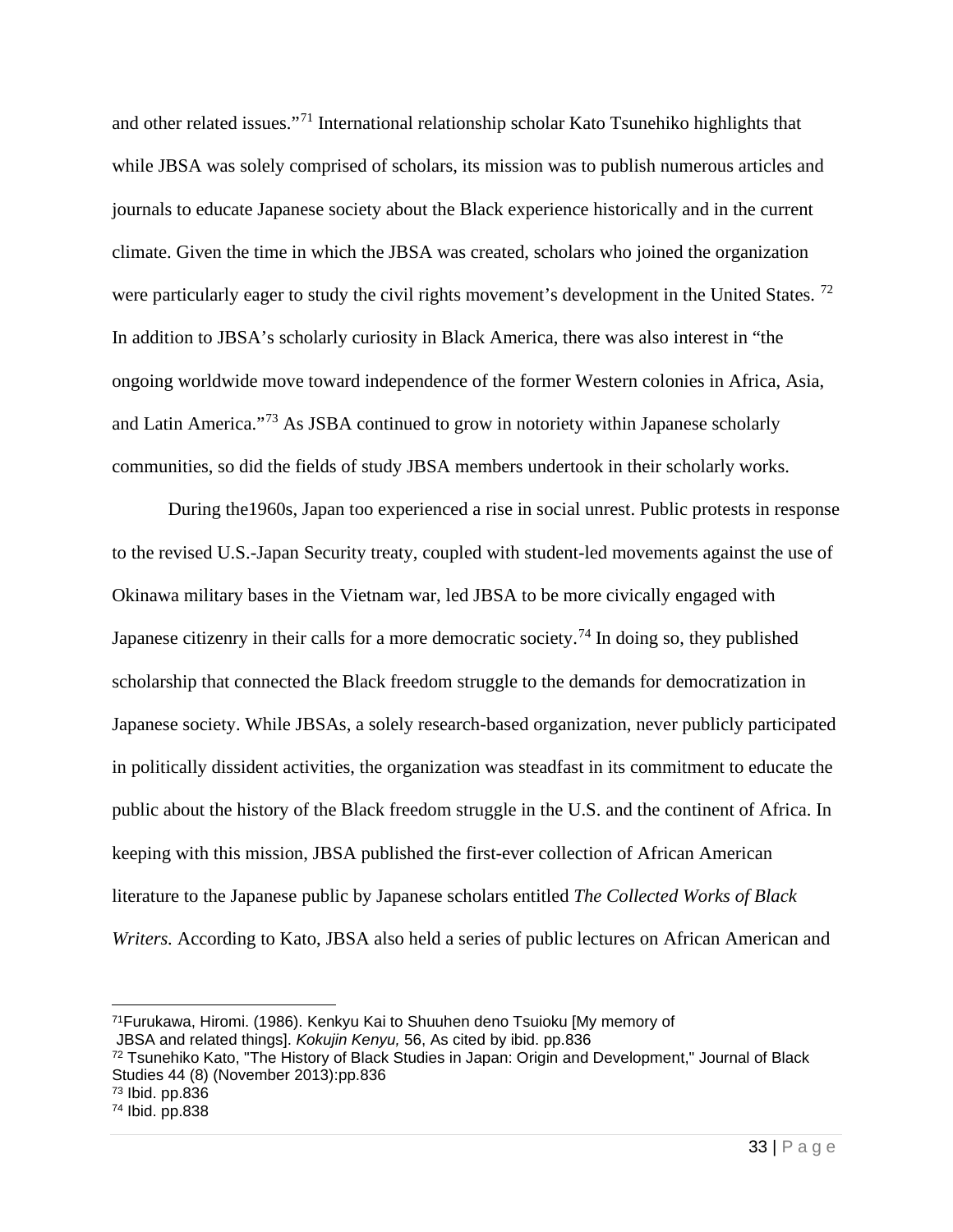African history, society, and culture, also including radio lectures throughout the 1960s and 70s.[75](#page-35-0)

Japanese American and African American communities Kayomi Wada also highlights how "the Journal of Black Studies[also] published articles about the condemnation of racism by both the Soviet Union and the People's Republic of China.<sup>76</sup> While JBSA was particularly instrumental in conveying translated narratives on the Black experience to the Japanese public at the height of political activism in the 1960s and 70s, it continues to be a vital resource to the Japanese people on immerging issues in the Black freedom struggle; especially in the era of Black Lives Matter. JBSA was and continues to be a vital linkage institution in information the Japanese public on the plight of Black people and the necessity of solidarity to overcome white supremacy.

 In this robust historical analysis of Afro-Asian solidarity within the U.S., I highlighted the foundational Black radial movements, Black internationalism, and the Black Power movement to illustrate the origin and trajectory of Afro-Asian solidarity ideologies. The depth of this historical lens of Afro-Asian Solidarity is critical to understanding Black and Asian crosscommunity organizing and its application to political activism in the age of Black Lives Matter. While this analysis encapsulates the breadth of the U.S.-based origins and practices of Afro-Asian solidarity, the Third World Liberation movement also took hold of Afro-Asian solidarity ideologies in its global efforts against colonialism, western domination, and racial discrimination. Today's globalized world activists operate in necessitate an equally in-depth analysis of the history of international, inter-governmental efforts against white supremacy

<span id="page-35-0"></span><sup>75</sup> Ibid.838

<span id="page-35-1"></span><sup>76</sup> Wada, Kayomi "Black studies Association (kokujin kenkyu no Kai) of japan" Black Past. December 29, 2008. https://www.blackpast.org/global-african-history/black-studies-association-kokujin-kenkyu-no-kaijapan/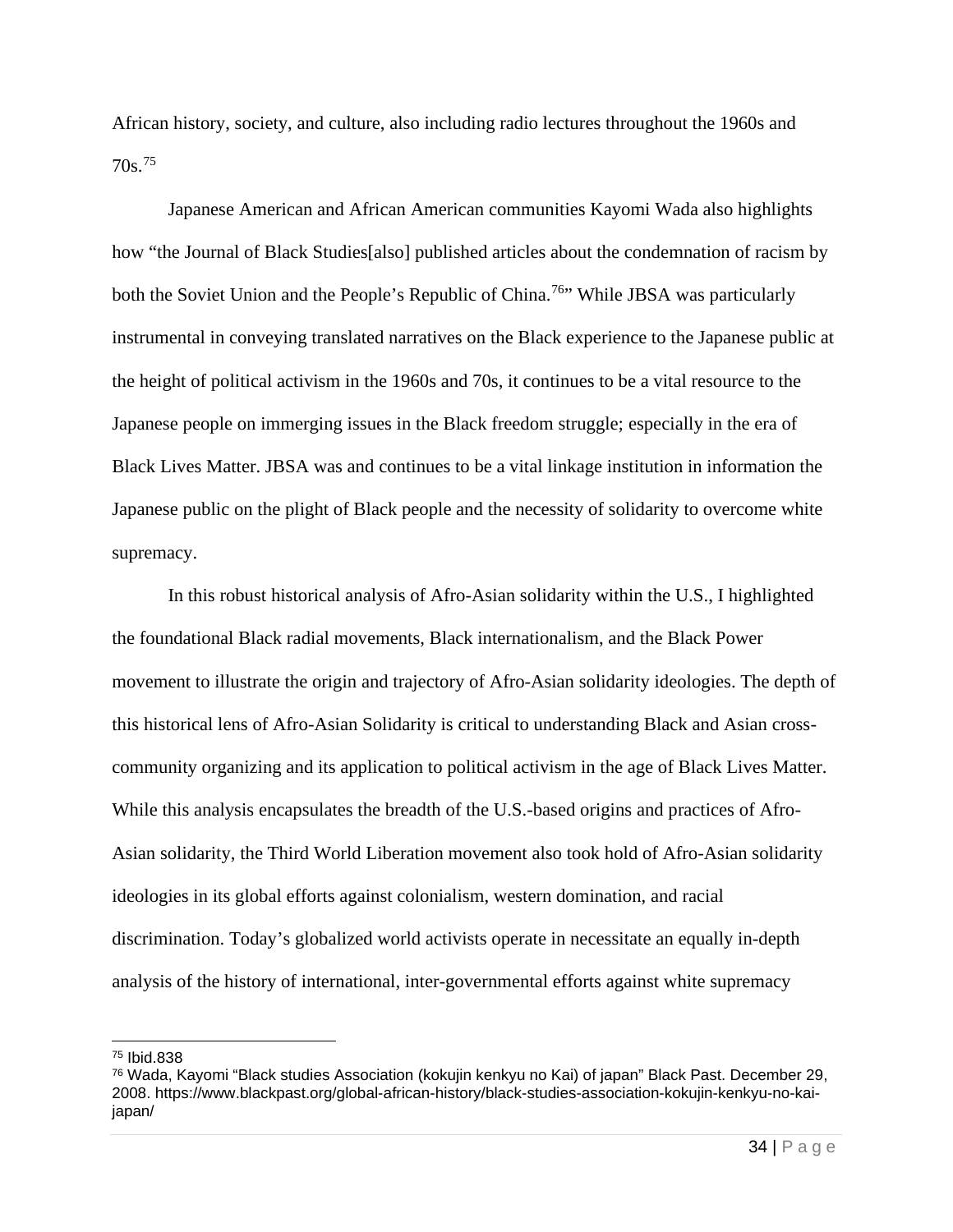through Afro-Asian solidarity ideologies to apply a nuanced radical approach to activism in the age of Black Lives Matter.

#### **Chapter 2** - **Afro-Asian Solidarity in the Era of Decolonialism**

Throughout the history of Afro-Asian solidarity, non-state actors have remained at the center of the movement. However, at the heels of economic devastation and two global conflicts, the 1950s post-war geopolitical landscape gave way for governments to forge transnational solidarity for decolonization. Although the international community had long avoided discussions about race and colonization, particularly western countries that asserted the misconceived notion of its unimportance compared to other more "pressing" issues, African and Asian nations' decolonization efforts garnered global attention. Taking a position on such a polarizing issue against the colonial undoubtedly troubled the western world, especially the world's largest superpower, the United States. Amid the beginning of the Cold War between the U.S. and USSR, many assumed that the race problem would continue to be pushed along as an issue of little importance to the international community. This changed in April 1955 at the Bandung Conference—otherwise known as the Asia-Africa Conference of 1955. Given the shared histories between these nations, this forum for inter-governmental collaboration proved to be a pivotal historical marker in the global fight against colonialism and racism through solidarity. In this chapter, I intend to highlight the background and importance of the Bandung conference and the Japanese governments' approach and participation in this forum. I also delve into Black America's response to Bandung and contextualize the conference's role within the trajectory of Afro-Asian Solidarity.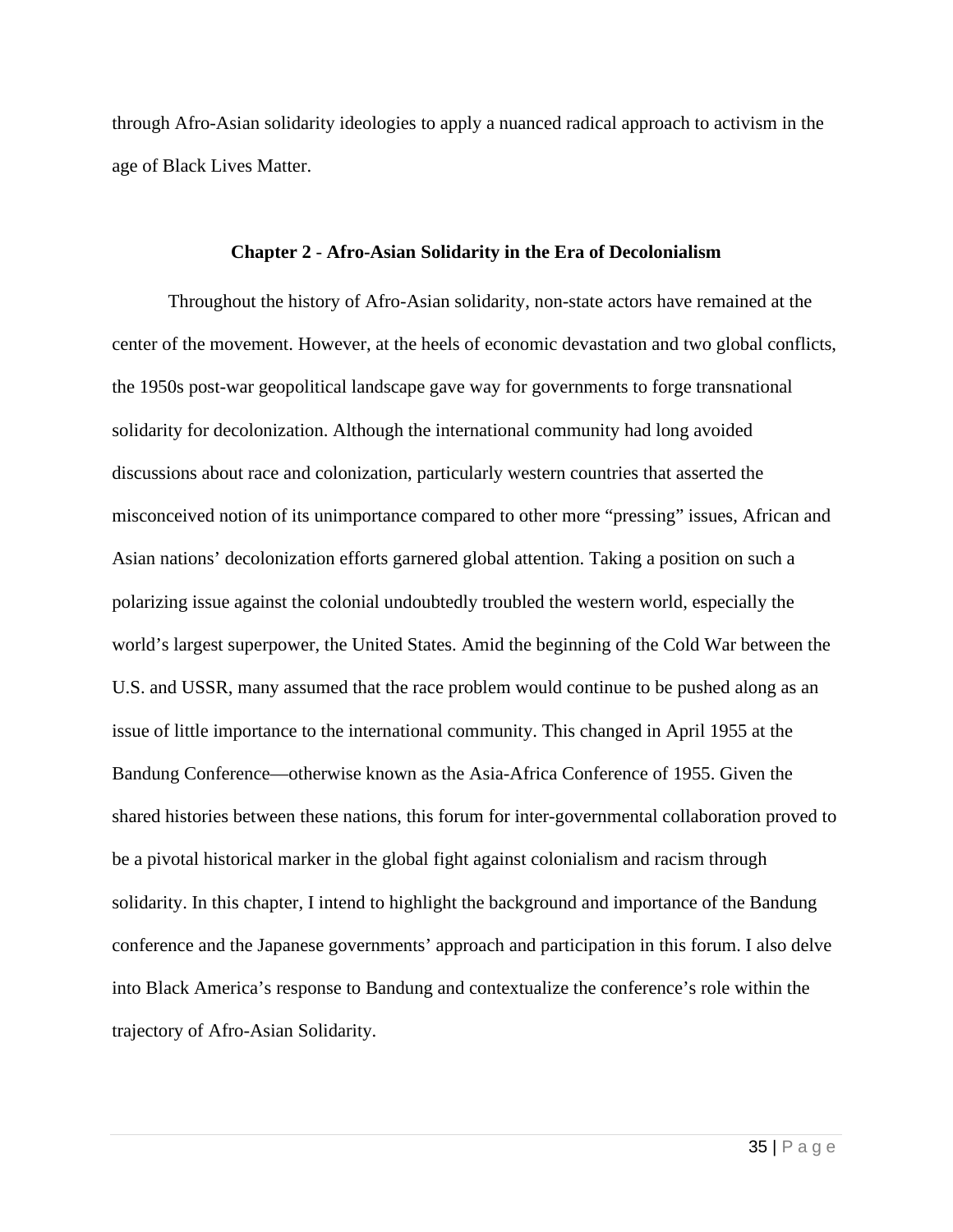With this framing, I argue that the current approach in Afro-Asian solidarity scholarship that analyzes the Bandung Conference solely within the Third World Liberation movement framework overlooks how U.S.-based grassroots internationalism influenced the Afro-Asian solidarity ideologies in this landmark event. Moreover, these bodies of work fail to highlight the commonalities in mission and motivation between Afro-Asian solidarity in Black America and Afro-Asian solidarity on the international stage. Historically, viewing the 1955 Afro-Asian Conference within this context of the freedom struggle in Afro-Asian solidarity has yet to be fully explored. While the Bandung Conference had different actors, forums for engagement, and approaches, the fight for freedom against Western imperialism and racial hegemony mirrors the goals of past interactions of Afro-Asian solidarity seen domestically in the United States. Analyzing the 1955 Bandung Conference as part of the trajectory of Afro-Asian solidarity history, I argue, contextualizes the movement beyond the individual-centered level, as many past studies have. At the core of the Bandung Conference lies questioning of the concept and practice of injustices of the international political system. Although there is no evidence to suggest that the 1955 Bandung Conference participants were directly influenced by the Black internationalist and Black Panther movements' application of Afro-Asian Solidarity, the causal connection between the shared articulation of Afro-Asian solidarity ideology is compelling and worth exploring further.

 The Bandung Conference was historic for many reasons but was particularly monumental in that it was the first international endorsement of Afro-Asian solidarity ideologies. While African and Asian countries were at the center of this landmark forum, global attention was also attuned to this conference's outcomes. Closely covered in U.S. newspapers and television news broadcasts, this first-ever conference between African and Asian nations had a galvanizing effect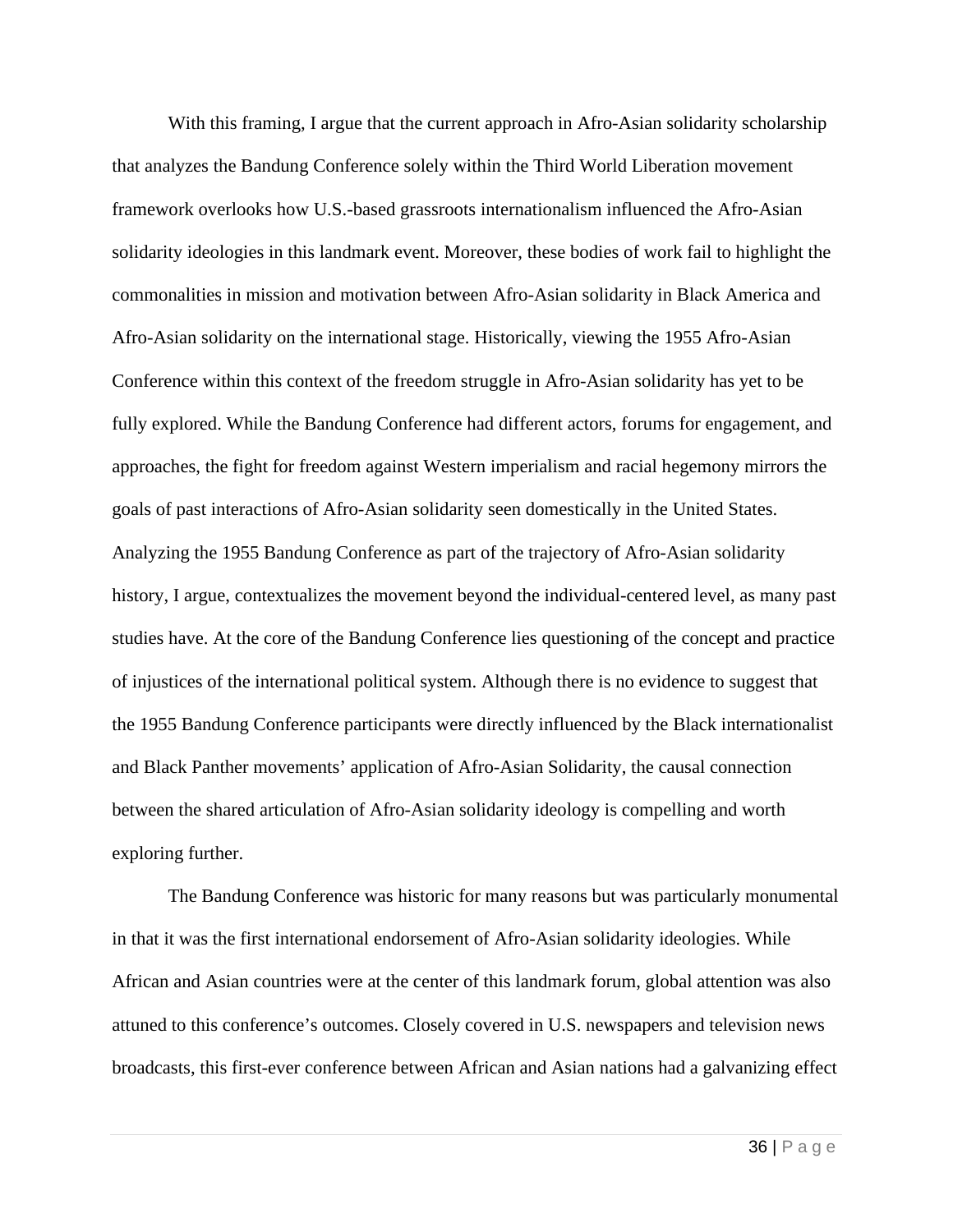on oppressed people worldwide. African American activists, who had advocated for these ideologies for solidarity for decades, were particularly eager about the radical potential this forum could have in the fight for equality for Black Americans, even without the U.S.'s participation.

The demands from newly decolonized Asian countries advocated for the United Nations (U.N.) to refocus its policies to address the political, economic, and racial inequalities against emerging economies on the international stage. On the other hand, many Western nations were more concerned about the cold war, leading to the emergence of a political bloc within the U.N. of African and Asian nations. Ironically, Third World Liberation (TWL) scholars characterize this united front of African and Asian countries against inequalities on the international stage as "Afro-Asian (A.A.) Solidarity," but make little effort to identify the connection between this Afro-Asian ideology rooted in the creation of the conference to the U.S.-based transnational Afro-Asian Solidarity activism that preceded it. Despite recent government-focused efforts in support for Afro-Asian solidarity, such as the 1993 Tokyo International Conference on African Development (TICAD) and 2005 New Asian-African Strategic Partnership, that solidified the commitment to "the shared destiny of the two continents," research that delves into the racial elements of the conference and its effect of international race relations are scarce.<sup>[77](#page-38-0)</sup> As highlighted in Ampiah's study, one such tangentially applicable research is seen in Cary Fransers' book, *An American Dilemma: Race and Realpolitik in the American Response to the Bandung Conference, 1955*. In her analysis of western foreign and domestic policies, and responses to the issue of race, Fraser argues that "The Afro-Asian conference launched [in] an

<span id="page-38-0"></span><sup>77</sup> Ampiah, Kweku. *The Political and Moral Imperatives of the Bandung Conference Of 1955 : The Reactions of the US, UK and Japan*, BRILL, 2007. *ProQuest Ebook Central*, [https://ebookcentral.proquest.com/lib/oberlin/detail.action?docID=771992.](https://ebookcentral.proquest.com/lib/oberlin/detail.action?docID=771992) pp. 3-4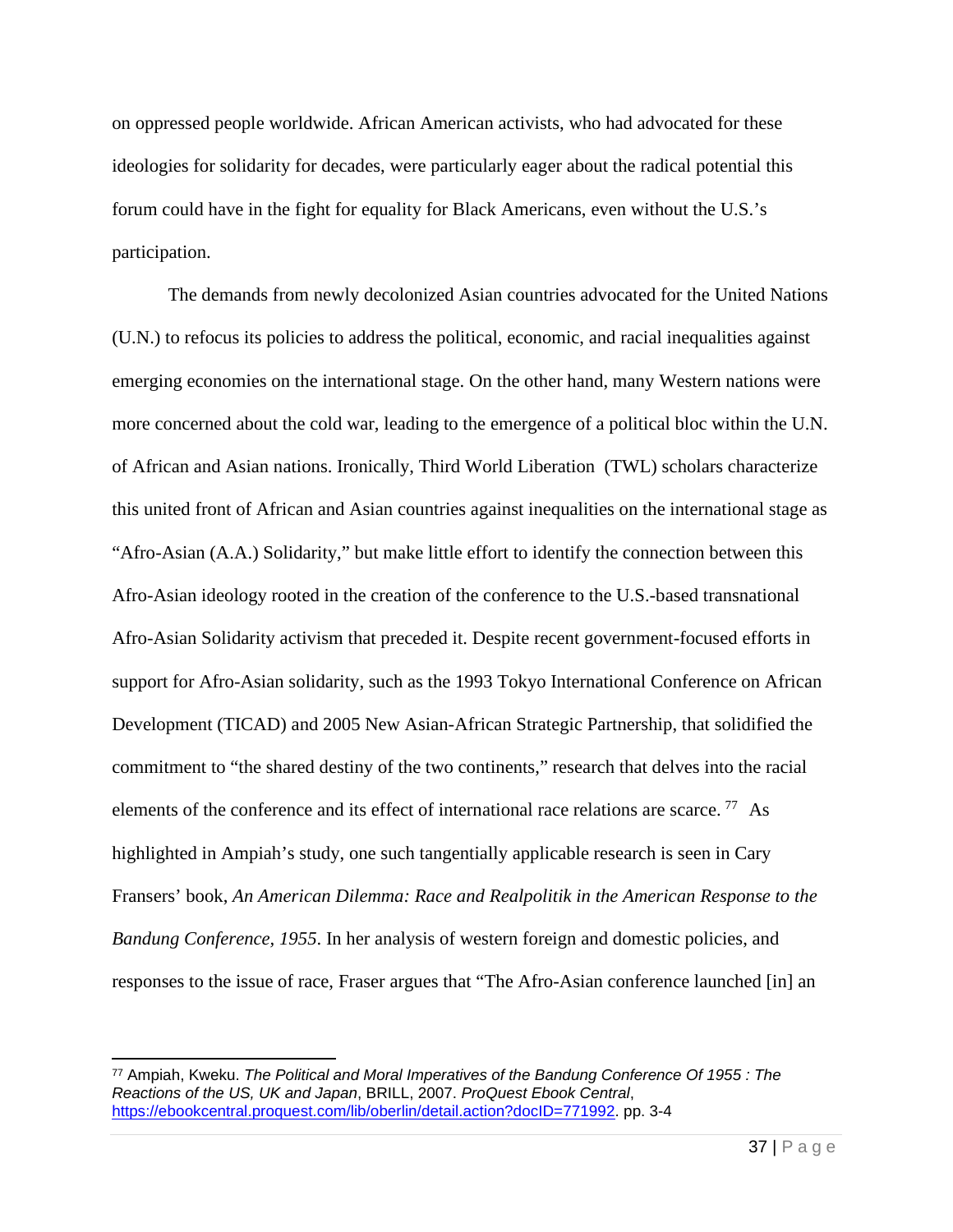era of growing anti-racist assertiveness by the people of colour [against] ideologies of white supremacy that girded segregation in the United States, apartheid in South Africa, and European colonial rule in Africa, Asia, and the Caribbean. [78](#page-39-0) Here Fraser raises a powerful point: that despite the isolated nature of their experiences with white supremacy in various parts of the world, these African and Asian leaders found solidarity in their shared experiences and took a radical stance against the most powerful countries in the world to elevate their voices against injustice.

### *The Bandung Conference and Japan's role in Afro-Asian Solidarity in the era of decolonization*

The Bandung Conference (hereafter referred to as the Afro-Asian conference) held in Bandung Indonesia was the first-ever large-scale meeting between Asian and African delegations without the presence of Western powers.<sup>[79](#page-39-1)</sup> The conference itself operated within two areas of interest to African and Asian countries: 1) denouncing colonialism perpetuated by all western powers against African, Asian, and Latin American countries and establishing economic partnerships to divest from the dependence on the West and 2) organizing a framework for nonalignment, or neutralism, as an economic, political and security alternative to engagement in a western conflict, the Cold War.

Of the 29 nations who attended the Afro-Asian conference, participating members primarily represented former colonies. Organizers of the event included Indonesia (also hosting nation), Burma (now Myanmar), India, Dominion of Ceylon (now Sri Lanka), and Pakistan. Australia and New Zealand, who are both "geographically in Asia, but were [neither] invited to

<span id="page-39-1"></span><span id="page-39-0"></span><sup>78</sup> Fraser, Cary. '"An American Dilemma: Race and Realpolitik in the American Response to the Bandung Conference, 1955." In Window on Freedom: Race, Civil Rights, and Foreign Affairs, 1945-1988, Brenda Gayle Plummer, Ed., 115-40'. The SHAFR Guide Online. Ed. Alan McPherson. Brill Reference Online.  $79$  Presence as in physically attendance of a delegation. As later in the chapter reveals, the US had much influence of the actual conference because of its allies/partners.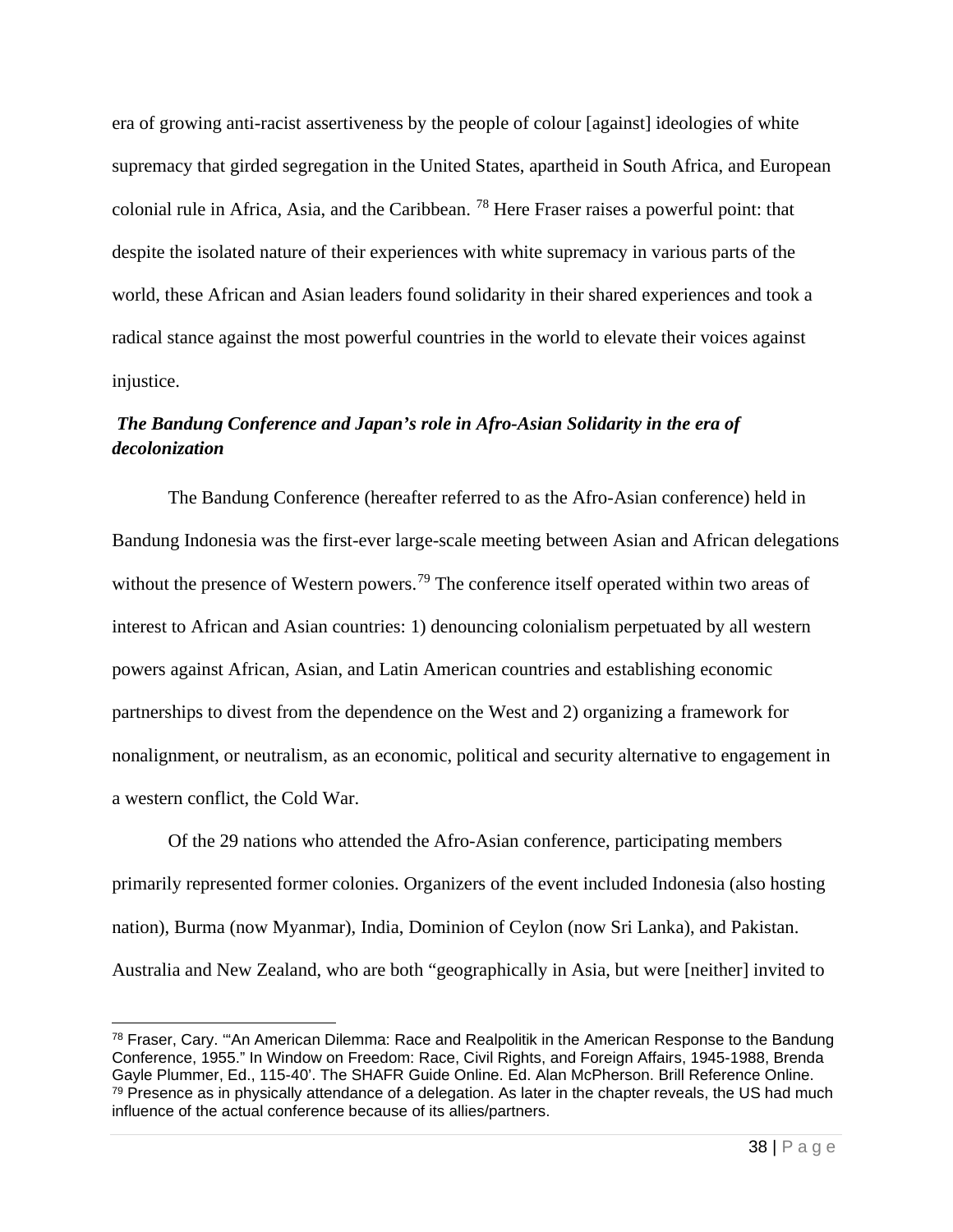the conference, [n]or given observer status," proved to be an example of the organizers intent to unite against the western colonial powers and address long-overdue conversations about racial inequalities.[80](#page-40-0) In addition to the conference's focus on decolonization, factions plaguing the international community amid the Cold War between Western democracies and Communist nations led participating countries to focus on economic, political, cultural cooperation with one another over the western world. This pledge among African and Asian nations for economic, political, and cultural collaboration included several policies distancing themselves from the West. This also included coordinated efforts towards neutralism to reorient their focus on the decolonization of all nations. According to historian Jiwon Amy Yoo, part of the Afro-Asian conference had:

"…a pledge of support for those nations still colonized by the Western states, especially the nations of Africa. The delegates discussed and agreed upon economic alliances, respect for human rights in their countries, and emphasized peace between Africa and Asia. The Africa and Asia nations also pledged to mutually support their economic development, vowing to rely on themselves instead of Western foreign aid."<sup>[81](#page-40-1)</sup> Yoo also details the Bandung conference's 10-point program, which called for various reforms

within the international community to address the economic, political, and racially discriminatory practices sanctioned against newly independent nations. Policies in the 10-point program included "settlement of all international disputes by peaceful means, respect for the sovereignty and territorial integrity of all nations, and recognition of the equality of all races and the equality of all nations large and small.[Also calls]…for non-intervention in the internal affairs of other nations and repudiated acts or threats of force against other nations."[82](#page-40-2) The

<span id="page-40-2"></span><span id="page-40-1"></span><span id="page-40-0"></span><sup>80</sup> Ampiah, Kweku. *The Political and Moral Imperatives of the Bandung Conference Of 1955 : The Reactions of the US, UK and Japan*, BRILL, 2007. *ProQuest Ebook Central*, [https://ebookcentral.proquest.com/lib/oberlin/detail.action?docID=771992.](https://ebookcentral.proquest.com/lib/oberlin/detail.action?docID=771992)pp. 33 <sup>81</sup> Yoo, J. Bandung Conference, 1955. BlackPast.org. [https://www.blackpast.org/global-african](https://www.blackpast.org/global-african-history/bandung-conference-1955/)[history/bandung-conference-1955/](https://www.blackpast.org/global-african-history/bandung-conference-1955/) August 8, 2009  $82$  Ibid. section  $3$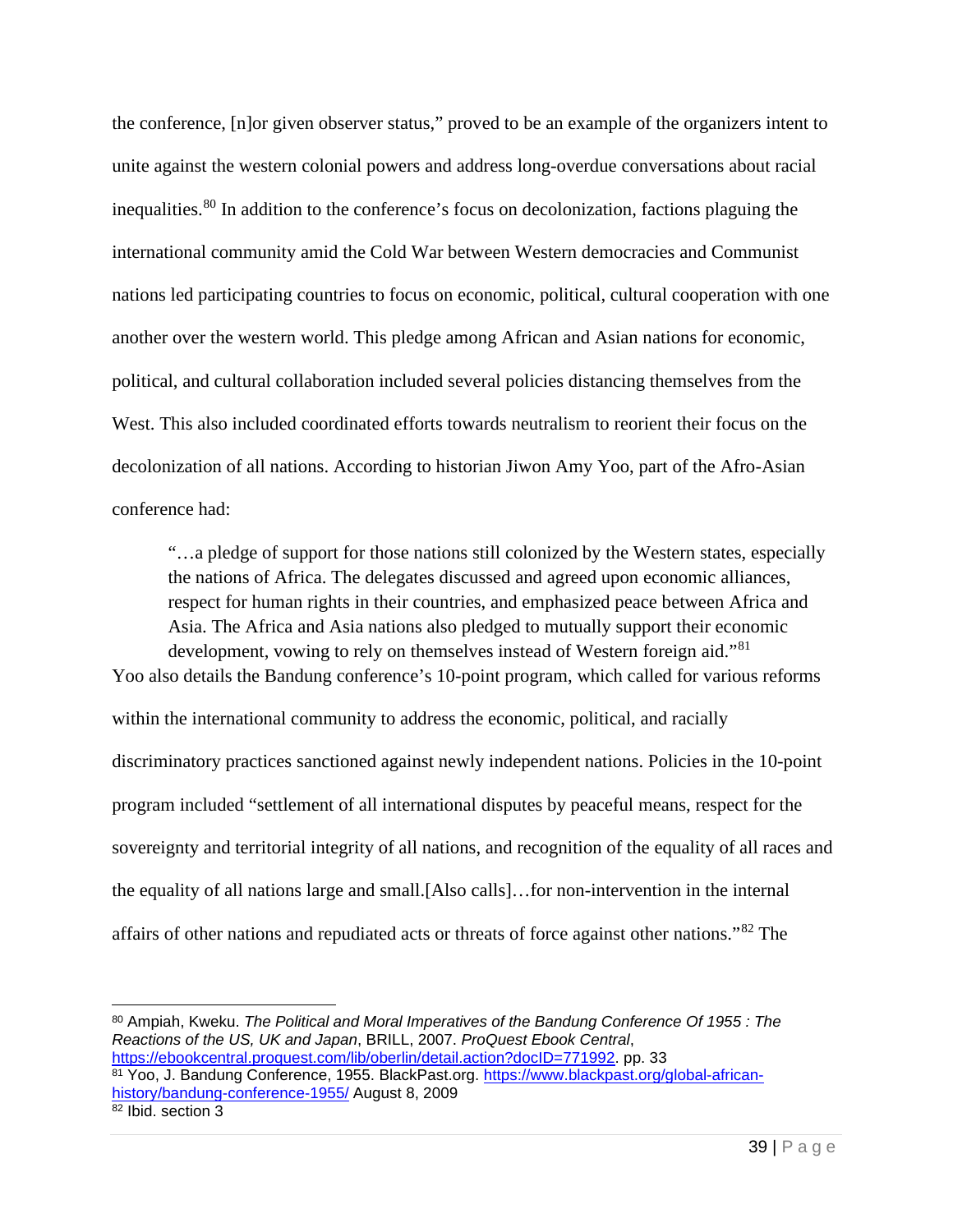western powers targeted in these policies, European colonizers, the U.S., and the Soviet Union, feared that many newly independent nations would fall victim to communist ideology.[83](#page-41-0) Some scholars argue these fears were coupled with the concerns of the race-based solidarity forged among these nations, accounting for 54 percent of the world's population. Be that as it may, among the newly-independent Asian, African, and Middle Eastern countries, there was a belief that in maintaining neutrality, they could avert war between the U.S. and the Soviet Union and coordinate a united effort to revitalize their respective regions without western interference.<sup>[84](#page-41-1)</sup>

While recent forms of Afro-Asian governmental cooperation have ignited with Japan, mirroring the Bandung solidarity framework, the Japanese government's participation in the 1955 conference was much less impressive and riddled with controversy. Japan's complicated history with the U.S. and regional Asian neighbors, as a former colonial power and defeated nation, translated to its' strategic approach to the conference instead of genuine solidarity. Toeing the line between Japan's partnership with the U.S. and ambitions to re-engage diplomatically with regional neighbors, Japanese representatives agreed to pursue the neutralist approach with its neighbors vis-à-vis the Cold War. Still, they were nonaligned on issues around race, colonialism, and western hegemony. Expert of 1950s Japanese Diplomacy Kewku Ampiah argues that, in the Japanese view, their attendance at the Bandung conference was used as a crucial opportunity in creating Japanese foreign policy objectives, under Prime Minister Hatayama Ichiro's administration, free from U.S. influence following the end of U.S. occupation. This understandably enraged other African and Asian leaders at the conference. However, Ampiah explains that the "socio-political circumstances in the aftermath of the war and its

<span id="page-41-0"></span><sup>83</sup> Ibid. section 3

<span id="page-41-1"></span><sup>84</sup> Ampiah, Kweku. *The Political and Moral Imperatives of the Bandung Conference Of 1955 : The Reactions of the US, UK and Japan*, BRILL, 2007. *ProQuest Ebook Central*, [https://ebookcentral.proquest.com/lib/oberlin/detail.action?docID=771992.](https://ebookcentral.proquest.com/lib/oberlin/detail.action?docID=771992)pp 16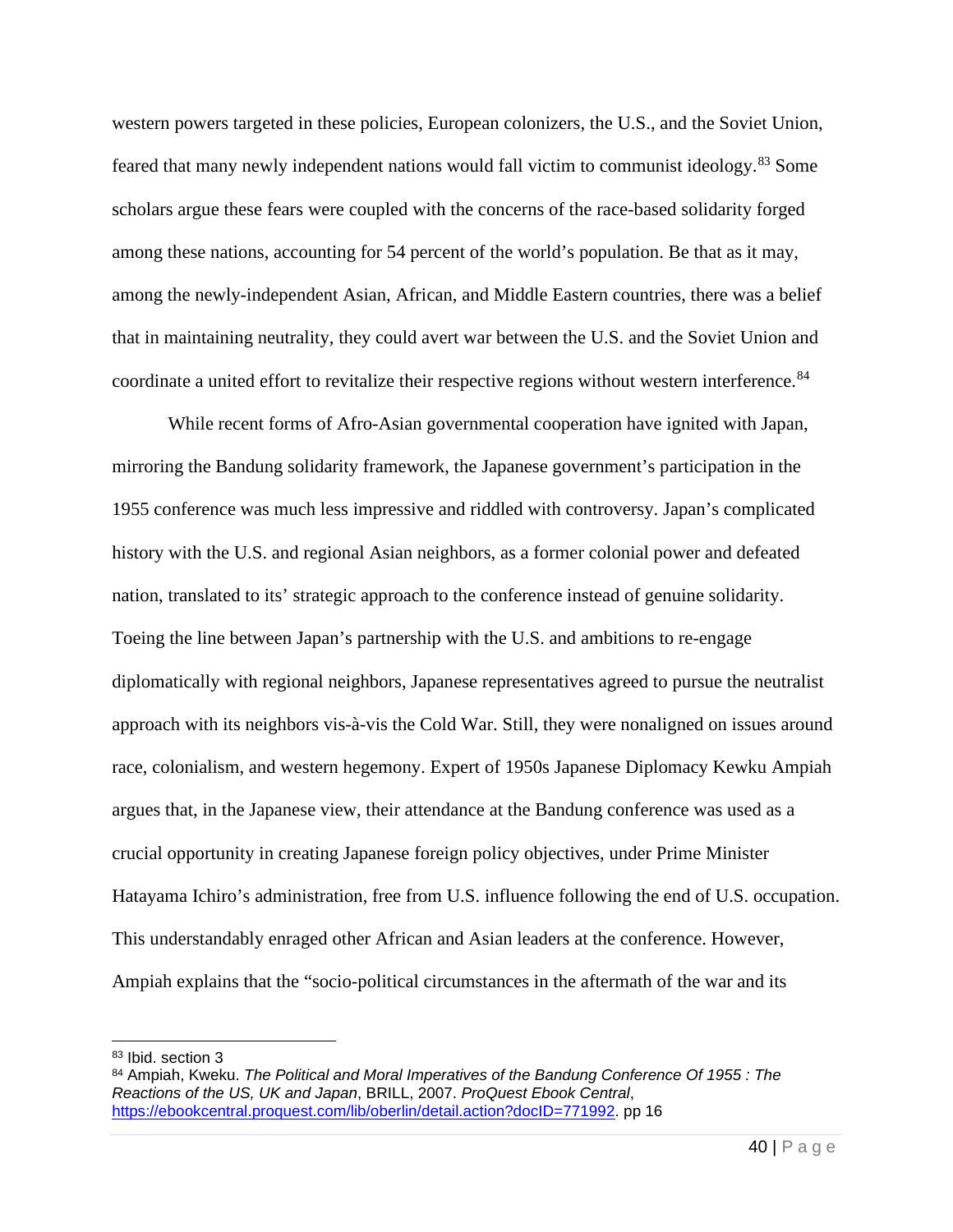effects on [Japanese] domestic politics…[coupled with]…America's influence on the country" led to a meek show of support to either cause.<sup>85</sup> Drawing from Japanese government documents and Official Gazettes of Diet, Ampiah offers a one of its kind lens into the Japanese government's strategic plan in the Bandung conference and engagement in Afro-Asian solidarity efforts within the U.N. in the short and long term.

 To better contextualize Japan's engagement, or lack thereof, in the Bandung Conference, Ampiah details the post-WWII conditions facing Japan that complicated their "international standing and domestic political situation."[86](#page-42-1) Under U.S. occupation from 1945-1952, Japan's lack of defense capabilities coupled with growing U.S. influence in its foreign policy resulted in "demands from both the left and right of the domestic political spectrum that Japan should strive for 'genuine, as opposed to 'formal,' independence – *dokuritsu* [from the United States]. Under the Prime Minister Hatoyama administration, these sentiments continued to grow, particularly among parliament (Diet) members, leading to growing support for neutralism. This selfpreservation strategy allowed for a balance between the desire to enact foreign policies independent from the U.S. and goals to re-establish Japan within the community of Asian nations. Ampiah defines neutralism as "the avoidance of formal political or security commitment to either of the major power blocs," the United States and the Soviet Union.<sup>[87](#page-42-2)</sup> The international political climate of the 1950s was further complicated for Japan due to security concerns, ironically, as a result of the US-Japan Alliance.<sup>88</sup> Out of this economic and security necessity,

<span id="page-42-0"></span> $85$ Ibid. pp 12

<span id="page-42-1"></span><sup>86</sup> Ibid, pp.166

<span id="page-42-2"></span> $87$  Ibid. pp.8

<span id="page-42-3"></span><sup>88</sup> Because of tensions between the United States and the Soviet Union, Japanese alliance with the U.S. made is a sitting duck for military aggression from the Soviet Union. Moreover, the Soviet Unions investment into the People's Republic of China's (PRC) military, heightened concerns frolm Japnese government leadership of an imminent attack from PRC and/or the Soviet Union as Cold War tensions continued to rise.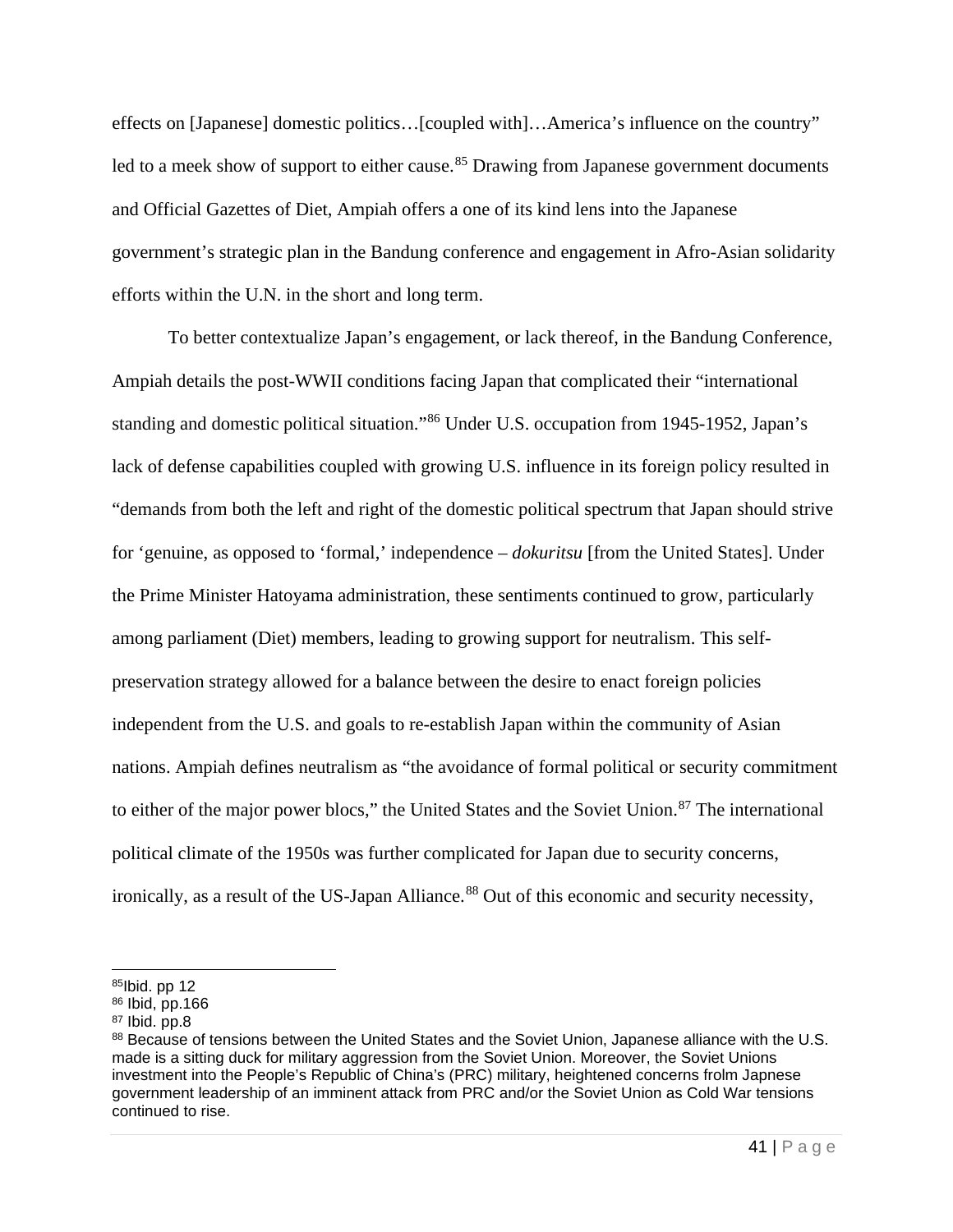Japan's neutrality campaign sought to build diplomatic relationships with its Asian neighbors, which were severed during Japan's imperialist campaign of the Asia Pacific during the war period. Echoing this point, Ampaih adds, "…coexisting peacefully with its neighbors and all nations was seen as a strategy potentially capable of opening up avenues for lucrative international trade…[moreover, there was a realization that]…national security could be achieved through the application of the diplomacy of peace instead of the threat of war remain [their] ambition]".<sup>[89](#page-43-0)</sup>

 With this context of Japan's domestic and international political realities, one can better understand Japan's hesitant engagement in the Bandung Conference, particularly on race and colonialism. Japan's cautious approach to the event, even down to deciding the delegation members, was under the close watch of the U.S. State Department. Summarizing the issues and concerns domestically and internationally by Japan's presence in the Bandung conference, Ampaih asserts that:

"Given Japan's credentials as a humiliated former colonial power, the anti-colonial agenda of the meeting made its conservative leaders jittery. At the same time, Tokyo did not want to be seen by the colonial power, Britain in particular, as a succor to decolonization. The Bandung countries' relentless criticism of the West, and the U.S. in particular, also made the Japanese slightly uncomfortable about …the talks." To this point, it becomes clear as to why and how Japanese officials chose to take a backseat in the Bandung conference when the issue of colonialism entered discussions. Be that as it may, Japanese officials' unwillingness to acknowledge one of the core issues addressed in the Afro-Asia Conference reflects how the Japanese government has and continues to align itself with the West on politically sensitive topics because of its security dependence on the U.S. One such statement from a representative of the House of Councillors for the Social Democratic Party,

<span id="page-43-0"></span><sup>89</sup> Ibid. pp.170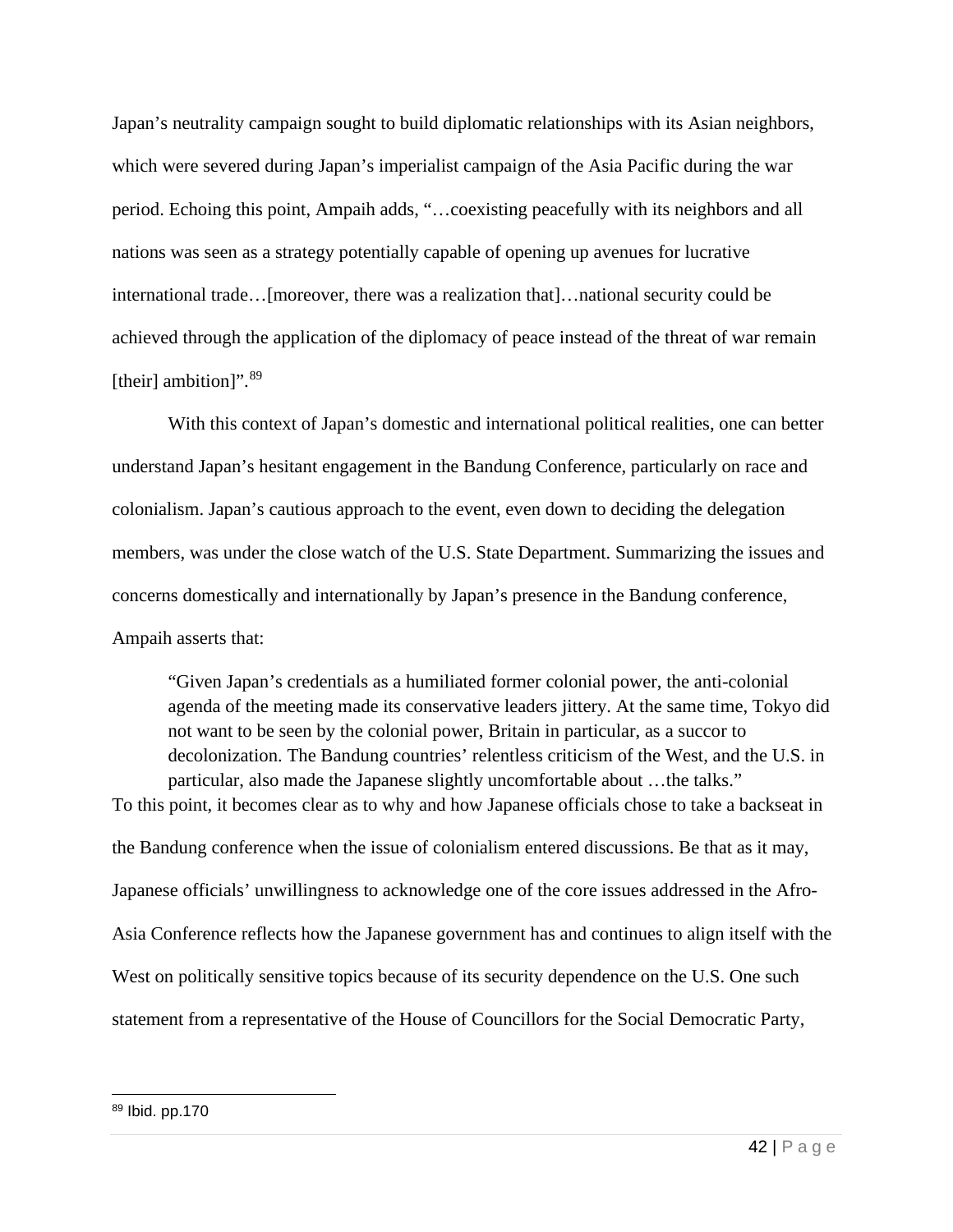Uehara Estujiro, reflects the Japanese delegates' strategy to avoid controversial issues such as colonialism at the conference. In Estujiro's account of the series of meetings, he opined that much of the discussion was overhauled with strong "condemna[tion] of imperialism, racism, and colonialism" from countries who were victims of colonialism.<sup>[90](#page-44-0)</sup> He added that while he "did not oppose anything they [newly-decolonized nations] said," there was no statement of solidarity against colonialism either.<sup>[91](#page-44-1)</sup> While his comments were largely reflective of his party's political ideology, rather than a sentiment shared by the majority of Japanese society, these statements reflect a pattern of disconnect between authoritative Japanese voices and the range of dissident viewpoints that existed in 1950s Japan.

Ampiah argues that Uehara Estujiro's "comments might also be seen as an admission of the fact that Japan attended the event with an agenda that was perhaps divorced from the true spirit of Bandung."<sup>[92](#page-44-2)</sup> This assertion unearths the implications of Japan's complex history with its own racial and national identity in proximity to the West and Asian neighbors. Echoing this point, modern Japanese scholars Atsushi Tajima and Michael Thorton argue that the Japanese government has a history of displaying "strategic solidarity" on issues of race to balance its aspirations of equal stature to the West and towing the global color line in calls for solidarity.<sup>[93](#page-44-3)</sup> The disconnect between government representatives and activists' statements for racial justice is also problematized within the context of the freedom struggle across the globe. Hereto to the Japanese context exemplified the tension between civil society and government on the issue of

<span id="page-44-0"></span><sup>90</sup> *Gaimuiin kaigi roku* (Proceeding of the Foreign Affairs Committee), No. 4, Kanpo (Official Gazette), May 6 1955 pp.4 ; As cited by Ampiah (2007) pp. 189

<span id="page-44-1"></span><sup>91</sup> Ibid. as cited by Ampiah (2007) pp. 189

<span id="page-44-2"></span><sup>92</sup> Ampiah, Kweku. *The Political and Moral Imperatives of the Bandung Conference Of 1955 : The Reactions of the US, UK and Japan*, BRILL, 2007. *ProQuest Ebook Central*,

<span id="page-44-3"></span> $93$  Atsushi Tajima & Michael Thornton (2012): Strategic solidarity: Japanese imaginings of Blacks and race in popular media, Inter-Asia Cultural Studies, 13:3, 345-364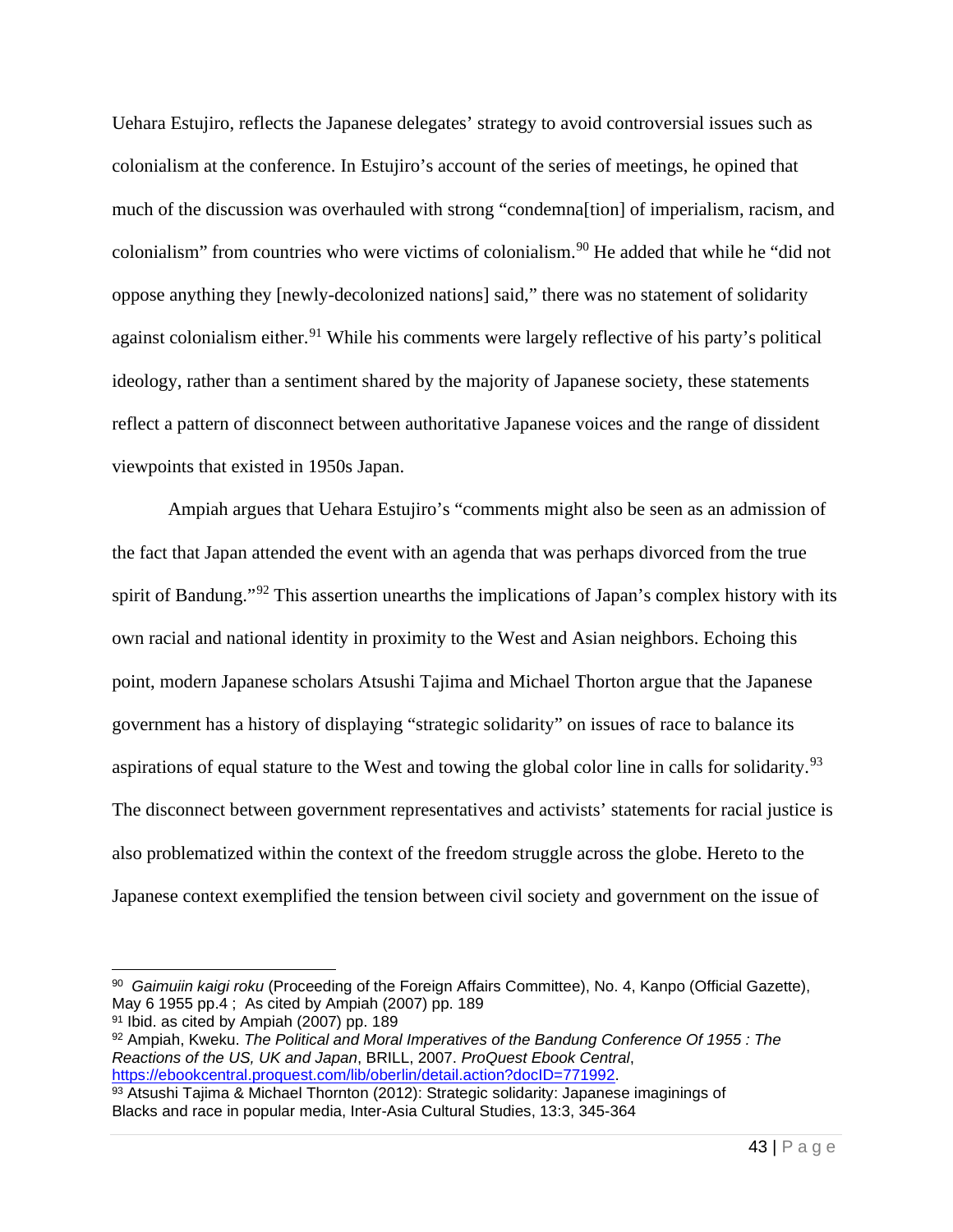race. While the 20<sup>th</sup> century was plagued with government representatives who refused to represent the calls for racial justice efforts of their constituencies, this gap continues in the 21<sup>st</sup> century and is particularly impactful in the 2020 iterations of the Black Lives Matter movement.

### *The Afro-Asian Conference's role in global freedom struggle & Black America's response*  The end of World War II, and Japan's defeat, signaled a sharp decline in pro-Japan

sentiments in the African American community. Even after the withdrawal of U.S. forces in Japan in 1952, as detailed above, Japan's alliance with the U.S. shifted allegiances from Black America to officials in Washington. Although pro-Tokyo sentiments deteriorated, support for Asian nations as the catalysts for radical change in the international system and the domestic realities of oppressed peoples was maintained. The 1955 Bandung conference was a motivating factor for Black America's faith in the radical potential of Asian nations to topple white supremacy.

While the Bandung Conference did not affect African-Americans' domestic race issues in the U.S., many Black activists viewed the conferences as landmark progress in the Black freedom struggle domestically and globally. Despite many prominent Black internationalists' forms of activism being challenged by policing, political fragmentation, and disagreement within the Black community, as mentioned in the previous chapter, the continued ideologies of Afro-Asian solidarity displayed in the Bandung Conference resurged confidence in the movement. In his analysis of the conference, renowned international historian Matthew Jones echoes this point asserting that "the idea[s] of…transnational racial solidarity challenging a white-dominated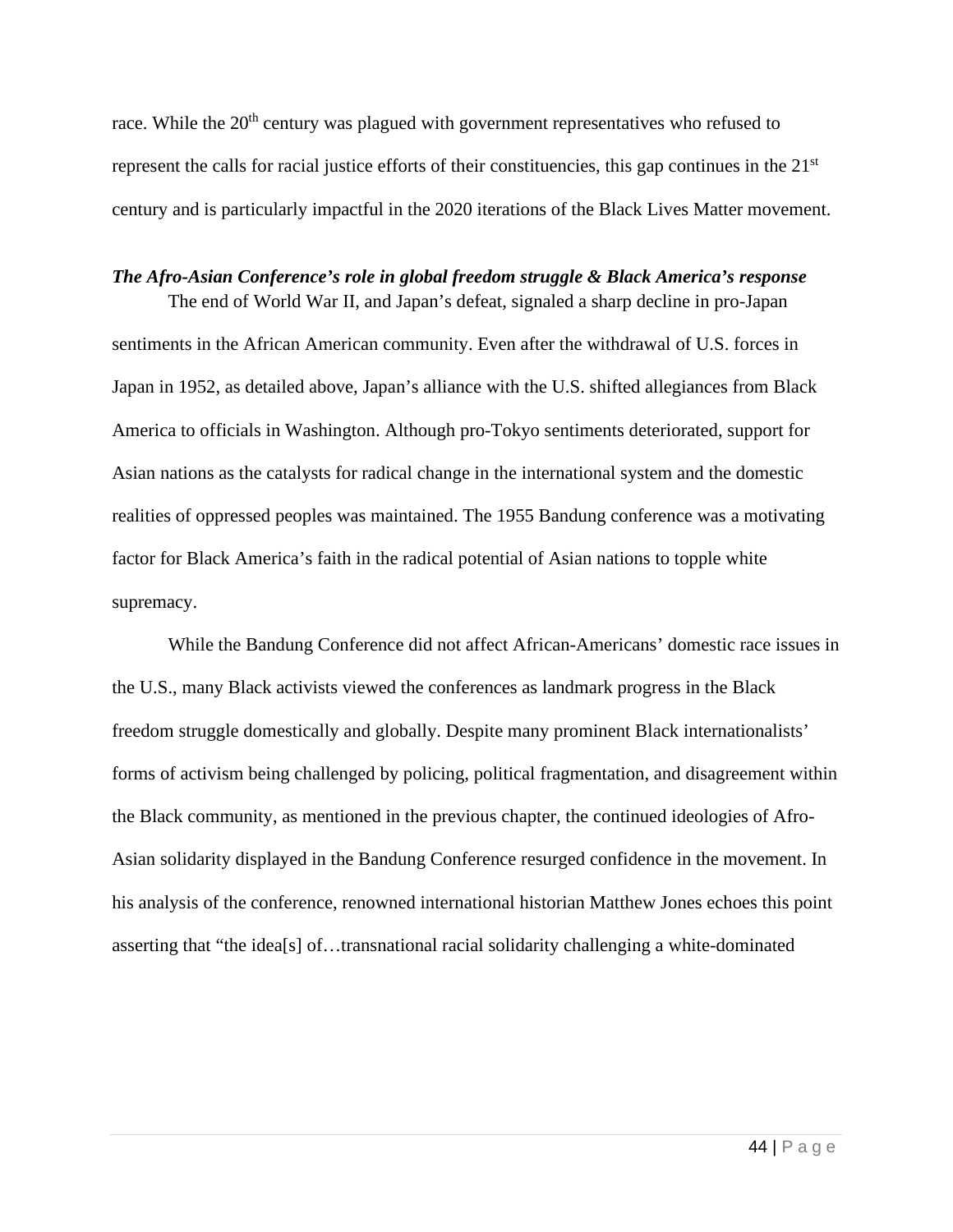power structure that operated at both international and domestic levels was powerfully communicated by Bandung to many African-American leaders."[94](#page-46-0) 

The message behind Black America's response to the Bandung conference also speaks volumes to the radical impact of Afro-Asian solidarity. Although the 1955 Afro-Asian conference did not directly address the experiences of Black Americans, the Afro-Asian solidarity ideologies amplified within the conferenced sill spoke this community. Transitioning to the last chapter, focusing on the Black Lives Matter movement, this sentiment of allyship and solidarity president in the Afro-Asian conference provides an invaluable example of the value of government and inter-governmental action in *support* of its citizens' calls for racial justice. Hereto in this act of solidarity among nations in the freedom struggle, we see the impactful ways that collective action through Afro-Asian solidarity has amplified the message and continued the fight against white supremacy and systematic racism. In these past interactions of Afro-Asian solidarity within the U.S. and internationally, spreading the message globally was reliant on linkage institutions such as television, newspapers, and radio that at times did not reach all possible stakeholders within these communities. In the 21<sup>st</sup> century, social media has broadened this reach. Social media has thus, become a powerful mechanism in global accessibility and engagement on controversial issues. In this final chapter, anchored with the historical grounding of Afro-Asian solidarity, I highlight the radical potential of Afro-Asian solidarity in the age of Black Lives Matter through social media activism.

<span id="page-46-0"></span><sup>94</sup> Matthew Jones, A "Segregated" Asia?: Race, the Bandung Conference, and Pan-Asianist Fears in American Thought and Policy, 1954–1955, *Diplomatic History*, Volume 29, Issue 5, November 2005, Pages pp.865, <https://doi.org/10.1111/j.1467-7709.2005.00520.x>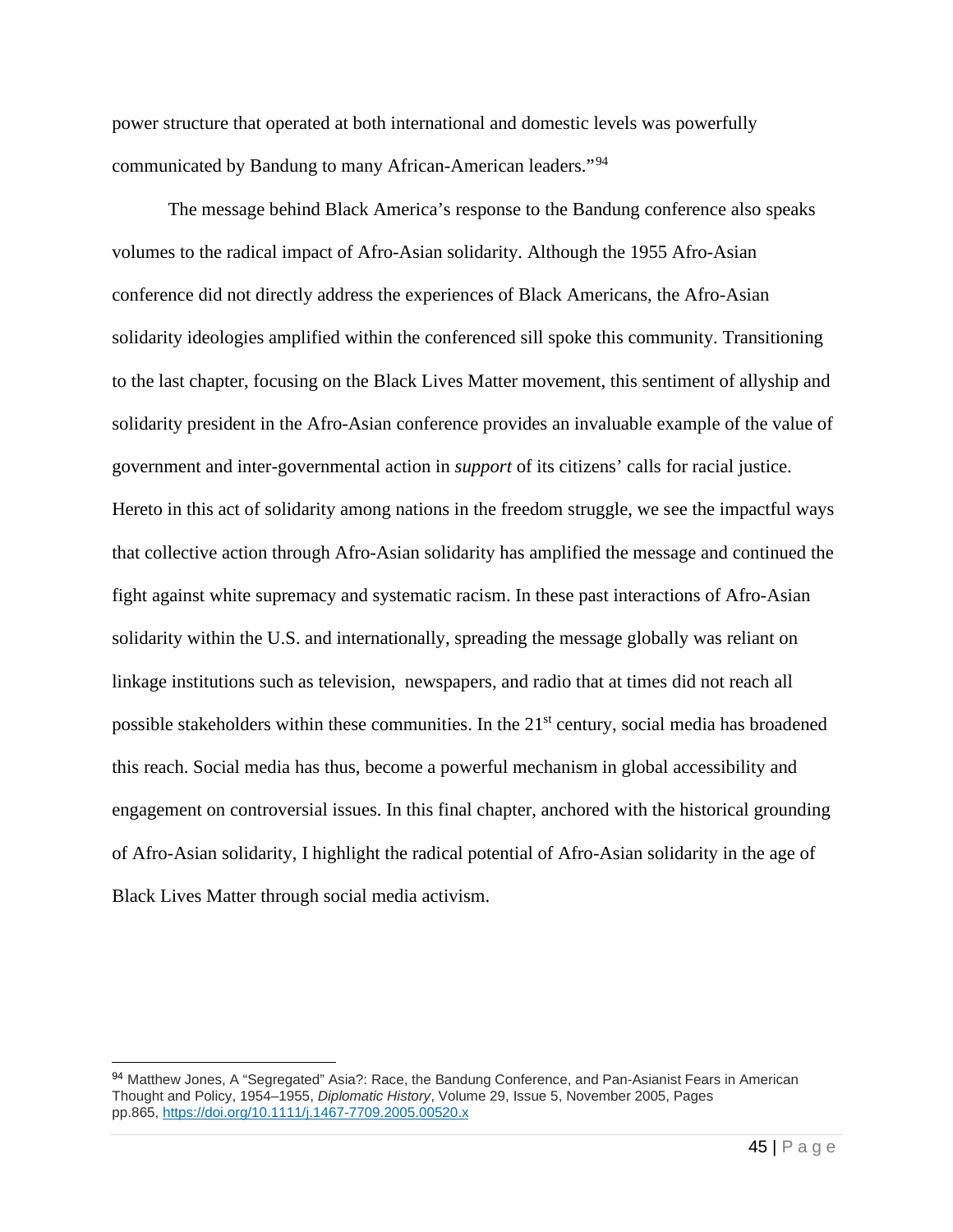### **Chapter 3 – The radical potential of Afro-Asian Solidarity in the age of Black Lives Matter through Social Media Activism**

The Black Lives Matter (BLM) movement is the most prolific and vast movement of the 21<sup>st</sup> century. This, in part, is due to its use of social media, grassroots organizing, and global outreach. While the originators of the hashtag #blacklivesmatter are credited to Alicia Garza, Patrisse Cullors, and Opal Tometi, Black Lives Matter has no official organizational leadership. As a result of this novel and vast social movement, scholars have approached the studies on Black Lives Matter through various lenses. Within BLM movement scholarship, research on the impact of social media activism is robust; few, however, have delved into the transnational impact of social media activism in the BLM movement. Building upon the trajectory of Afro-Asian solidarity in the 21<sup>st</sup> century, this chapter analyzes the effects of social media activism in the age of Black Lives Matter on Afro-Asian solidarity.

Drawing from Jeanelle Hope's application of "radical potential" in the era of Black Lives Matter, I argue that the surge in social media activism through the #blacklivesmatter and #stopasianhate movements create the conditions for profound progress to be made through Afro-Asian Solidarity like never before. As detailed in previous chapters, many structural barriers prevented Afro-Asian solidarity from reaching its full potential. While these structural barriers operated in various forms, the inaccessibility of information prevented many activists from reaching a broader audience to forge international coalitions based on shared histories with white supremacy. Even global events with international media coverage, such as the 1955 Bandung conference, had a limited reach, especially for low-income/working-class communities. Social media has broken down these historical barriers in Afro-Asian solidarity.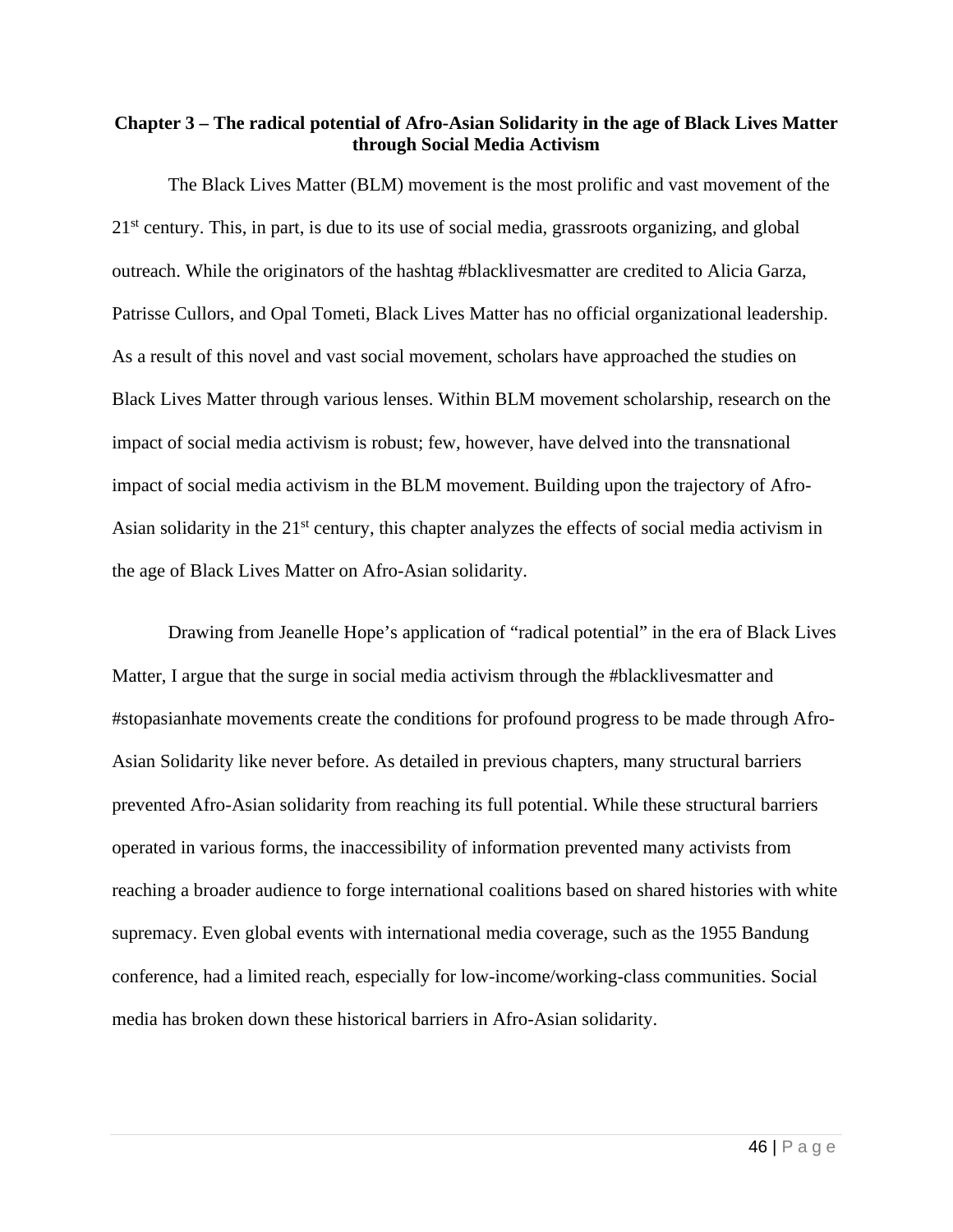Hope's analysis centers around the ways state-sanctioned violence, domestically and globally, as well as the geographic proximity of Black people and Asian Americans, have motivated new iterations of Afro-Asian solidarity in the era of #blacklivesmatter.<sup>[95](#page-48-0)</sup> Social media, however, doesn't necessitate geographic proximity, thus allowing for an even broader form of Afro-Asian solidarity to be forge. Building upon Hope's argument, I argue that the "radical potential" truly lies in the capacity for the Black and Asian communities to overcome their historical tensions. Unlike past iterations of Afro-Asian solidarity, social media allows for narratives of solidarity Black and Asian communities to be more accessible and no longer clouded by the history of tension. While these past iterations of Afro-Asian solidarity made many and long-lasting strides in the global freedom struggle, in the age of Black Lives Matter, social media offers unique opportunities to learn from these histories to explore the full capacity of Afro-Asian solidarity.

#### *Black Lives Matter in Japan*

August 27, 2020, in response to the shooting of Jacob Black in Kenosha, Wisconsin,

<span id="page-48-0"></span>Black Japanese-American tennis player Naomi Osaka called her participation in the Western and Southern Open tennis. In this profound act of protest against the historical pattern of police violence against unarmed Black women, Osaka also used her social media platform on Twitter to voice her outrage with police violence to her English and Japanesespeaking audiences. In this statement, Osaka details the pain



<sup>95</sup> Hope, Jeanelle K. "This Tree Needs Water!: A Case Study on the Radical Potential of Afro-Asian Solidarity in the Era of Black Lives Matter. 2019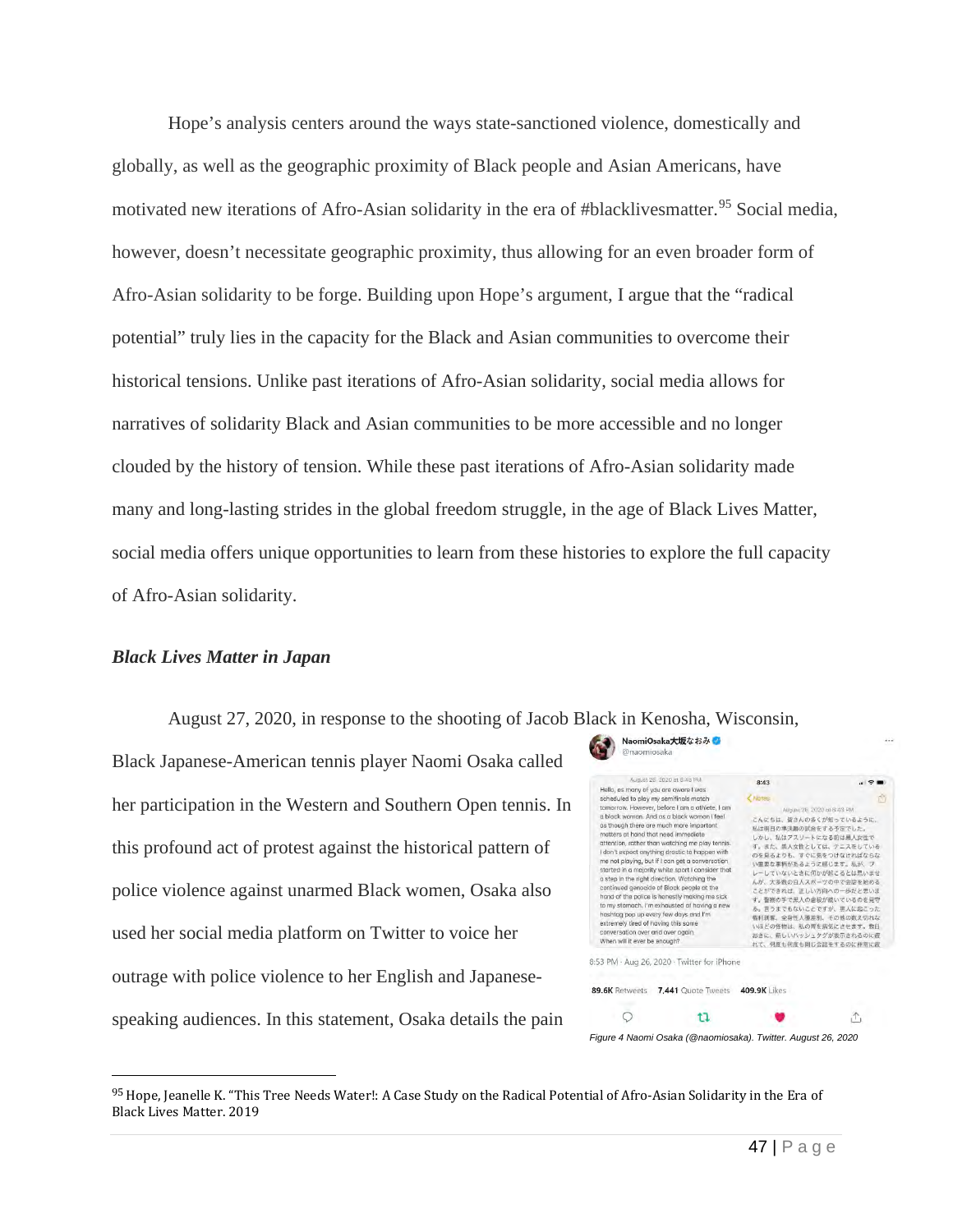of seeing such frequent acts of violence against the Black community as a Black woman. Reaching thousands will her message, even trending on Twitter, Osaka became an overnight figure of support for Black Lives Matter. As a mixed-race person of African and Japanese descent, her notoriety in Black and Asian communities spurred discussion around her Japanese identity, the politicization of sports, and anti-Blackness in Japan. As a physical embodiment of Afro-Asian solidarity, Naomi Osaka's outspoken support of BLM led to public social media debate among Japanese users about Black Lives Matter's relevance to Japan.

While protests drew large numbers of supports, even in seemingly racially homogenous countries such as Japan, many BLM activists voiced their disappointment in the lack of agency countries outside the U.S. displayed to address its' own race and discrimination issues.<sup>[96](#page-49-0)</sup> In a Vice article interviewing Black BLM protesters in Osaka, many shared a disappointment that many Japanese failed to address their role in upholding white supremacy. Vice interviewee identified as Sophie suggested that many Japanese people felt as though "[BLM] was generally viewed as a foreign problem, not relevant in a place where many buy into what social scientists have called the homogeneity myth, or the belief that there isn't much diversity to begin with in Japan."<sup>[97](#page-49-1)</sup> The notion of homogeneity in Japan is not a new issue. Many scholars have noted that this misguided assertion erases Zainichi Koreas, Ainu, and other minority populations in Japan. To refute these resurgent homogeneity claims in the wake of conversations around discrimination in Japan, the Mainichi Japanese newspaper released an article entitled, 日常にひ そむヘイト 「日本に差別はない」は本当か (translating to survey results show "there is no discrimination" is not true). This article details a year-long survey organized by the Korean of

<span id="page-49-1"></span><span id="page-49-0"></span><sup>96</sup> Van Der List, Bobbie. "Why the Black Lives Matter Movement Fell Flat in Japan." *VICE*. 13 Jan. 2021. Web. 97 Ibid. paragraph 1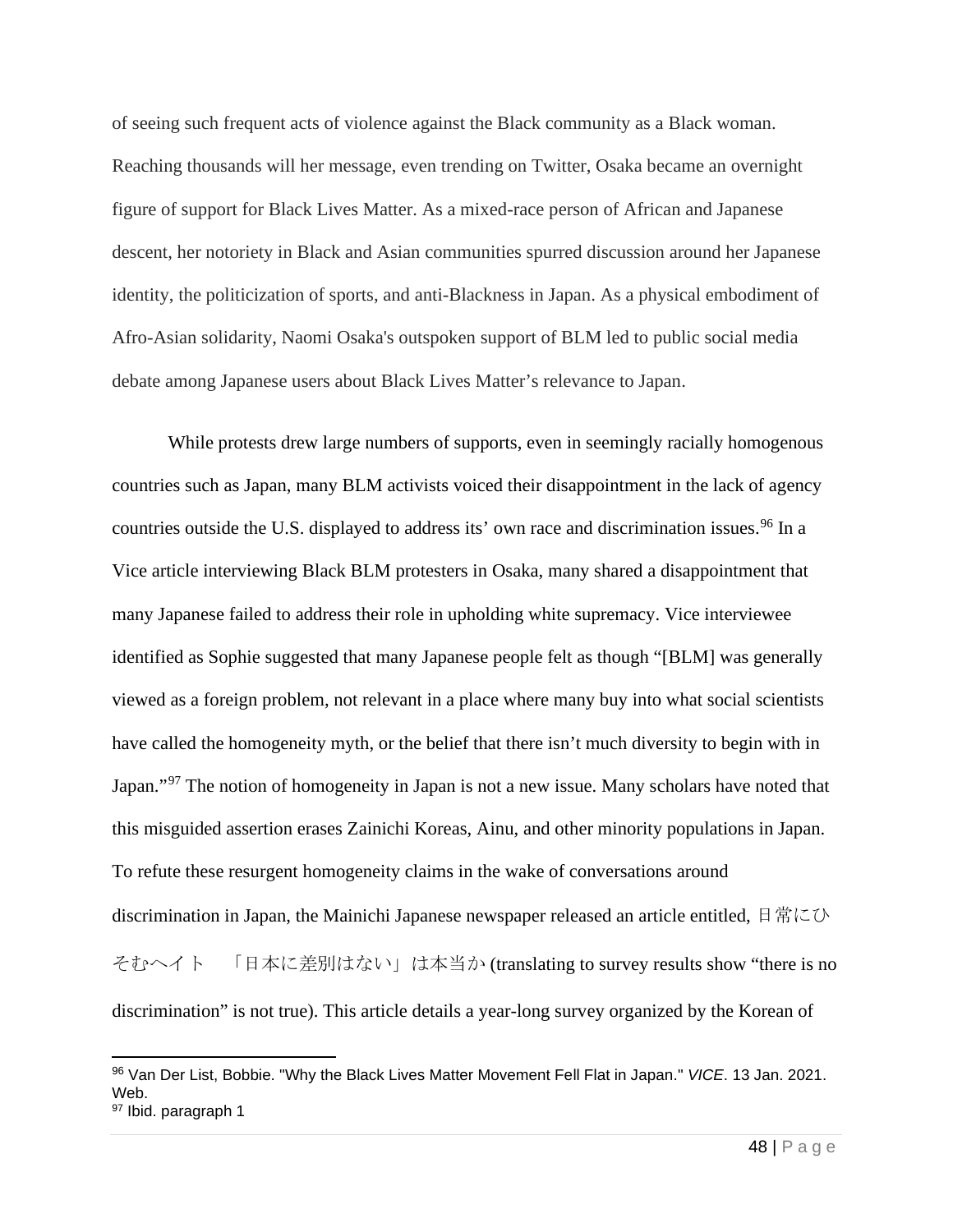1,030 Zainichi Korean students and found that they overwhelmingly experience racial discrimination in schools and part-time jobs.<sup>[98](#page-50-0)</sup> While the survey's outcome did not surprise many, its timeliness spoke to the urgency of conversations in Japan about discrimination.

 In the wake of these conversations, many scholars have also been vocal in Japanese print media to explain the origins and history of Black Lives Matter and the Black experiences more broadly to the Japanese public. In an interview with American Political and Social History Professor Yoshiyuki Kido, he offered a historical analysis of the Black experience dated back to the Civil war, to contextualize the term "systemic racism" for Japanese readers.<sup>[99](#page-50-1)</sup> While there are many vocal critics in Japan of the BLM movement, their critiques lie in a lack of understanding of the Black experience and a historical complex understanding of race in Japan. Dating back to the 1920s, and echoing this point, scholars Tajima and Thorton argue that:

"For many Japanese, the narrative that they were the champion of non-White races was indeed attractive, but actually one-sided, an 'unrequited love' idealized by many Black intellectuals but never widely supported by Japanese elites. Indeed, the evidence suggests that Japanese elites used this narrative not to establish non-White solidarity, but to distinguish themselves from non-Western nations/cultures, as close(r) to the Western powers they wished to emulate. The notion that Japan had a special rapport with other 'colored' people was part of a strategy to claim a status as 'honorary Whites' and a special place for Japan in the international racial hierarchy.

The history of Japan's proximity to whiteness further contextualizes many critics distancing from the notion of shared experiences with white supremacy. Further complicating Japan's perception of race lies in its own history in colonialism. The age of Black Lives Matter, I argue, sets out to reveal how white supremacy presents itself and gives space for those to explore the long process

<span id="page-50-1"></span><span id="page-50-0"></span><sup>98</sup> 日常にひそむヘイト 「日本に差別はない」は本当か (translating to survey results show "there is no discrimination" is not true), The Mainichi, February 2021. As cited in the Mainichi (Feb.2021) 99 (今さら聞けない世界)黒人差別なぜ今も? 南北戦争の「戦後」に苦悩する米国 (Translation: A world that can't be heard?) Why is there still Black discrimination? The United States suffers from the "postwar" of the Civil War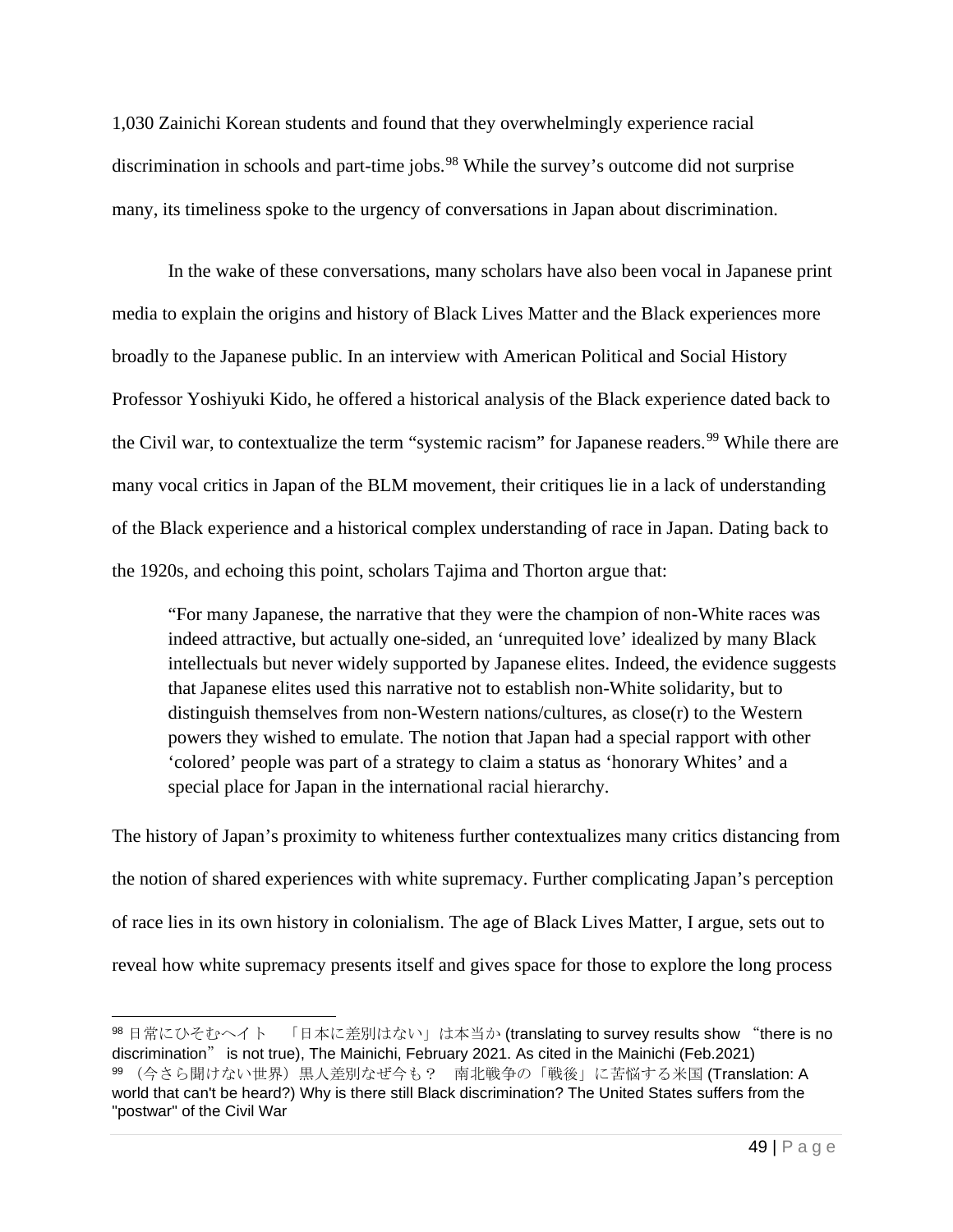of learning and unlearning these ideologies. It is important to note that, in this paper, the interpretations and assertions of the platforms and goals of the Black Lives Matter movement are not drawn from official Black Lives Matter organizations, but rather a culmination of narratives from Black activists who have proclaimed themselves or been named by others as BLM activists. The BLM organization is a decentralized political and social movement that often protests against police brutality and anti-Black racism but is also used as an umbrella term for anti-racist activism more broadly, especially for Black activists. For Japan, given these complex histories, coupled with the nuance that BLM movement encapsulates, it will be challenging also to push forth the Afro-Asian solidarity lens of this movement as well. Be that as it may, conversations in Japan on the discussion of race and discrimination are at all-time highs, giving way for the trajectory of Afro-Asian solidarity to take its form in Japan through scholars, activists, and engaged citizens to join in the freedom struggle.

### *Social Media Activism in Black Lives Matter*

As seen through the Black Lives matter movement, digital forms of activism are the future of political activism. Sparked from the acquittal of George Zimmerman in the murder of Trayvon Martin in July 2013, the #blacklivesmatter movement reached millions of users of Instagram and Twitter in response. In this example of the power of social media activism, this chapter details the trajectory of Afro-Asian Solidarity and its radical potential to reach historic heights through social media activism. While the Black Lives matter movement operates in a vast network of understandings to various people, the way in which the #blacklivesmatter movement operates within the social media activism framework is unique. In what scholar Guobin Yang calls "hashtag activism, there are "large numbers of postings appear on social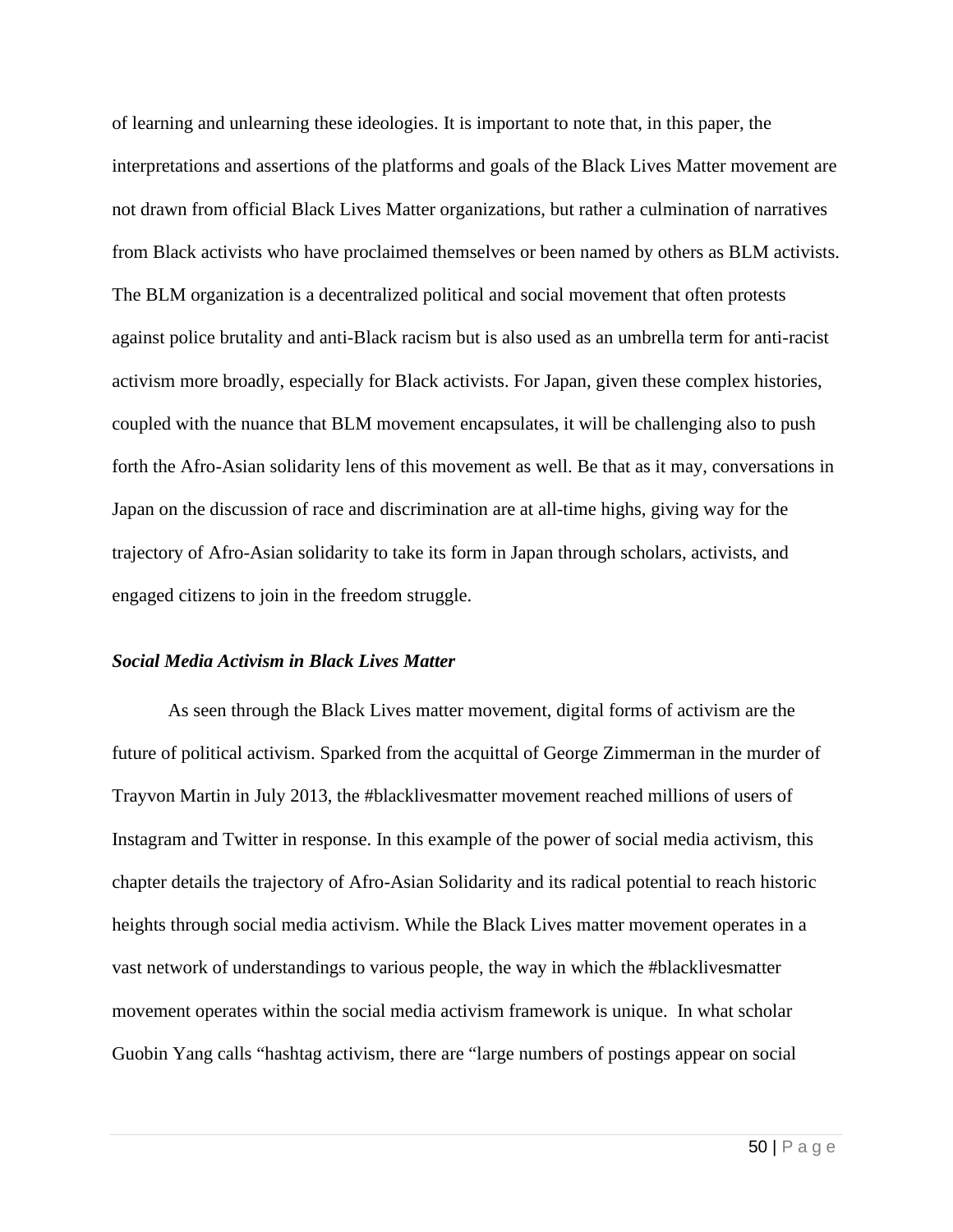media under a common hashtagged word, phrase, or sentence with a social or political claim."<sup>[100](#page-52-0)</sup> While hashtags are one method of organizing social media activism, recent forms of social media activism have set out to create infographics that can be shared on any user's personal pages, or "Instagram stories." This particular level of engagement allows for social media activism to reach beyond its own followers and reach audiences all over the world through reposts and "Instagram story" highlights.

 Grassroots organization hiphopforchange, for instance, was utilized its connections as a Black civil rights organization to reach a broader audience through social media. In the wake of the March 2021 anti-Asian hate crimes, in solidarity with the #stopasianhate social media movement,

## **AFRO-ASIAN SOLIDARITY THROUGHOUT HISTORY**



and as a Black grassroots organization, hiphopforchange created an infographic of the history of Afro-Asian Solidarity throughout history.

 Likewise, many grassroots Japanese organizations on the social media application Instagram @her.stand, @noyouth\_nojapan, and @blossomtheproject have used their platforms and global outreach to translate the anti-racist messages of BLM activists and essential histories of Afro-Asian solidarity to their Japanese audience. Through the use of Instagram, many grassroots organizations have reached a much broader audience and assist in the education of issues around race to its Japanese audience through info-graphics.

<span id="page-52-0"></span><sup>100</sup> Yang, G. "Narrative Agency in Hashtag Activism: The Case of #BlackLivesMatter. *Media and Communication,* 4 (4), 13-17. (2016)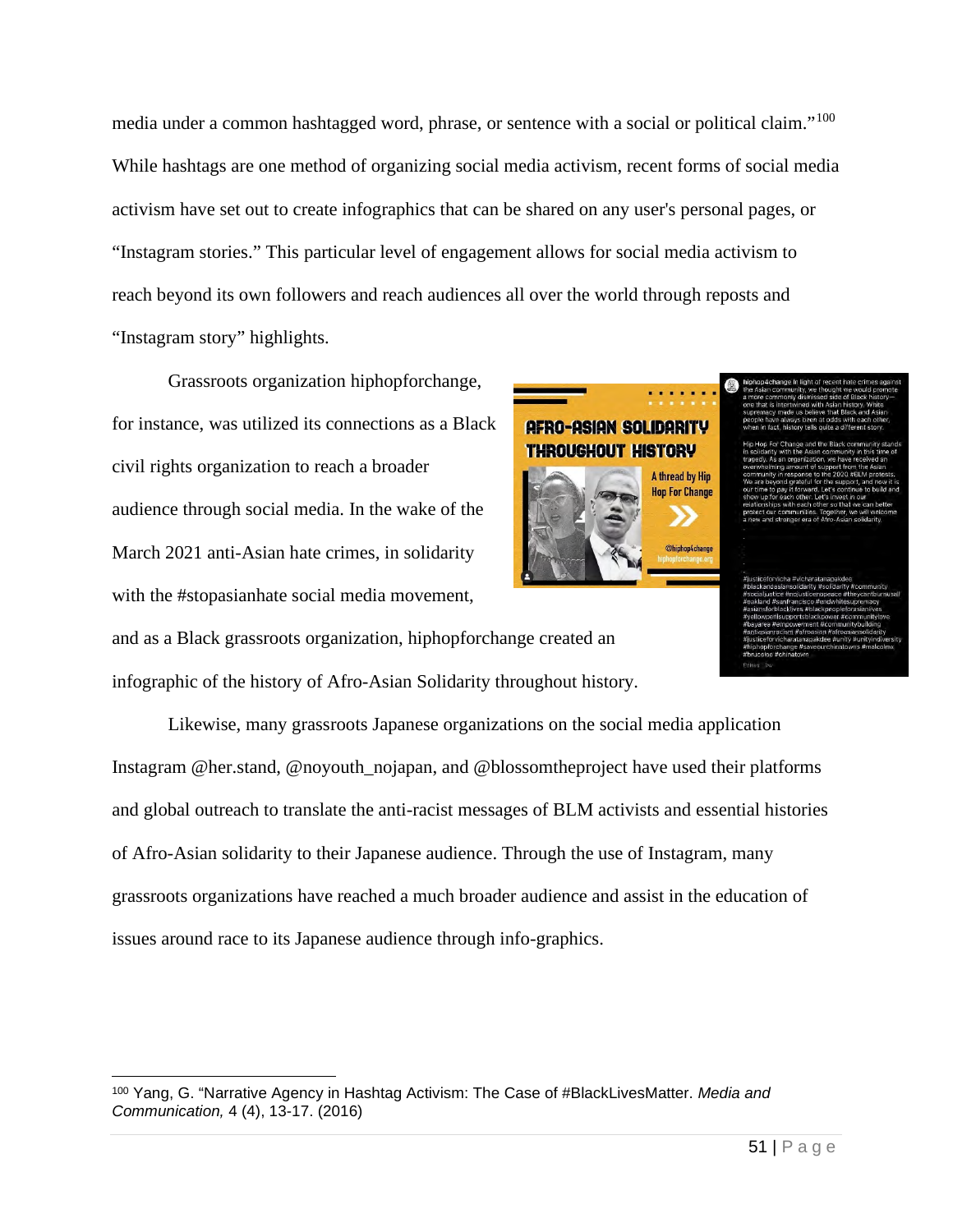

This particular approach to transnational social media activism rests at the core of the radical potential of Afro-Asian solidarity. Never before were average Japanese citizens able to have access to information about the plight of other communities in such a way. As anti-racist organizations continue to use their social media platforms to convey vital information about the continued freedom struggle, it will be more important than ever for social media sites to address issues with disinformation and misinformation. While the trajectory of Afro-Asian solidarity has the capacity to reach new heights of engagement, upon this quest of freedom struggle, there will always be hurdles that must be overcome to reach new historic achievements. All anti-racist movements become stronger with the use of cross-community alliances. Through social media, these alliances have the capacity to be strong and more robust than ever before.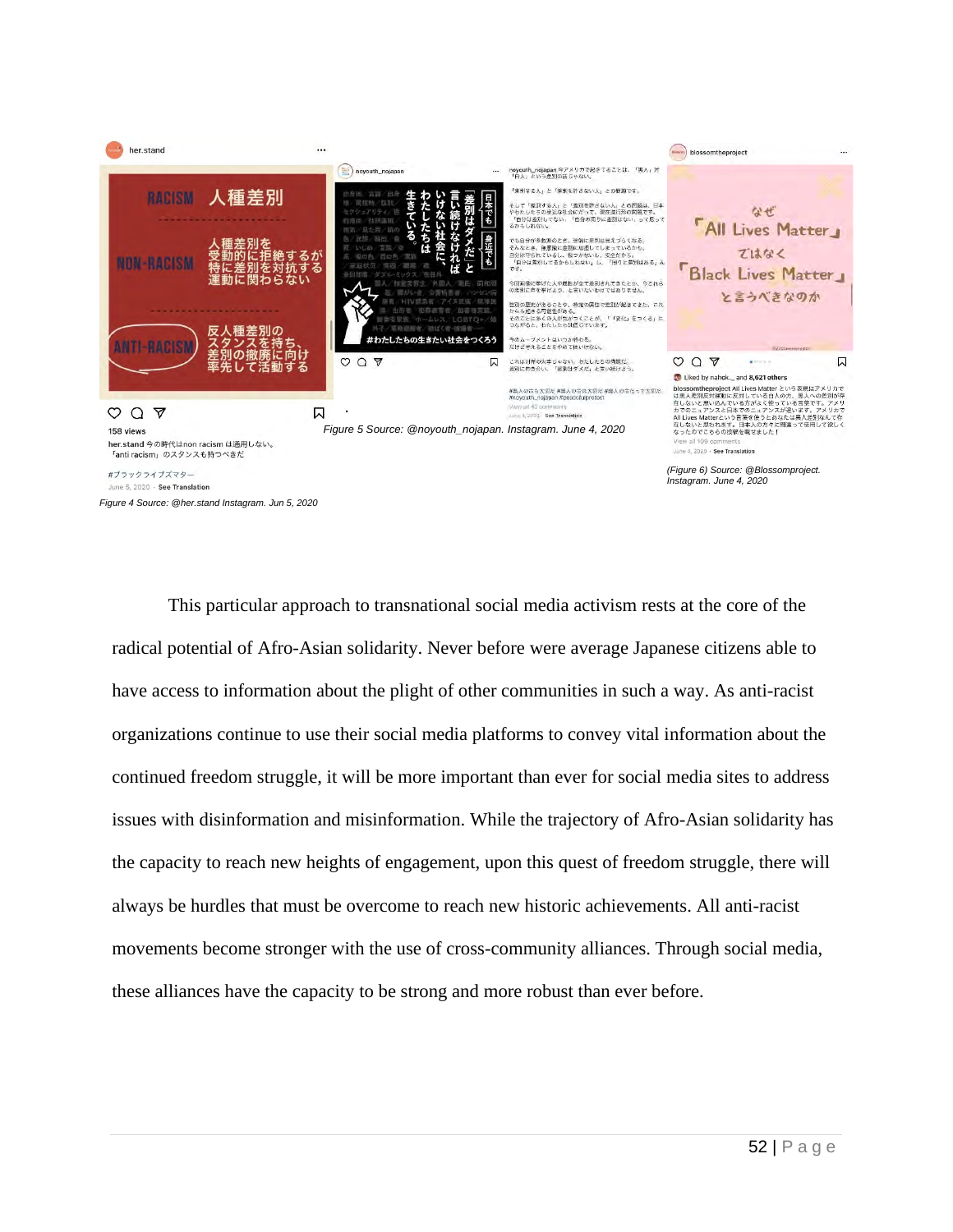### *Narrative of a Black Scholar in East Asian Studies: The future of the study of Afro-Asian Solidarity*

In Asian Studies, attention to the influence of and relationship to the African Diaspora is often overlooked, particularly in modern Japanese literature. As a scholar of Asian studies who is African American, however, it is frustrating that this area of focus in studying Asian history culture and society is so often dismissed as a core element in understanding Asia and the world. While this paper centers around Afro-Asian solidarity, I feel it is important also to highlight the radical potential of the *study* of Afro-Asian solidarity. Black Lives Matter forced the world to take a harsh look at the ways that we all devalue Black life. This, too, is relevant in Asian studies. To suggest that research that focuses on Black life in the formation of Asian society is not only wholly incorrect, it perpetuates the notion that Blackness is incapable of having profound impacts in the history of the world.

In a panel discussion on "Asian Studies and Black Lives Matter," Black Japan studies scholar William H. Bridges IV argues that studies of modern Japan cannot be adequately understood without addressing questions by Black and critical race studies.<sup>[101](#page-54-0)</sup> This body of work into Afro-Asian solidarity is foundational to Japanese studies, as the paradigm of Asian Studies vis-à-vis Japan was "born in the wake of America's forced opening of Japan and its imperial project."<sup>[102](#page-54-1)</sup> Moreover, to best understand the social construction of "race" and minorities in Japan requires analysis into how Blackness is understood in Japan as a direct influence of western ideations of racial hierarchy, othering, and discrimination. As mentioned earlier in the chaper, the Black Lives Matter is a decentralized social movement with no fixed definition,

<span id="page-54-0"></span><sup>101</sup> "Asian Studies and Black Lives Matter." Panel Discussion. *Association for Asian Studies*. 03 Dec. 2020.

<span id="page-54-1"></span><sup>102</sup> Ibid. William H. Bridges IV in Asian Studies and Black Lives Matter Panel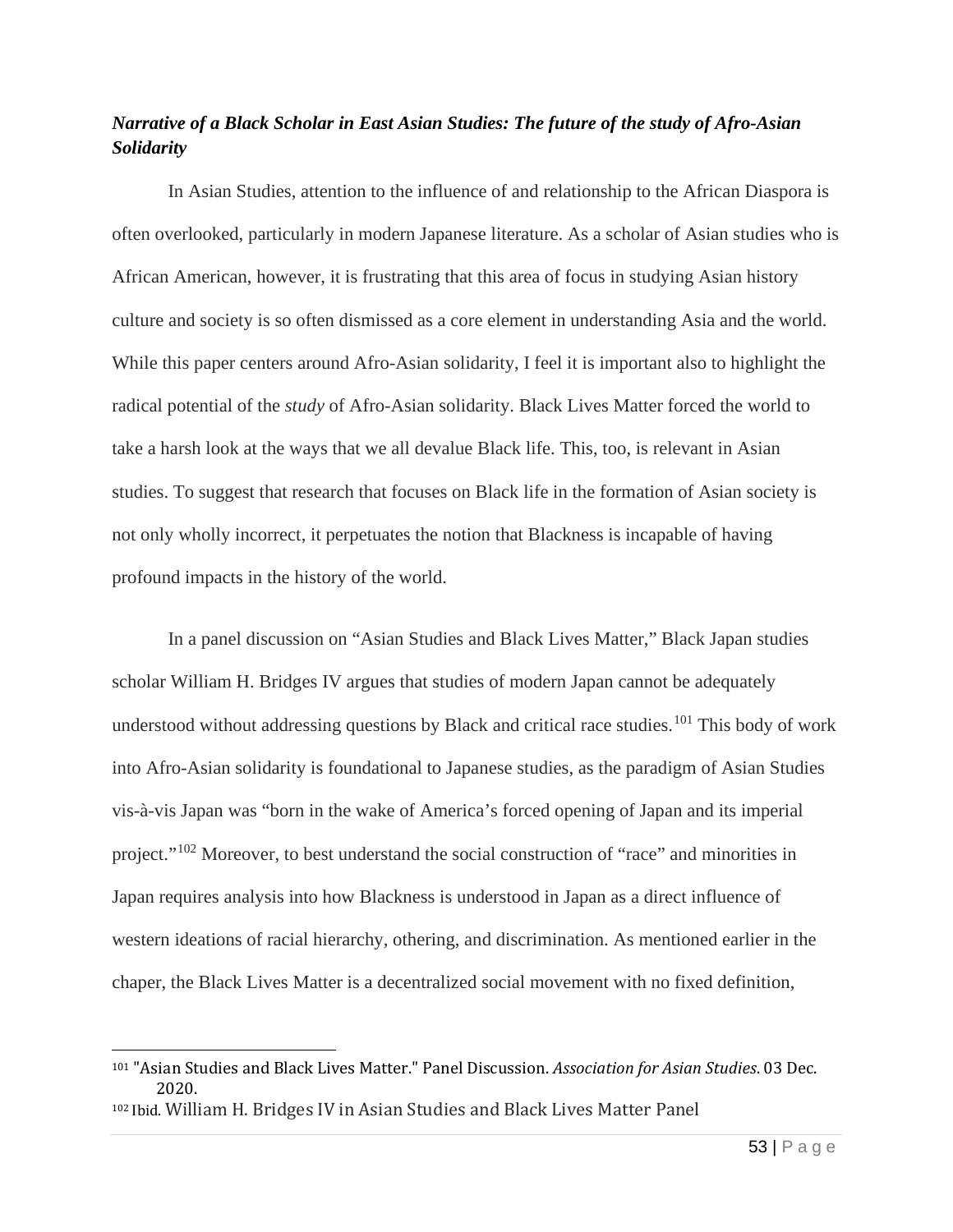platform, or application. However, I argue, BLM also led to calls for greater diversity and equity in the academy. As a research area affixed within this historical place of privilege, Asian studies, too, has its work cut out in this area.

In the spirit of the calls for allyship across the globe from Black activists, coupled with the resurge in xenophobic violence against Asians and Asian Americans and renewed interest in the history of Afro-Asian solidarity, scholarship on the history and impact of African and Asian communities is more timely than efforts. Moreover, scholarship that reflects on the history of Afro-Asian Solidarity and offers a forward-looking analysis into the current state of the global fight against white supremacy is needed more than ever. Through this lens, Black Lives Matter offers a timely reflection within every inch of our societies to explore what we can do better. The age of Black Lives Matter is as much a moment of reflection, as action. This future of Afro-Asian solidarity rests upon our willing to take this action in activism, research, and daily lives.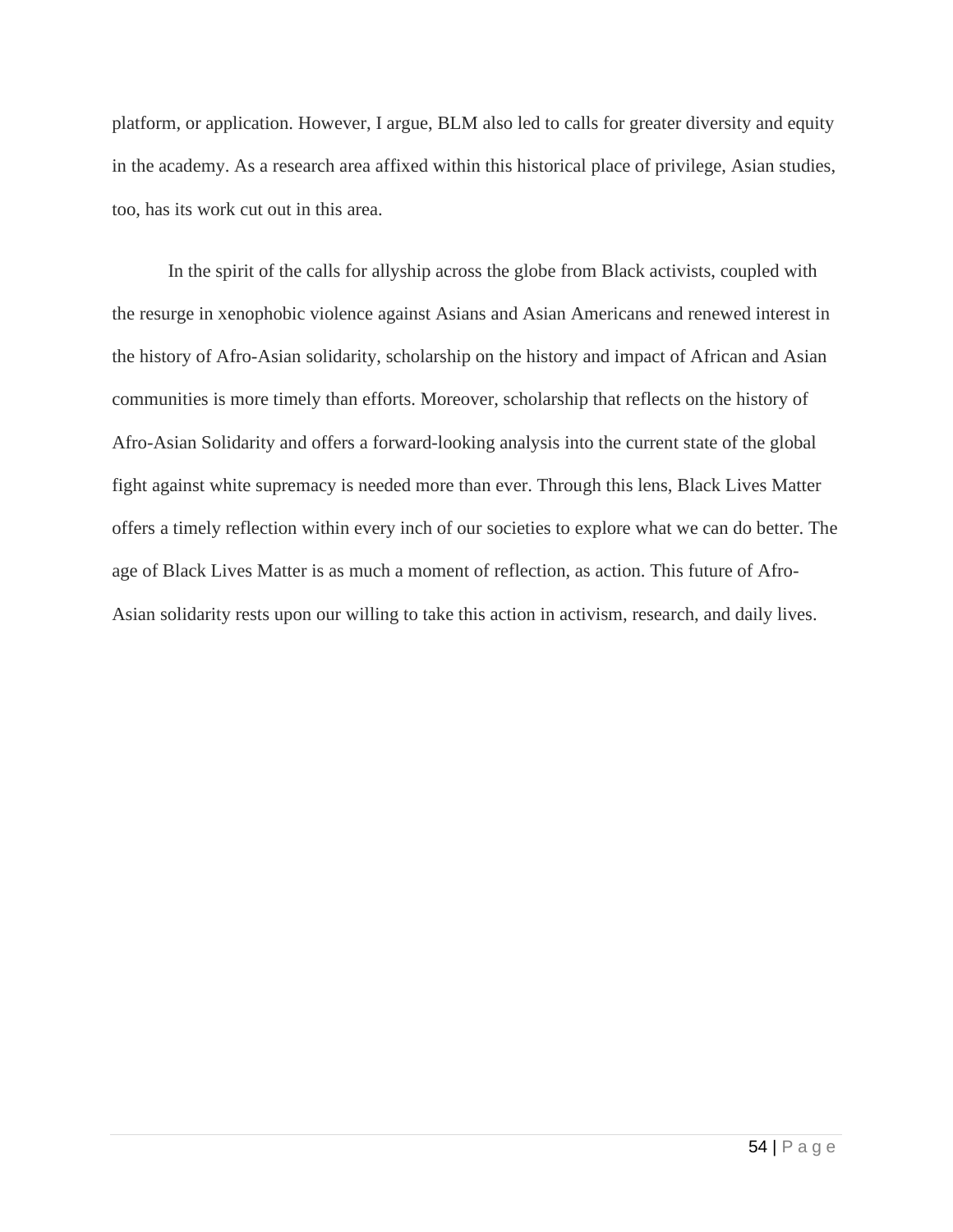### **References**

Chapter 1

- 1. Onishi, Yuichiro. "A Politics of Our Time: Reworking Afro-Asian Solidarity." Unmargin. June 2020 Web.
- 2. Blain. Keisha N. "The Struggle to End Racism is Global". Organization of American Historians.
- 3. Moon, Kat. "How Black-Asian Solidarity Is Taking on White Supremacy." March 25. 2021. Instagram Live.
- 4. instagram page @HipHop4Change) "In light of the recent hate crimes against the Asian community…) Instagram. February 9 2021, https://www.instagram.com/p/CLGGkathybI/?igshid=1xywqblhqb6eu
- 5. Fujino, Diane C. "The Indivisibility of Freedom: The NISEI Progressives, Deep SOLIDARITIES, and Cold War Alternatives." June 15 2018. Web. April 16. 2021.
- 6. Hope, Jeanelle K. "This Tree Needs Water!: A Case Study on the Radical Potential of Afro-Asian Solidarity in the Era of Black Lives Matter. 2019
- 7. Gallicchio, Marc S. The African American Encounter with Japan and China: Black Internationalism in Asia, 1895-1945. Chapel Hill: University of North Carolina Press, 2000.
- 8. Allen, Ernest. "When Japan Was 'Champion of the Darker Races': Satokata Takahashi and the Flowering of Black Messianic Nationalism." The Black Scholar, vol. 24, no. 1, 1994, pp. 23–46. JSTOR, www.jstor.org/stable/41068457. Accessed March 17. 2021.
- 9. Blain, Keisha N. "Teaching Black Internationalism and Americanah." Blog of the American Studies Journal. January 27 2015
- 10. Gallicchio, Marc S. The African American Encounter with Japan and China: Black Internationalism in Asia, 1895-1945. Chapel Hill: University of North Carolina Press, 2000.pp. 3
- 11. Gerald Horne (2001) TOKYO BOUND: African Americans and Japan Confront White Supremacy, Souls, 3:3, 16-28, DOI: 10.1080/10999949.2001.12098168
- 12. Mohammed Elnaiem "Black Radicalism's Complex Relationship with Japanese Empire" JSTOR Daily. July 18, 2018
- 13. Martin, Michael T., and Lamont H. Yeakey. "Pan-American Asian Solidarity: A Central Theme in DuBois' Conception of Racial Stratification and Struggle." Phylon (1960-), vol. 43, no. 3, 1982, pp. 217. JSTOR, [www.jstor.org/stable/274818.](http://www.jstor.org/stable/274818)
- 14. Pash, Sidney "W.E B. Du Bois and Japan: From Japanophile to Apologist." Japan Women's University Journal of American and English Literature (March 2016): pp. 21.
- 15. (Image 1) W. E. B. Du Bois with Japanese scholars in Tokyo, 1936, 1936. W. E. B. Du Bois Papers (MS 312). Special Collections and University Archives, University of Massachusetts Amherst Libraries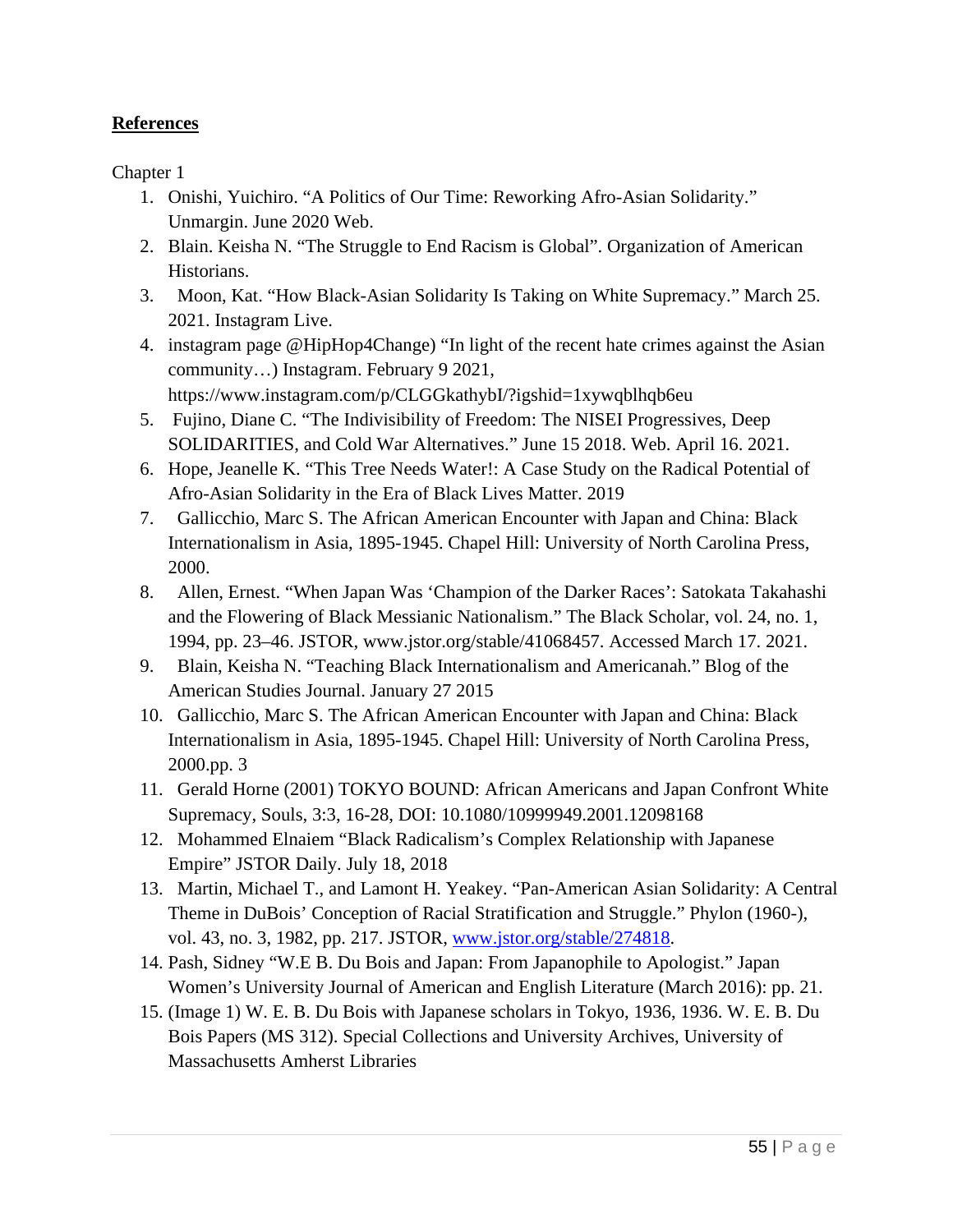- 16. Unnamed UNIA author, "Garveyism's World Opportunities," Negro World, December 5 1931.
- 17. Blain, Keisha N. "The Deep Roots of Afro-Asia." AAIHS. February 11 2016. Web. March 27. 2021.
- 18. W.E.B DuBois, Worlds of Color, pp. 69-70
- 19. Blain, Keisha N. Set the World on Fire: Black Nationalist Women and the Global Struggle for Freedom. Philadelphia, PA: U of Pennsylvania, 2019. pp.8
- 20. Keisha N. Blain, "'[F]or the Rights of Dark People in Every Part of the World': Pearl Sherrod, Black Internationalist Feminism, and Afro-Asian Politics in the 1930s" in Souls: A Critical Journal of Black Politics, Culture and Society, 17 (June 2015), pp.100
- 21. Keisha N. Blain, "'The Dark Skin[ned] People of the Eastern World': Mittie Maude Lena Gordon's Vision of Afro-Asian Solidarity," in Toward an Intellectual History of Women's International Thought, eds. Patricia Owens and Katharina Rietzler (2020).
- 22. Quoted in Hill, FBI's RACON, 526. As Cited by Keisha N. Blain, "'The Dark Skin[ned] People of the Eastern World': Mittie Maude Lena Gordon's Vision of Afro-Asian Solidarity," in Toward an Intellectual History of Women's International Thought, eds. Patricia Owens and Katharina Rietzler (2020).
- 23. Cheryl Higashida, Black Internationalist Feminism: Women Writers of the Black Left, 1945-1999 (Urbana: University of Illinois Press, 2013). As cited by Keisha Blain (2015)
- 24. Quoted in Allen, "When Japan was Champion of the 'Darker Races,'" pp. 32. As cited by Keisha Blain [F]or the Rights of Dark People in Every Part of the World': Pearl Sherrod, Black Internationalist Feminism, and Afro-Asian Politics in the 1930s" in Souls: A Critical Journal of Black Politics, Culture and Society, (2015)
- 25. Richard Brent Turner, Islam in the African American Experience (Bloomington: Indiana University, 2003), 168. As cited by Keisha Blain [F]or the Rights of Dark People in Every Part of the World': Pearl Sherrod, Black Internationalist Feminism, and Afro-Asian Politics in the 1930s" in Souls: A Critical Journal of Black Politics, Culture and Society, (June 2015)
- 26. Leon W. Taylor, "Japanese Propaganda Among American Negroes," Cleveland Plain Dealer, June 18, 1943. As cited by Keisha Blain, [F]or the Rights of Dark People in Every Part of the World': Pearl Sherrod, Black Internationalist Feminism, and Afro-Asian Politics in the 1930s" in Souls: A Critical Journal of Black Politics, Culture and Society, (June 2015)
- 27. Mrs. P.T. Takahashi, "Development of Our Own," Detroit Tribune Independent, June 16, 1934. As cited by Keisha N. Blain, "'[F]or the Rights of Dark People in Every Part of the World': Pearl Sherrod, Black Internationalist Feminism, and Afro-Asian Politics in the 1930s" in Souls: A Critical Journal of Black Politics, Culture and Society, 17 (June 2015)
- 28. Mrs. P.T. Takahashi to Mittie Maude Lena Gordon, June 11, 1934 (Exhibit 167), The Development of Our Own, FBI file no. 65-562-109. All FBI files cited in this article were obtained under the Freedom of Information Act (FOIA). As cited by Keisha N. Blain,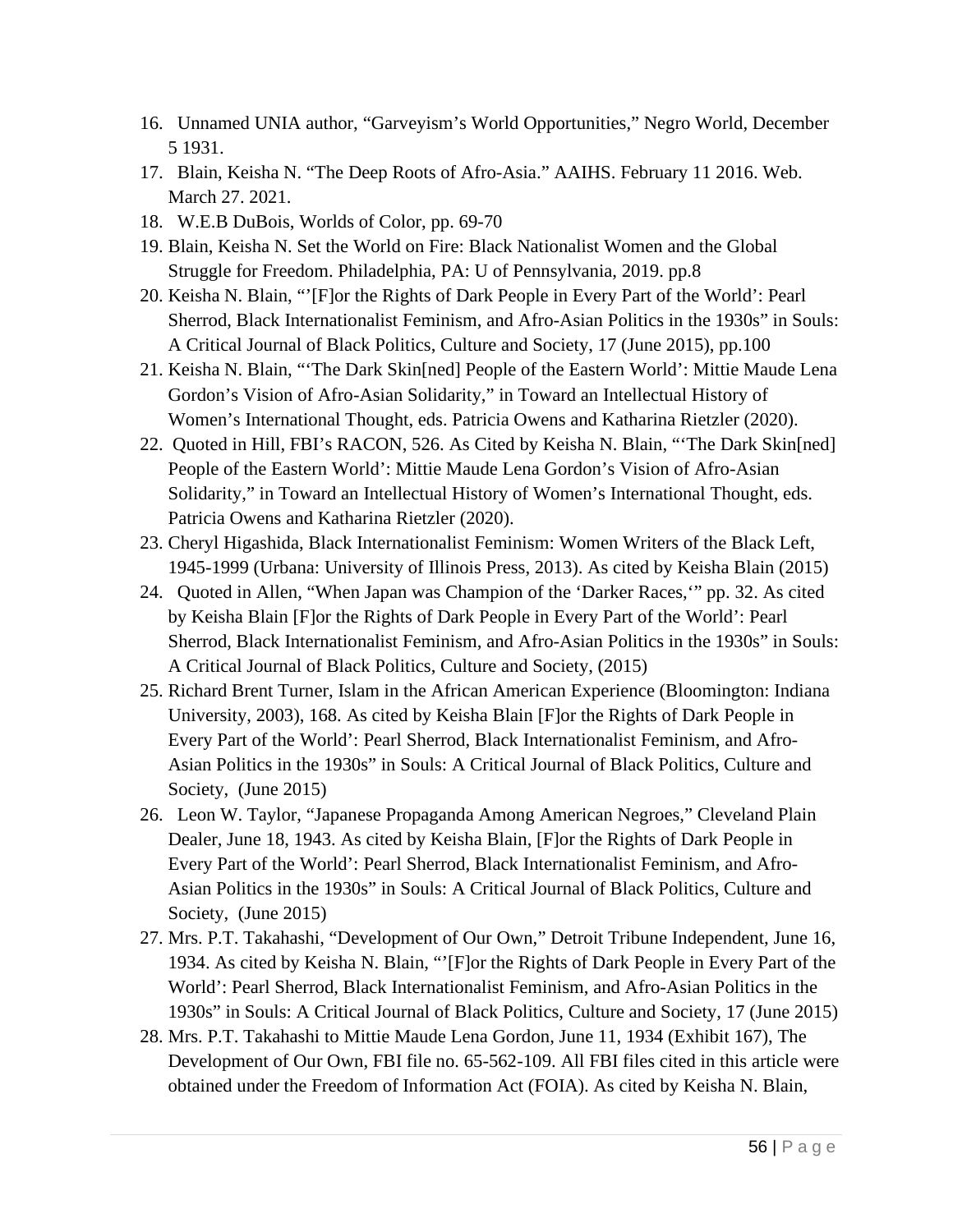"'[F]or the Rights of Dark People in Every Part of the World': Pearl Sherrod, Black Internationalist Feminism, and Afro-Asian Politics in the 1930s" in Souls: A Critical Journal of Black Politics, Culture and Society, 17 (June 2015)

- 29. Fujino, Diane. "The Black Liberation Movement and Japanese American Activism: The Radical Activism of Richard Aoki and Yuri Kochiyama". Afro Asia, edited by Fred Ho and Bill V. Mullen, New York, USA: Duke University Press, 2008, pp. 155-198. https://doi.org/10.1515/9780822381174-011
- 30. Jeffrey O.G. Ogbar (2001) YellowPower: The Formation of AsianAmerican Nationalism in the Age of Black Power, 1966-1975, Souls, 3:3, 29-38, DOI: 10.1080/10999949.2001.12098172
- 31. (Image Fig .2) courtesy of California Watch by Howard L Bingham of the Black Panthers 1968
- 32. Chow, Kat. "If We Called Ourselves Yellow." NPR. NPR, September 27 2018. Web. March 27. 2021.
- 33. Dower, John. War Without Mercy: Race and Power in the Pacific War. New York: Pantheon Books, 1986.
- 34. Jones, Jason Christopher. "The Black Panther Party and the Japanese Press." Journal of African American Studies, vol. 21, no. 1, 2017, pp. 42–70. JSTOR, www.jstor.org/stable/44508191. Accessed March 27. 2021.
- 35. Richard Aoki as cited by Jeffrey O.G. Ogbar (2001) Yellow Power: The Formation of Asian American Nationalism in the Age of Black Power, 1966-1975, Souls, 3:3, 29-38, DOI: 10.1080/10999949.2001.12098172
- 36. Uyematsu, A. The emergence of yellow power in America. GIDRA. (1969). Retrieved from: https://www. dartmouth.edu/~hist32/Hist33/Uyematsu.PDF pp. 9
- 37. Tsunehiko Kato, "The History of Black Studies in Japan: Origin and Development," Journal of Black Studies 44 (8) (November 2013):pp. 834.
- 38. Furukawa, Hiromi. (1986). Kenkyu Kai to Shuuhen deno Tsuioku [My memory of
- 39. JBSA and related things]. Kokujin Kenyu, 56, As cited by Tsunehiko Kato (2013) pp.836
- 40. Tsunehiko Kato, "The History of Black Studies in Japan: Origin and Development," Journal of Black Studies 44 (8) (November 2013):pp.836

### Chapter 2

- 1. Ampiah, Kweku. The Political and Moral Imperatives of the Bandung Conference Of 1955 : The Reactions of the U.S., U.K. and Japan, BRILL, 2007. ProQuest Ebook Central, [https://ebookcentral.proquest.com/lib/oberlin/detail.action?docID=771992.](https://ebookcentral.proquest.com/lib/oberlin/detail.action?docID=771992)
- 2. Fraser, Cary. '"An American Dilemma: Race and Realpolitik in the American Response to the Bandung Conference, 1955." In Window on Freedom: Race, Civil Rights, and Foreign Affairs, 1945-1988, Brenda Gayle Plummer, Ed., 115-40'. The SHAFR Guide Online. Ed. Alan McPherson. Brill Reference Online.